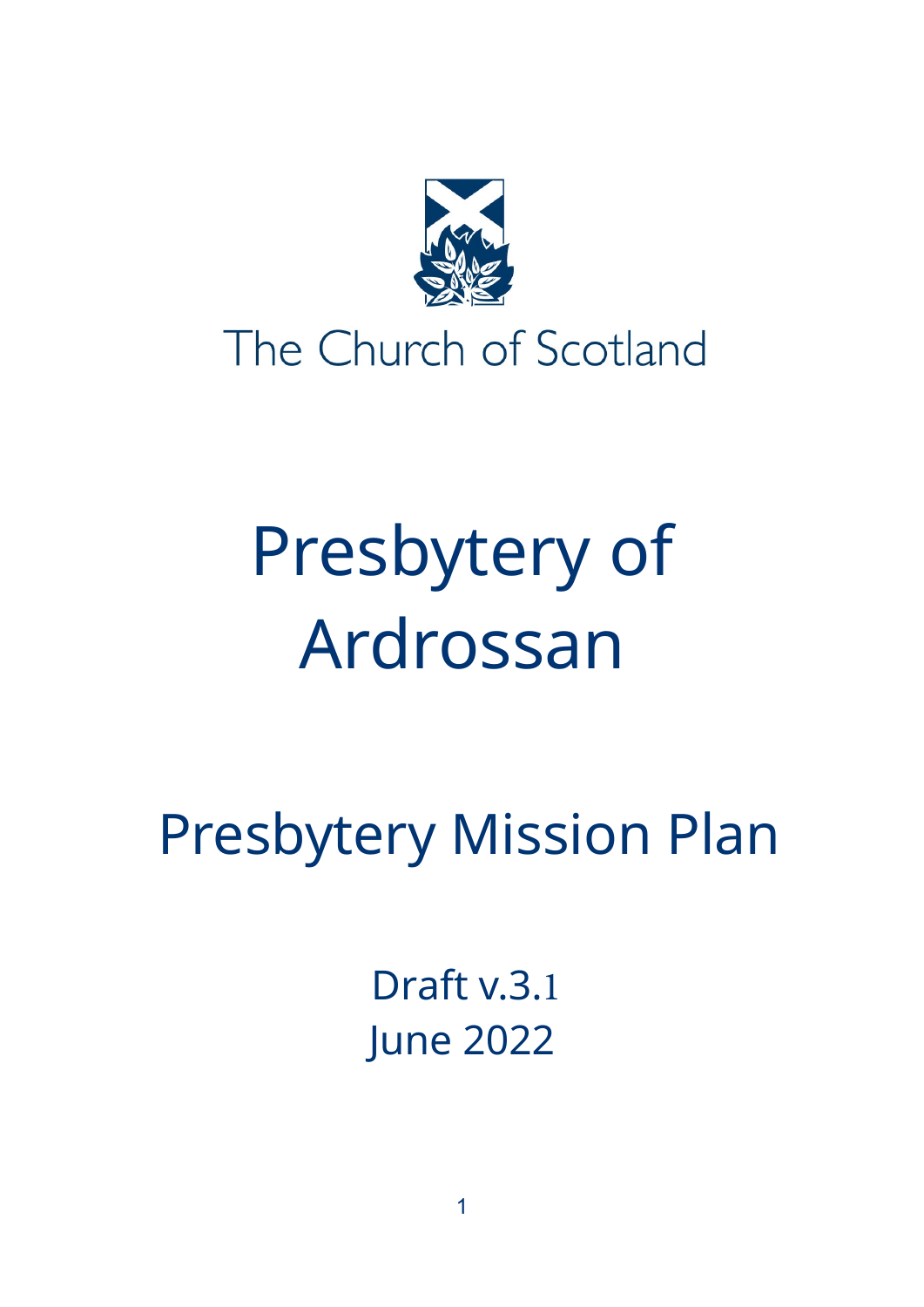| 4.5 Population Per Post and Membership Per Post 32 |    |
|----------------------------------------------------|----|
|                                                    |    |
|                                                    |    |
|                                                    |    |
|                                                    |    |
|                                                    |    |
|                                                    |    |
|                                                    |    |
|                                                    |    |
|                                                    |    |
|                                                    | 44 |
|                                                    |    |

## Contents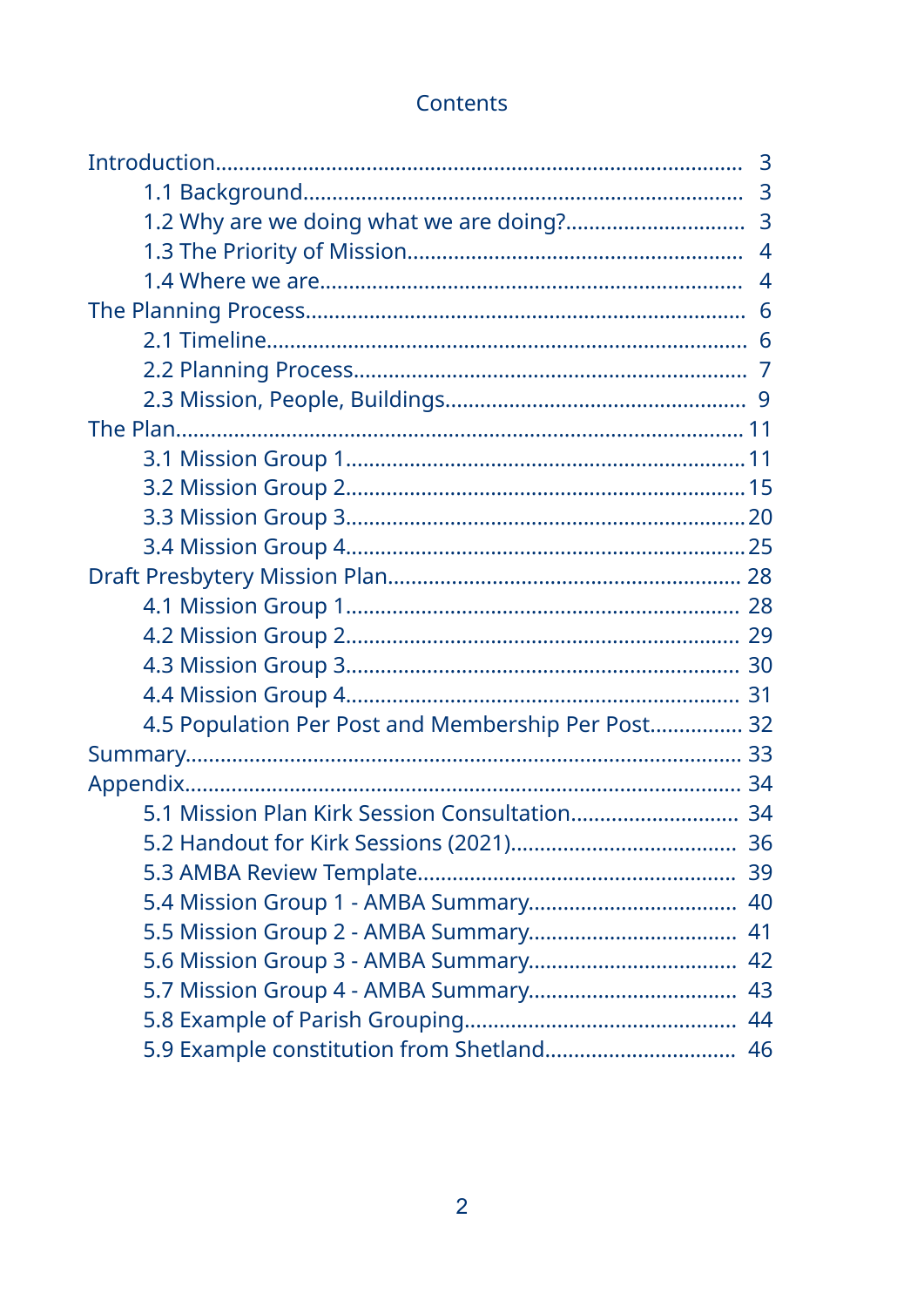## **Introduction**

## 1.1 Background

The General Assembly of 2021 required every Presbytery in the Church of Scotland to create a Presbytery Mission Plan. This Presbytery Mission Plan is to be approved by 31st December 2022 with the number of Full-Time Equivalent posts (FTE) to be within mandatory limits by 31st December 2025.

As the Presbytery of Ardrossan is due to join with five other Presbyteries to create the Presbytery of the South West Scotland in September 2022, the aim is to have a Presbytery Mission Plan approved before the new joint Presbytery comes into being. The implementation of the Presbytery Mission Plan will lie with the new united Presbytery.

Nationally, the Church of Scotland is reducing to 600 FTE posts with room for 60 vacancies.

The Presbytery of Ardrossan was informed that the number of centrally funded posts would be reduced to 13.5 FTE posts from a current level of 23.1 FTE posts in the most recently approved Presbytery Plan.

# 1.2 Why are we doing what we are doing?

The Church of Scotland faces many challenges. There is a falling membership (from a peak of 1.3 million in 1956 to under 300,000 now) and dwindling attendance at church services. There are buildings which are not well-equipped spaces for the 21st century and which are in the wrong place. Many ministers are due to retire in the next 5 to 10 years with few ministers being called to replace them.

Ardrossan Presbytery is not immune to these challenges. Membership in our Presbytery has fallen in line with the rest of the church with few professions of faith. We have a number of vacancies alongside a number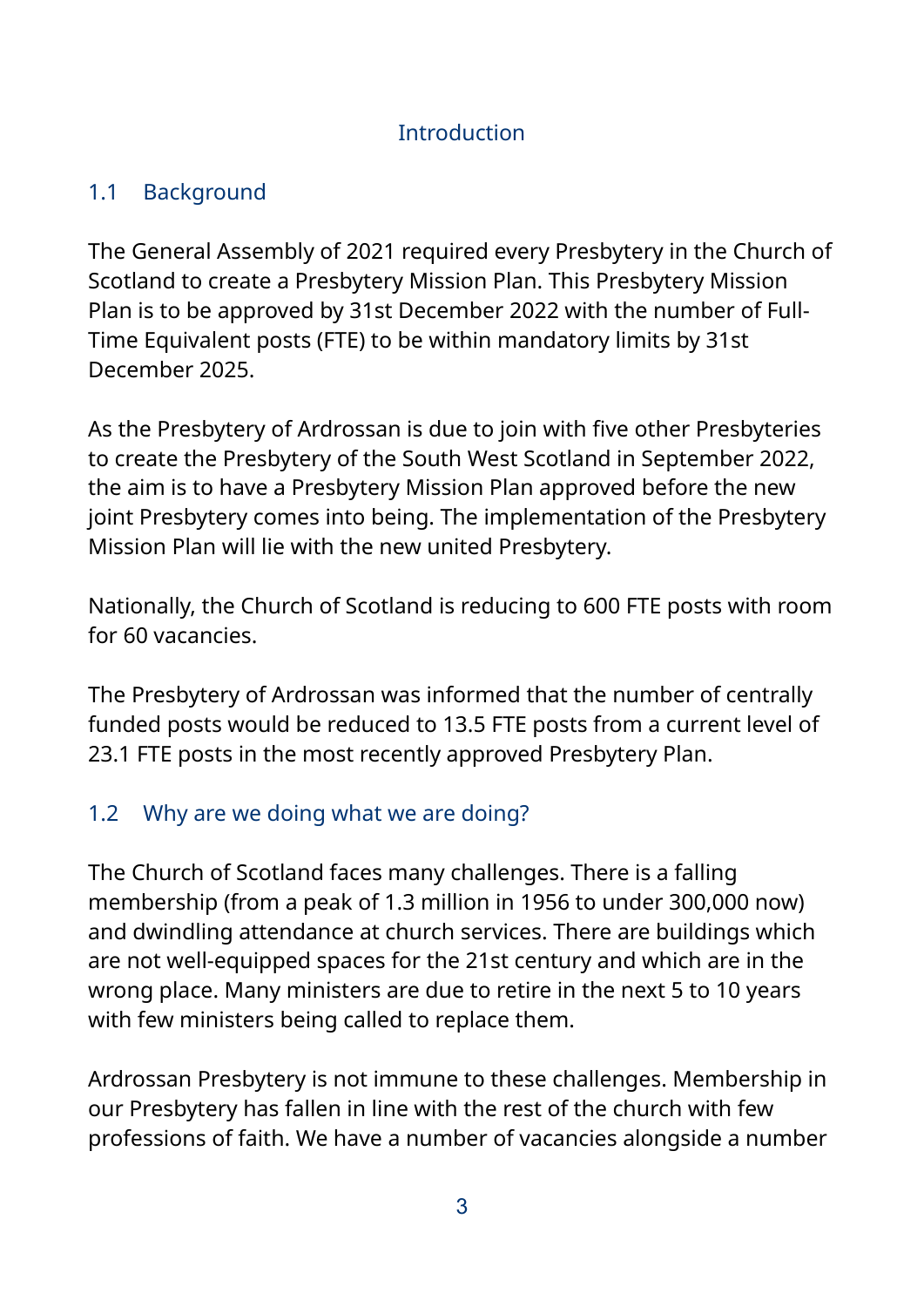of ministers who will be looking to retire in the not too distant future. We also have a surplus of buildings.

# 1.3 The Priority of Mission

Despite the obvious challenges that the church nationally and locally is facing, there is also an opportunity to do things differently in the church which, under God, might allow for the arrest of decline and instead see growth in the church. To this end, in putting together our Presbytery Mission Plan, we have been encouraged first and foremost to prioritise mission. Section 2 of the 2021 General Assembly, Faith Nurture Supplementary Report states that: "The Faith Nurture Forum wishes to be clear about the priority of mission, and in particular the Five Marks of Mission" in the formation of Presbytery Mission Plans. The Five Marks of Mission are outlined below:

The mission of the church is the mission of Christ:

- *1. To proclaim the Good News of the Kingdom*
- *2. To teach, baptise and nurture new believers*
- *3. To respond to human need by loving service*

*4. To seek to transform unjust structures of society, to challenge violence of every kind and pursue peace and reconciliation*

*5. To strive to safeguard the integrity of creation and sustain and renew the life of the earth.*

The Presbytery Mission Plan Act Guidance is clear that: *Mission must be the priority, followed by people and congregational structures with buildings last.*

# 1.4 Where we are

The Presbytery of Ardrossan presently comprises 27 congregations, currently organised into 20 charges.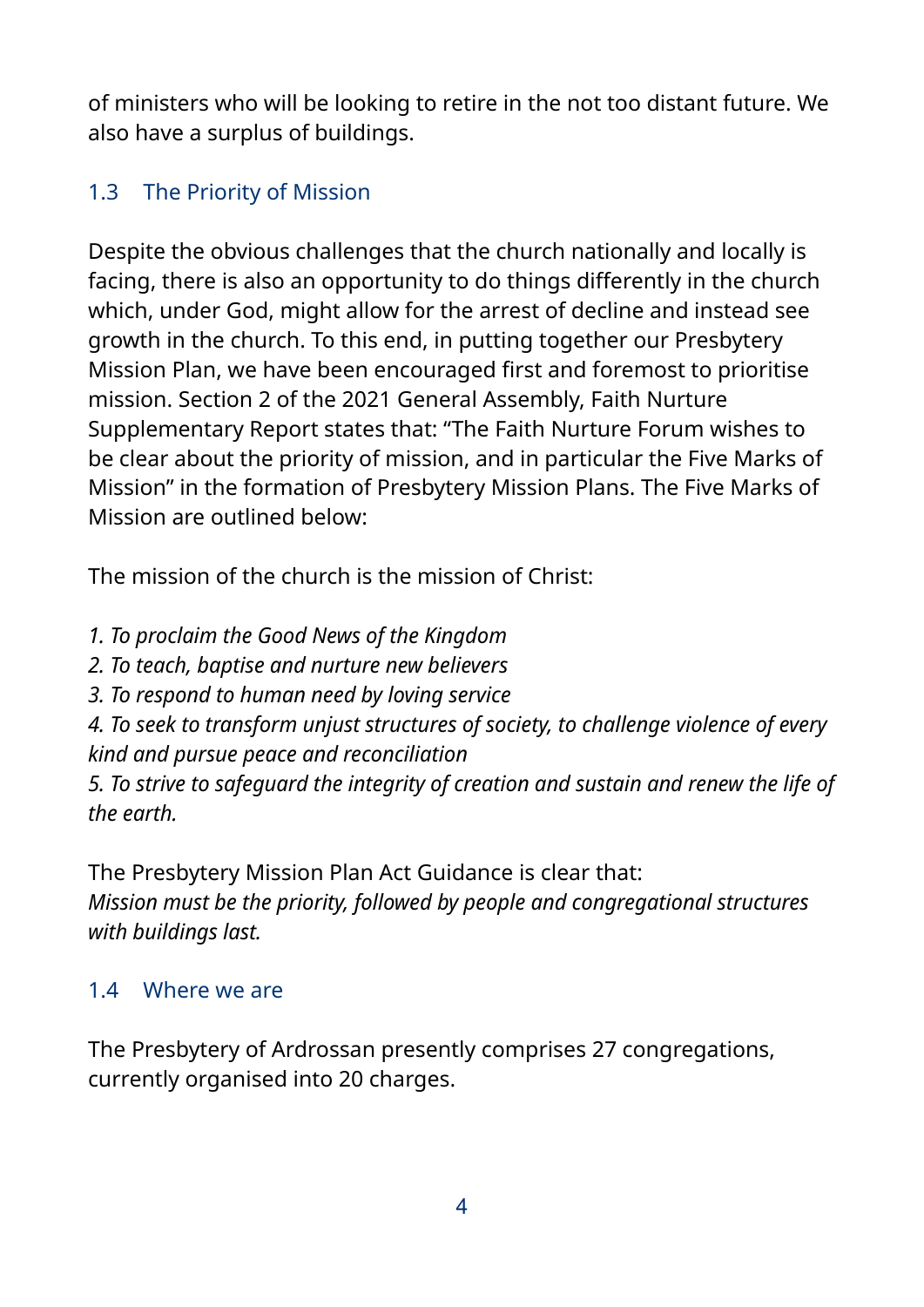As of February 2022, there are 9 vacant charges. There are 11 stipendiary parish ministers in post. There are 2 Deacons in post and a further 3 Mission Development Staff (MDS).

In terms of non-stipendiary ministries, we have 10 Readers - though not all may be currently active.

The Presbytery has two recognised Urban Priority Area (UPA) parishes (Ardrossan and Saltcoats: Kirkgate and Stevenston: Ardeer).

The Presbytery also has two island communities (Arran and Cumbrae).

The rest of the Presbytery is made up of more urban areas (Ardrossan, Saltcoats, Stevenston / Kilwinning / Largs) and small towns (Beith, Dalry, Fairlie, Kilbirnie, West Kilbride).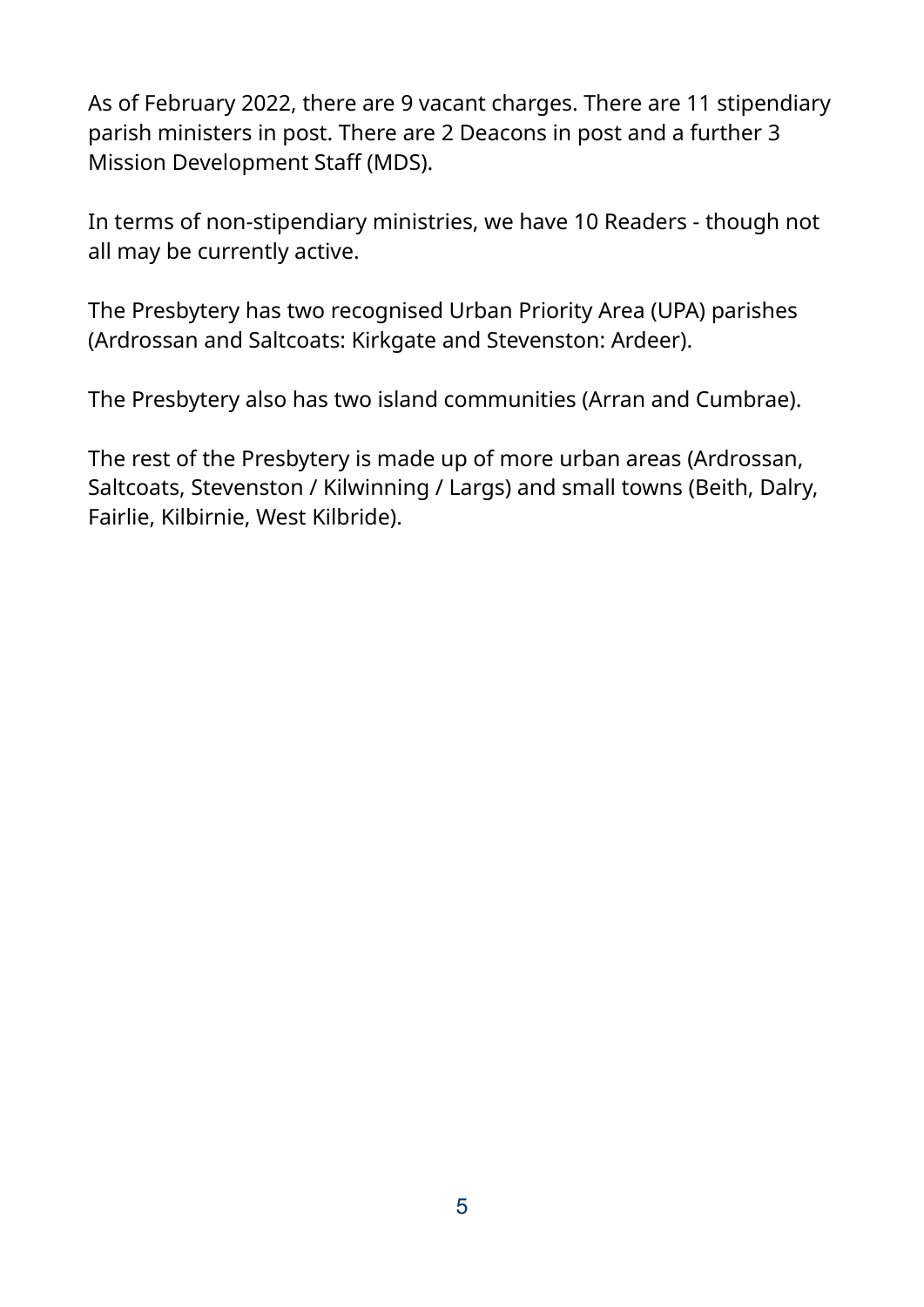## 2.1 Timeline

After the instruction of the General Assembly 2021 to create a Presbytery Mission Plan, the Appraisal Committee of Ardrossan Presbytery was entrusted with carrying out this task.

The following timeline was adopted:

## **September 2021**

- A meeting took place for Ministers, Deacons, MDS workers and Interim Moderators. At this meeting, the process was described and Angus Mathieson and Karen Campbell from the Presbytery Mission Plan Implementation Group joined remotely via video link.

- A meeting was held with two representative elders from each congregation in Ardrossan Presbytery. At this meeting the process was explained and elders were encouraged to report back to their own Kirk Sessions and congregations.

## <span id="page-5-0"></span>**October 2021**

- A survey was sent to each Kirk Session for completion.<sup>[1](#page-5-1)</sup>

## **November 2021**

- Completed surveys were collated along with statistical information about each congregation.

## **December 2021 - February 2022**

- Visits made by representatives of the Appraisal Committee to all Kirk Sessions in the Presbytery for consultation.

- Meetings held with all Ministers, Deacons and MDS workers to update them on the process and to take into consideration their input into the plan.

<span id="page-5-1"></span>[<sup>1</sup>](#page-5-0) Please see the appendix for the survey which was adapted from one produced by Fife Presbytery.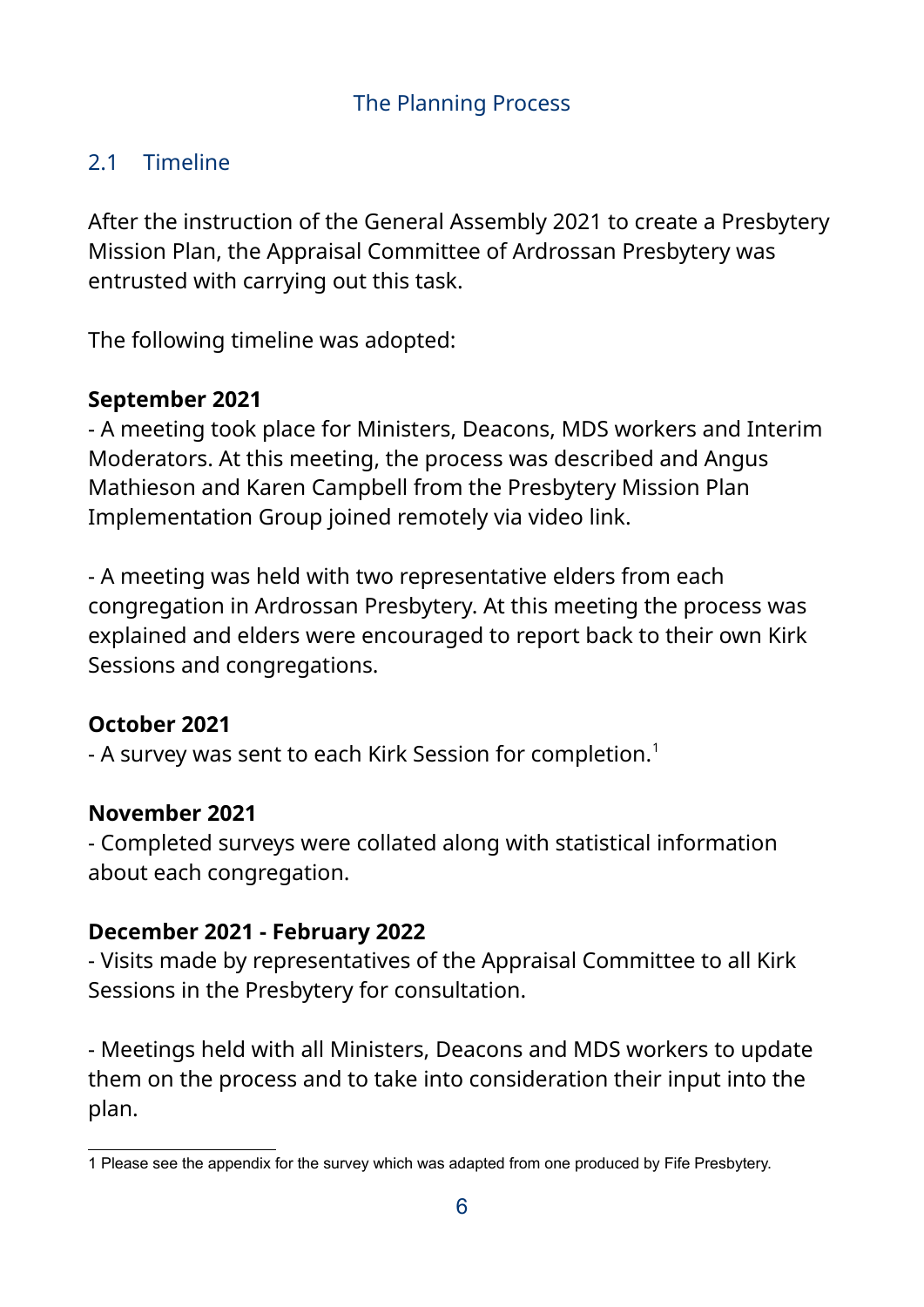## **January 2022 - April 2022**

- AMBA building audits completed on all church buildings in the Presbytery.

## **February 2022**

- Draft Presbytery Mission Plan completed (not including buildings) and presented to March Presbytery, Presbytery Mission Plan Implementation Group and sent to Kirk Sessions for consultation.

## **May 2022**

- Decisions on buildings added into Presbytery Mission Plan.

- Draft Mission Plan sent to Kirk Sessions for comment.

- Appraisal Committee discusses feedback and prepares next draft of the Presbytery Mission Plan.

## **June 2022**

- Final Presbytery Mission Plan approved by Ardrossan Presbytery.

## 2.2 Planning Process

The Appraisal Committee has held consultations with Kirk Sessions as well as Ministers, Deacons and MDS workers.

These meetings were done in four 'Mission Groups' that had been put together in a previous Presbytery Plan some years ago on a geographical basis and a team from the Appraisal Committee was sent to each Mission Group as we felt this was a good starting point.

At the meetings with Kirk Sessions, a 10 minute video was shown to outline the process and the parameters that the Presbytery was working towards (13.5 FTE ministry posts) as well as outlining the wider picture in the Church of Scotland. This was to give some consistency in the visits to Kirk Sessions.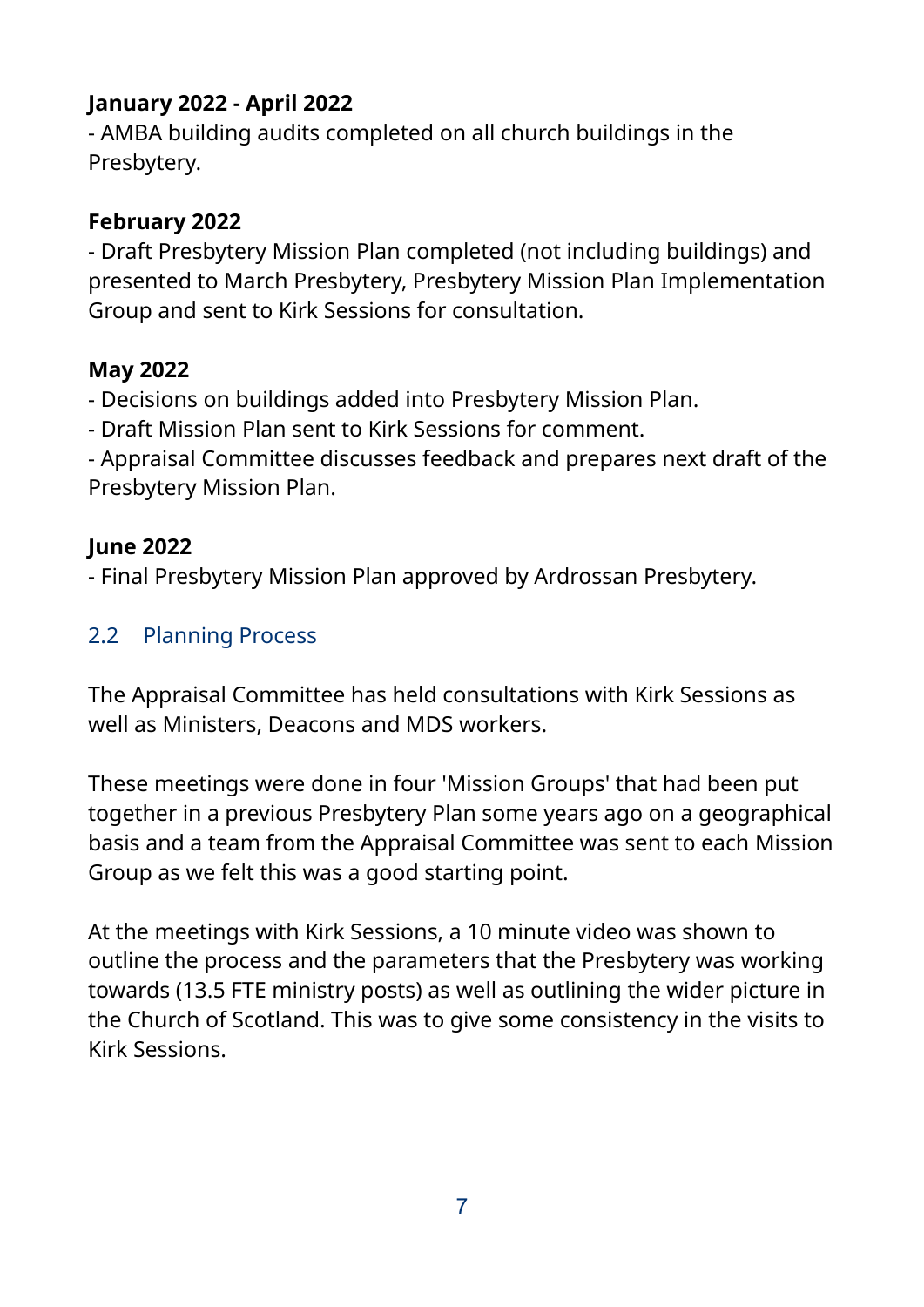There was then discussion on the survey that each Kirk Session had previously completed to ensure that the discussion remained focussed upon mission as its main driver.

Each Kirk Session was then given various options as to what might allow mission to flourish in their local area within the given parameters.

The Mission Groups as they were visited are below:

## **Mission Group 1**

Cumbrae Fairlie Largs: Clark Memorial Largs: St. Columba's Largs: St. John's Church West Kilbride

#### **Mission Group 2**

Ardrossan and Saltcoats: Kirkgate Ardrossan: Park Saltcoats: North Saltcoats: St. Cuthbert's Stevenston: Ardeer Stevenston: High Kirk Stevenston: Livingstone

## **Mission Group 3**

Beith Dalry: St. Margaret's Dalry: Trinity Kilbirnie: Auld Kirk Kilbirnie St. Columba's Kilwinning: Abbey Kilwinning: Mansefield Trinity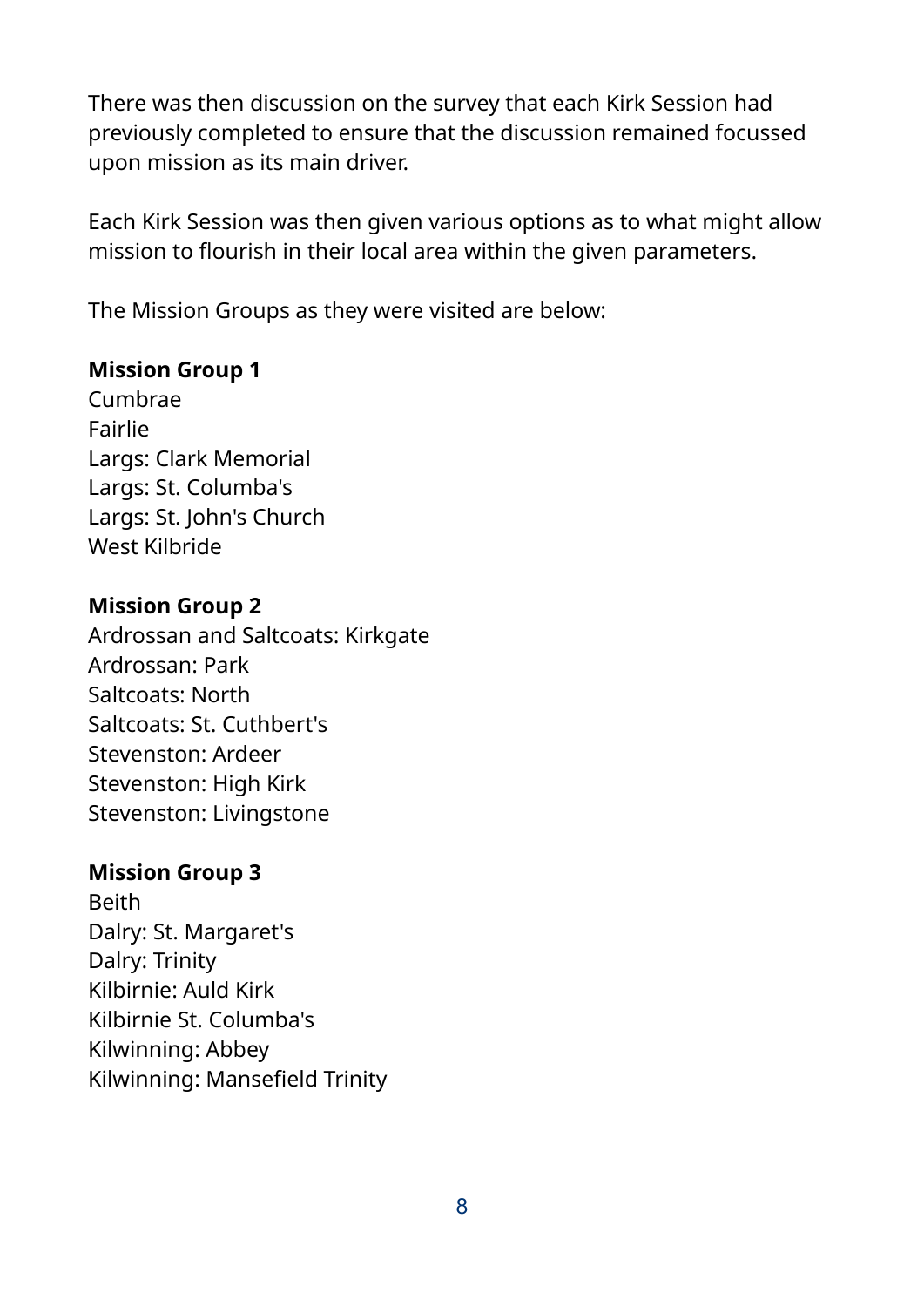## **Mission Group 4**

Brodick Corrie Kilmory Lamlash Lochranza Shiskine: St. Molios Whiting Bay and Kildonan

Although these Mission Groups were our starting point, we tried to keep in mind the Presbytery as a whole and in one area in particular (West Kilbride) it was felt that there was a more natural fit with the congregations in Mission Group 2 rather than Mission Group 1.

## 2.3 Mission, People, Buildings

<span id="page-8-0"></span>The Presbytery Mission Plan Act Guidance is clear: mission is the first priority, followed by people and congregational structures with buildings  $last.<sup>2</sup>$  $last.<sup>2</sup>$  $last.<sup>2</sup>$ 

Throughout this process, we have tried to make sure that Mission has been the driver for the decisions that we have made and to ensure that the right posts are placed in the correct areas to allow Mission to flourish.

With the reduction of ministry posts from 23.1 FTE to 13.5 FTE, we have also sought to ensure that each post has appropriate support which is why we have focussed upon placing each charge within a grouping or created team ministries.

We have met with and consulted with Ministers of Word and Sacrament (MWS), Deacons and MDS workers to get their input and to inform them of the process and tried to do this in a pastorally sensitive way.

<span id="page-8-1"></span>[<sup>2</sup>](#page-8-0) PMPA Guidance & Code of Practice section 6.5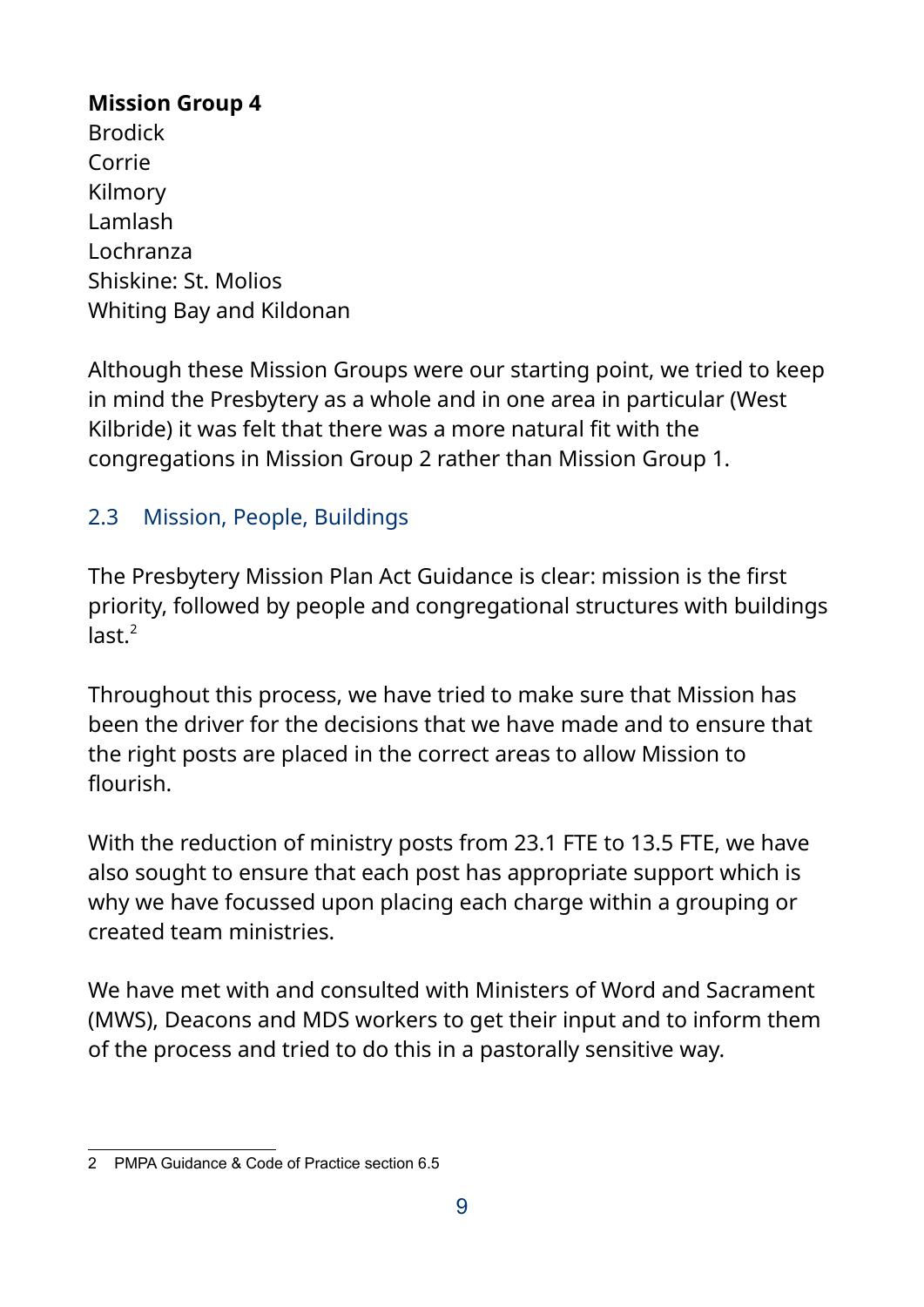We have a number of Readers in our Presbytery and would hope to use them alongside other non-stipendiary ministries (such as OLM's if available) to give additional support. We currently have 7 active Readers in the Presbytery and 5 of them would be willing to be considered as part of a ministry team if they were invited. We also recognise that we need to encourage the gifts and talents amongst the eldership and wider membership within the church including encouraging people to do training in leading worship.

We have sought to make decisions on posts first with the decisions on buildings coming later. We have engaged with the General Trustees to ensure that an Asset Management Building Audit (AMBA) has been done on each church building and hall. Alongside the feedback from the AMBA audits, we will make decisions using the Buildings Toolkit which will help us to ensure that we make decisions on buildings which ensure that we have 'well-equipped spaces in the right places'. The AMBA Audit results for each Mission Group are available in the Appendix alongside an AMBA document from the General Trustees which shows how the audit has been scored.

Buildings have been classified either Category A (to be retained) or Category B (let, sold, or otherwise disposed of). Those buildings which have been designated Category B have a date beside them by which it would be expected that they would be let, sold or otherwise disposed of in accordance with the Presbytery Mission Act.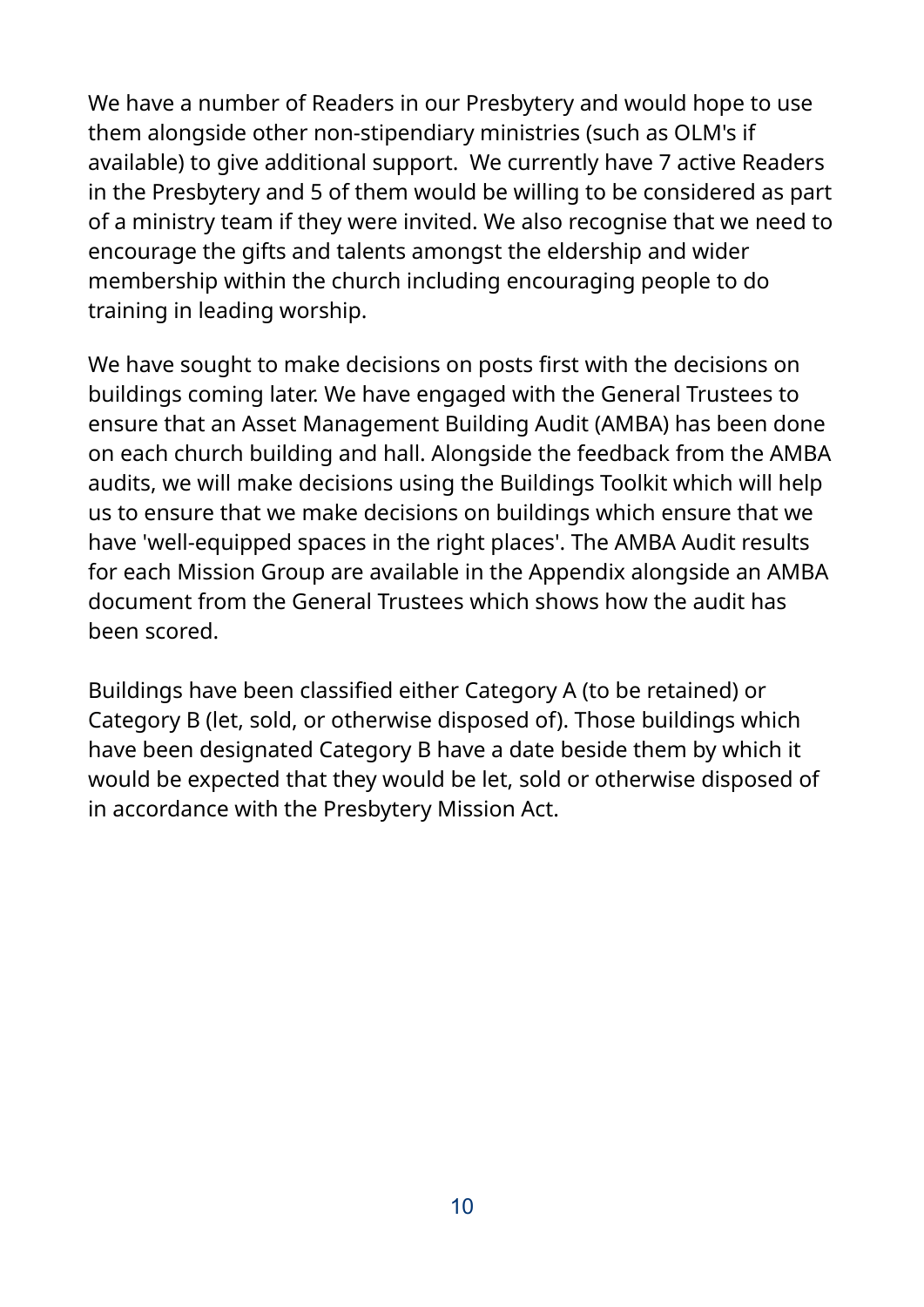## The Plan

In this section, we will outline the Presbytery Mission Plan for the Presbytery of Ardrossan. This will show where we are currently and what we hope to implement.

The table following this will show the draft plan along with population details, membership, financial details, staffing structure and buildings.

## 3.1 Mission Group 1

Current:

|                                          | <b>FTE Posts</b> |
|------------------------------------------|------------------|
| Cumbrae linked with Largs: St. John's    | 1.5              |
| Fairlie linked with Largs: St. Columba's | 1.0              |
| Largs: Clark Memorial                    | 1.0              |
| (West Kilbride)                          | $(1.0)*$         |

*\*As stated above, it was felt that West Kilbride should be taken out of this Mission Group and assigned to Mission Group 2. The reason for this was that West Kilbride is geographically closer to the churches in Mission Group 2, the catchment secondary school for West Kilbride is in Mission Group 2 and the people of West Kilbride look more naturally towards Mission Group 2 for shopping and other amenities. Joining West Kilbride with Mission Group 2 also gave more options to FTE posts in that area.*

#### Proposed:

|                                     | Posts         |
|-------------------------------------|---------------|
| One united charge covering Cumbrae, | 2.0 MWS       |
| Fairlie and Largs.                  | $(+ 1.0$ OLM) |

#### Rationale

In Mission Group 1, we would envisage a team ministry with 2 FTE posts (2 MWS) with three places of worship (Cumbrae, Fairlie and one in Largs) and one Kirk Session.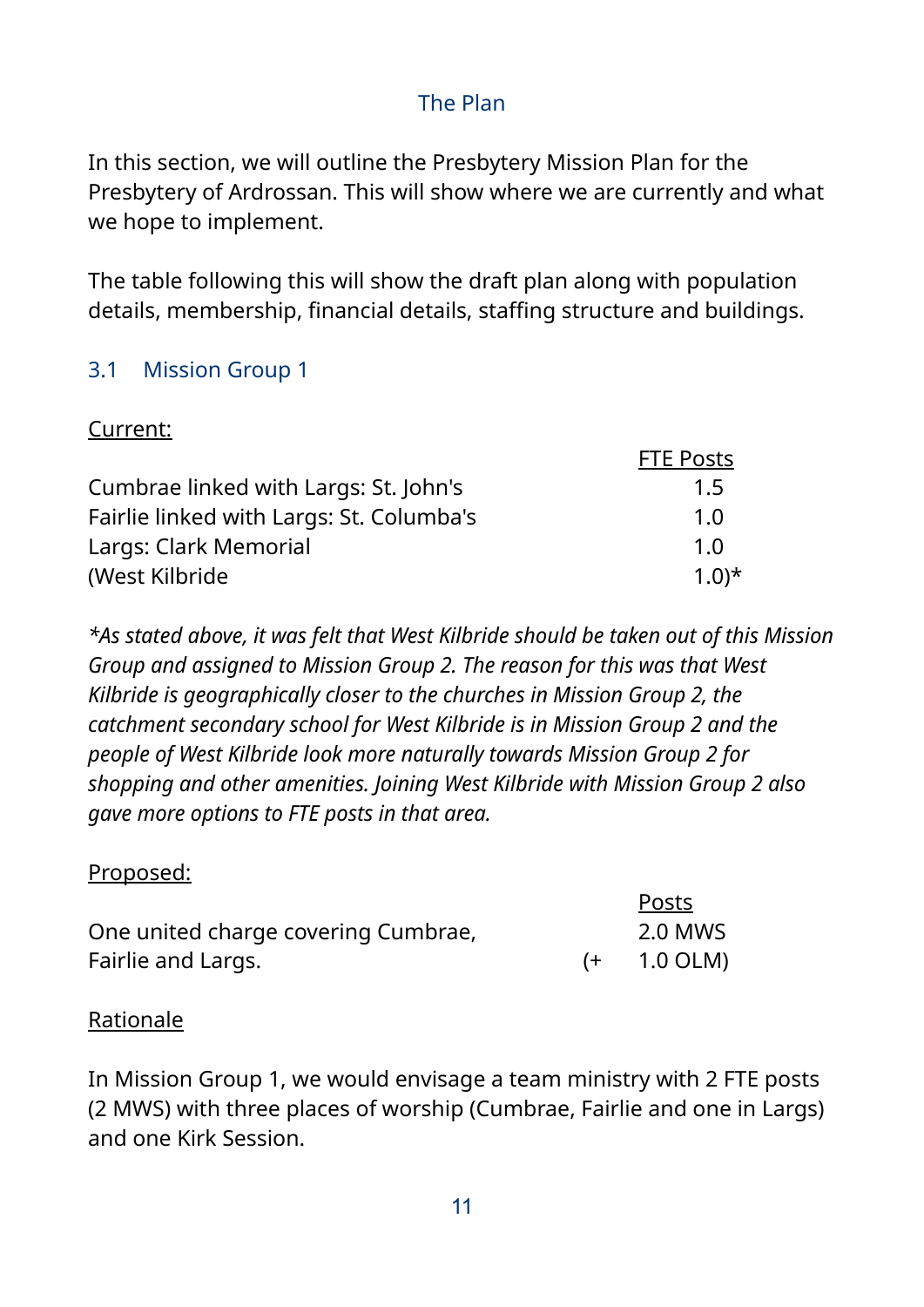<span id="page-11-0"></span>Though a united parish, Cumbrae and Fairlie would be afforded a measure of independence in the form of Local Leadership Teams $^3$  $^3$  who would be subject to the Kirk Session.

As there is a good income base between the current charges and substantial reserves, we would hope that there would be scope for a 0.5 locally funded post to supplement the team ministry and ensure that the team has the capacity to fulfil ministry across a parish which also includes an island community. These posts would ensure that Cumbrae is assured of ministerial support on a regular basis alongside Fairlie and Largs. The current income base for the current congregations should allow this to happen. We also hope that there would be a broadening out of the team to include an OLM as available and Readers as appropriate.

The congregations at present are doing a lot in terms of mission and outreach. Fairlie has a very successful Messy Church for example and Cumbrae has strong links with the local primary school. Some mission is already done jointly in Largs (such as Summer Missions, School Chaplaincy and more) and there is already a united Guild with over 130 members.

By coming together in Largs, this would give combined resources, people power, skills and finance and hopefully foster a unity which would be a powerful witness to the community.

One of the advantages to Cumbrae and Fairlie is that they will be relieved of the overall responsibility of buildings maintenance and administration which will allow them to focus on existing forms of mission and developing them further.

A team ministry of 2 FTE (alongside a possible 0.5 locally funded post to recognise the needs of the united parish having an island community) allows appropriate support whilst having one Kirk Session (rather than 5

<span id="page-11-1"></span>[<sup>3</sup>](#page-11-0) Please see the Appendix (5.9) for an example from Shetland as to how a Local Leadership Team might work.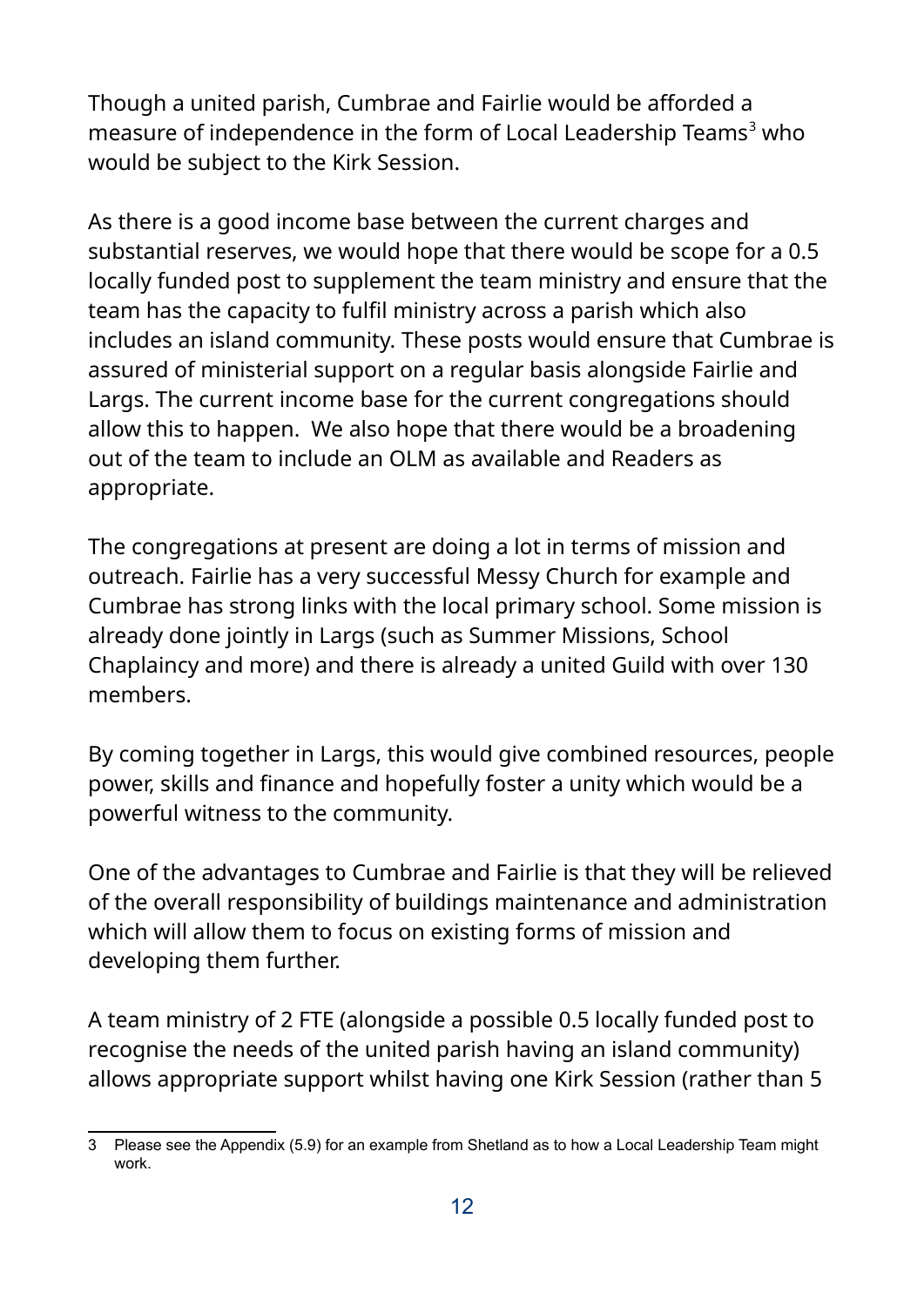currently alongside Congregational Boards) will lessen the administrative burden.

When the Kirk Sessions are uniting to form a single Kirk Session, it would be prudent and gracious for elders to consider a proportion of elders from each Kirk Session to form the new one. This would promote an atmosphere of equality and fairness in planning the future of the new parish.

## Buildings

<span id="page-12-0"></span>Category<sup>4</sup>

| <b>Cumbrae Parish Church</b> | А                    |
|------------------------------|----------------------|
| <b>Fairlie Parish Church</b> | А                    |
| Largs: Clark Memorial        | А                    |
| Largs: St. Columba's         | B (by December 2023) |
| Largs: St. John's            | B (by December 2023) |
|                              |                      |

## Buildings Rationale

It was acknowledged in this Mission Group that in terms of AMBA scores there is a fairly tight range within the results.

Cumbrae Parish Church is a new building which should have scored higher than the AMBA score suggests (for example, its 'Safe to Use' score is only 7, but this is because there is no asbestos survey or PAT testing dates. However, as this is a new building, these are not applicable). Cumbrae Parish Church we believe should be Category A.

Fairlie Parish Church also scores well in the AMBA audit and as the only building in Fairlie, it is suitable for mission in this part of the Mission Group. It should be Category A.

A more difficult decision needs to be made in Largs. All three churches score well in the AMBA Audits. However, from the initial survey sent out in October 2021, the Kirk Sessions in Largs expressed a desire to see a

<span id="page-12-1"></span>[<sup>4</sup>](#page-12-0) Category A = Retained / Category B = Disposed of.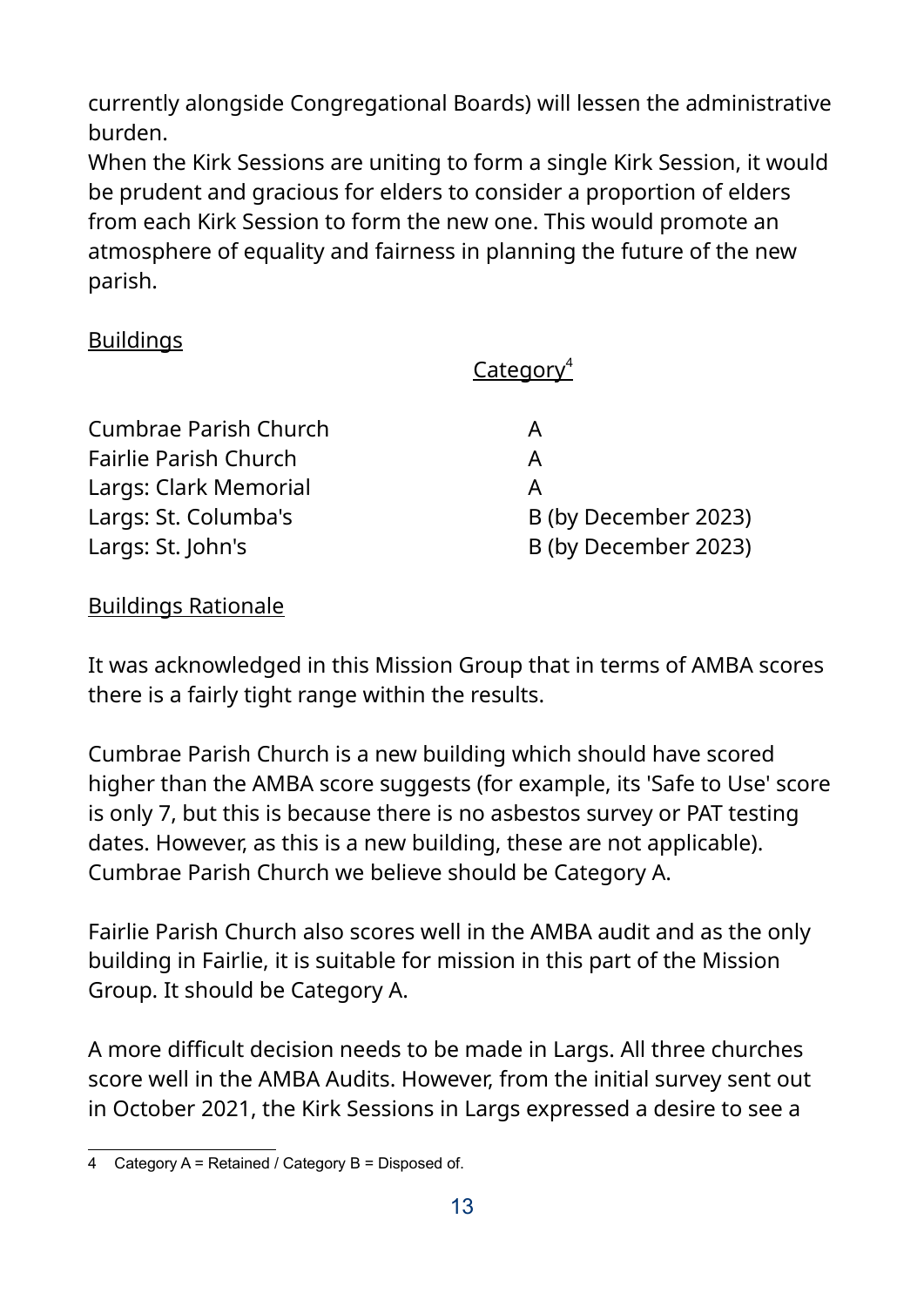new church building built away from the shoreline where the population mainly now resides. All three current buildings are on the shoreline and are within half a mile or so of five other churches of different denominations. We believe that a new building back from the shoreline is a good and exciting vision for the medium term.

In the light of the above, the three church buildings in Largs could have been labelled 'Category B'. But in the short term, we believe that Largs Clark Memorial should be the temporary base for the congregation in Largs. Each of the current churches has their strengths and although St. John's is the front runner on the AMBA report, and St. Columba's also has its merits, it is felt that along with its good hall facilities, the benefit of a sizable parking area which Clark Memorial can provide is an asset that is essential for those attending from far reaches of the area.

The building situation in Largs is also complicated by the fact that Clark Memorial has benefitted from Heritage Lottery Funding (HLF) with the conditions attached to that funding not ending until 2033. We recognise that the fact that one building has had lottery funding is not a missional reason to choose this building over the others. But with there not being too much between the buildings in the AMBA score, it makes pragmatic sense to use the Clark Memorial building as the temporary base while plans for a new building are developed. It means that the HLF conditions can be run down and that money can be saved for mission.

This does not mean that the Clark Memorial Building will necessarily be kept until 2033 but simply until a new building is available. If earlier than 2033, then any monies which remain outstanding to HLF can be repaid.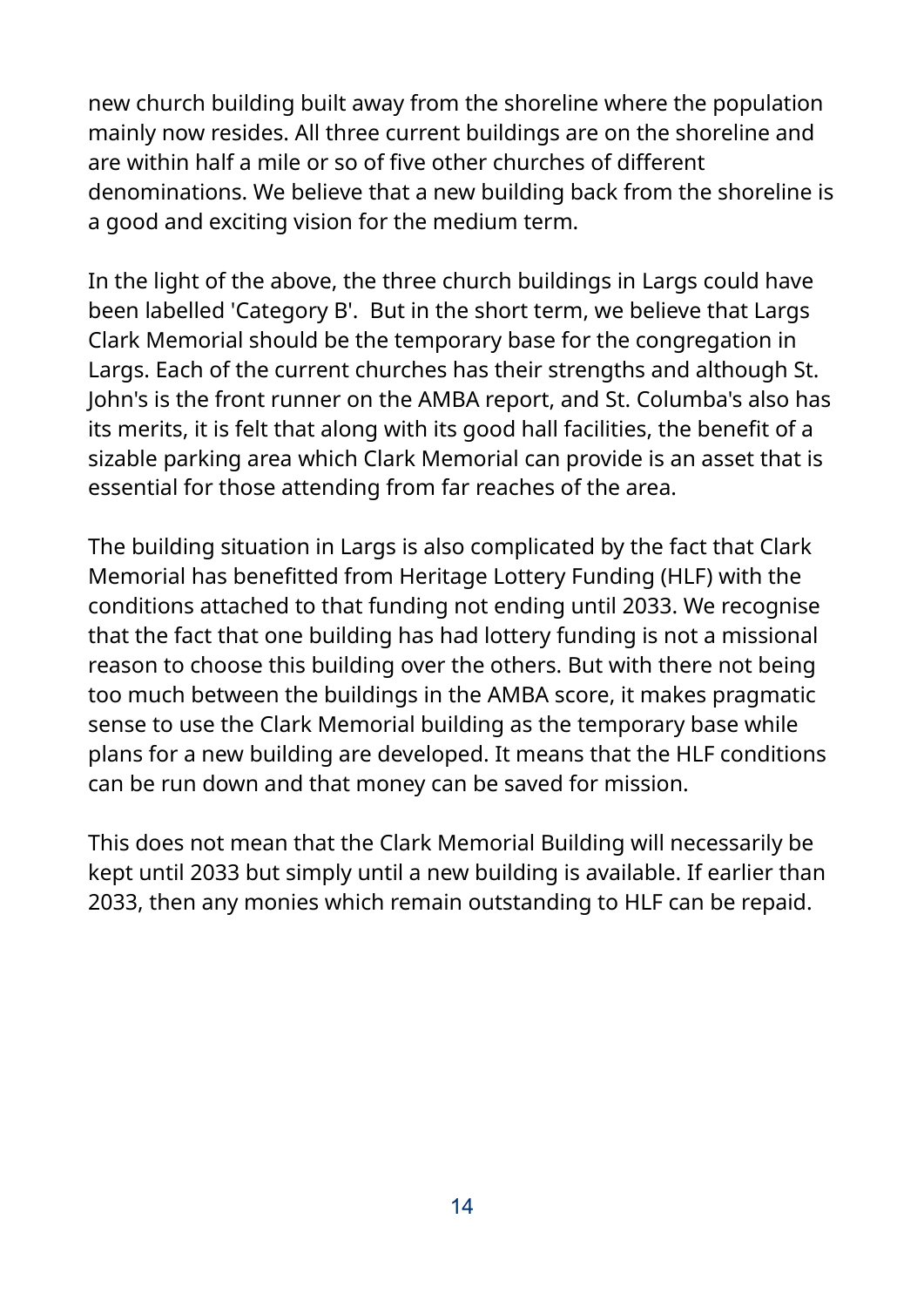## 3.2 Mission Group 2

## Current:

|                                                        | <b>FTE Posts</b> |
|--------------------------------------------------------|------------------|
| Ardrossan and Saltcoats: Kirkgate                      | 1.0              |
| Ardrossan: Park                                        | 1.6              |
| Saltcoats: North                                       | 1.0              |
| Saltcoats: St. Cuthbert's                              | 1.0              |
| Stevenston: Ardeer linked with Stevenston: Livingstone | 1.5              |
| Stevenston: High Kirk                                  | 1.0              |
| West Kilbride*                                         |                  |

#### *\*Added from Mission Group 1*

#### Proposed:

|                                 |                         | Posts          |
|---------------------------------|-------------------------|----------------|
| Parish Grouping:                | Ardrossan and Saltcoats | <b>2.0 MWS</b> |
|                                 | Stevenston              | <b>1.0 MWS</b> |
|                                 | West Kilbride           | <b>1.0 MWS</b> |
| Post to support Priority Areas: |                         | 0.5 MDS        |
|                                 | ′+                      | 1.0 OLM)       |

## Rationale

In Mission Group 2, we initially envisaged a team ministry with 4.5 FTE posts with multiple places of worship and one Kirk Session. However, after feedback from Kirk Sessions, this was felt to be too great a first step and so we are now suggesting a plan with the Ardrossan and Saltcoats congregations uniting (2 MWS, 2 buildings); the Stevenston congregations uniting (1 MWS, 1 building) and then both united charges forming a Parish Grouping<sup>[5](#page-14-1)</sup> with West Kilbride (1 MWS, 1 building). There would also be a 0.5 MDS who would work specifically to support Priority Areas as there are two Priority Areas in this Mission Group. The hope is that after a time of consolidation, that the Parish Grouping may move towards a team ministry following this first step.

<span id="page-14-1"></span><span id="page-14-0"></span>[<sup>5</sup>](#page-14-0) Please see 5.8 in the Appendix to see an example of a Basis of Parish Grouping from Aberdeen West, p.43.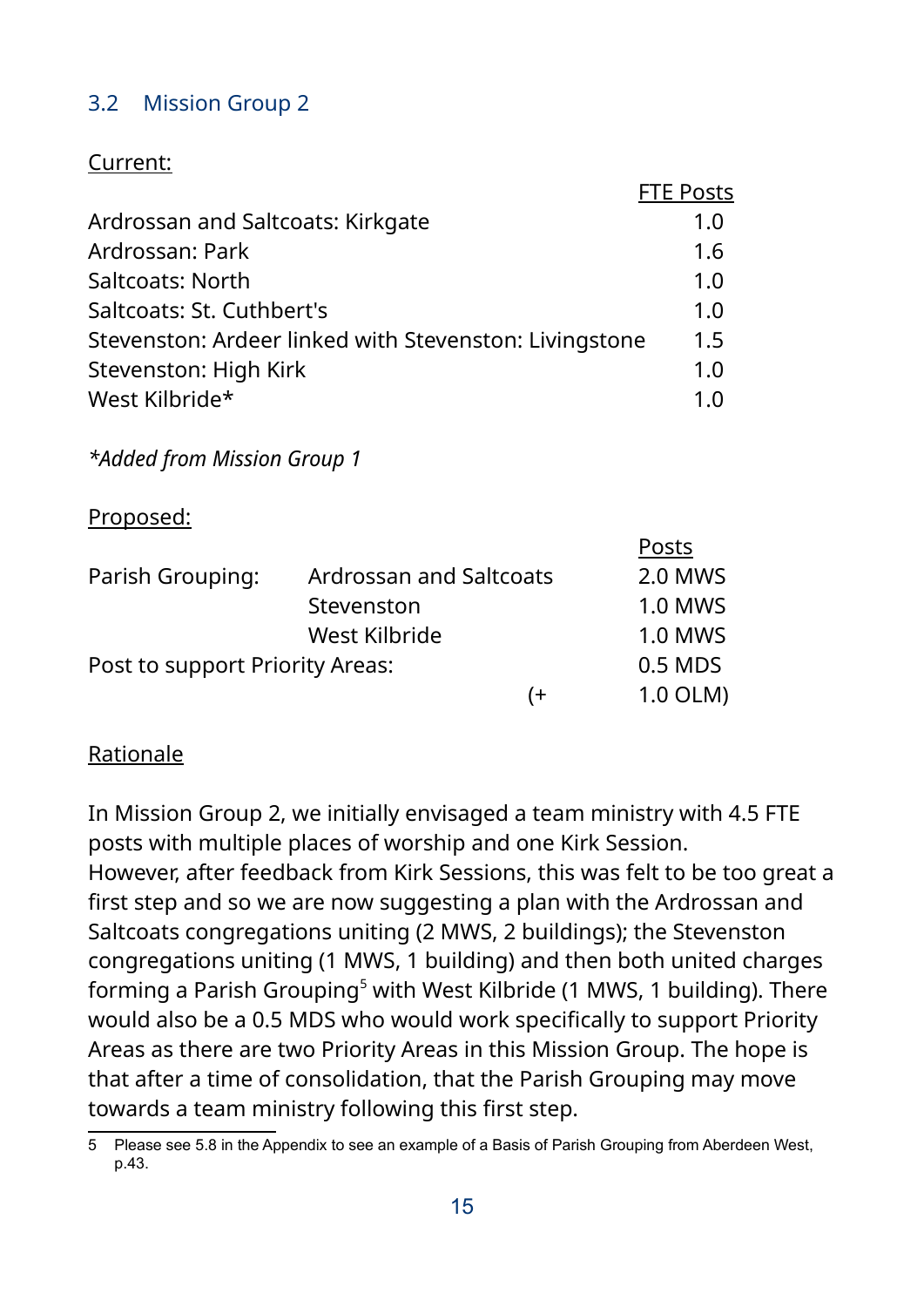The Appraisal Committee would see there being one worshipping community per town (Ardrossan, Saltcoats, Stevenston and West Kilbride) but held together in a Parish Grouping to allow working together and to encourage teamwork and support.

However, trying to work out how to implement this has been challenging.

Currently in Ardrossan and Saltcoats there are parish boundaries that make little sense. There is also only one congregation based in Ardrossan with three based in Saltcoats (though Ardrossan and Saltcoats Kirkgate does have a parish that extends into Ardrossan).

We wanted to make sure that each church is properly resourced in terms of people and in finance, but in this particular scenario, it is difficult to work out who should unite with whom. As is outlined below, it is envisaged that we keep the Ardrossan Park and the Ardrossan and Saltcoats Kirkgate buildings as being the most suitable for mission - so to unite these two churches doesn't make sense as it would leave the Saltcoats churches without a building.

We considered uniting Ardrossan Park and Saltcoats North - but this has the disadvantage of crossing town boundaries.

Our solution is that all four churches in Ardrossan and Saltcoats would unite with two places of worship, one Kirk Session and a team ministry of 2 MWS. We believe that these four churches coming together will allow fairness in resources - both in terms of people and in finance - that will allow the church in Ardrossan and Saltcoats to begin on a solid footing and to flourish. All churches in this area recognised a need to reach out to younger generations and by joining their resources, the opportunity is there to do this.

In Stevenston, a Basis of Dissolution is being negotiated with Stevenston Ardeer as its building is in an unsatisfactory state and there is a significant shortfall. The General Trustees have agreed to take on full responsibility for the Ardeer building when any form of adjustment has been enacted.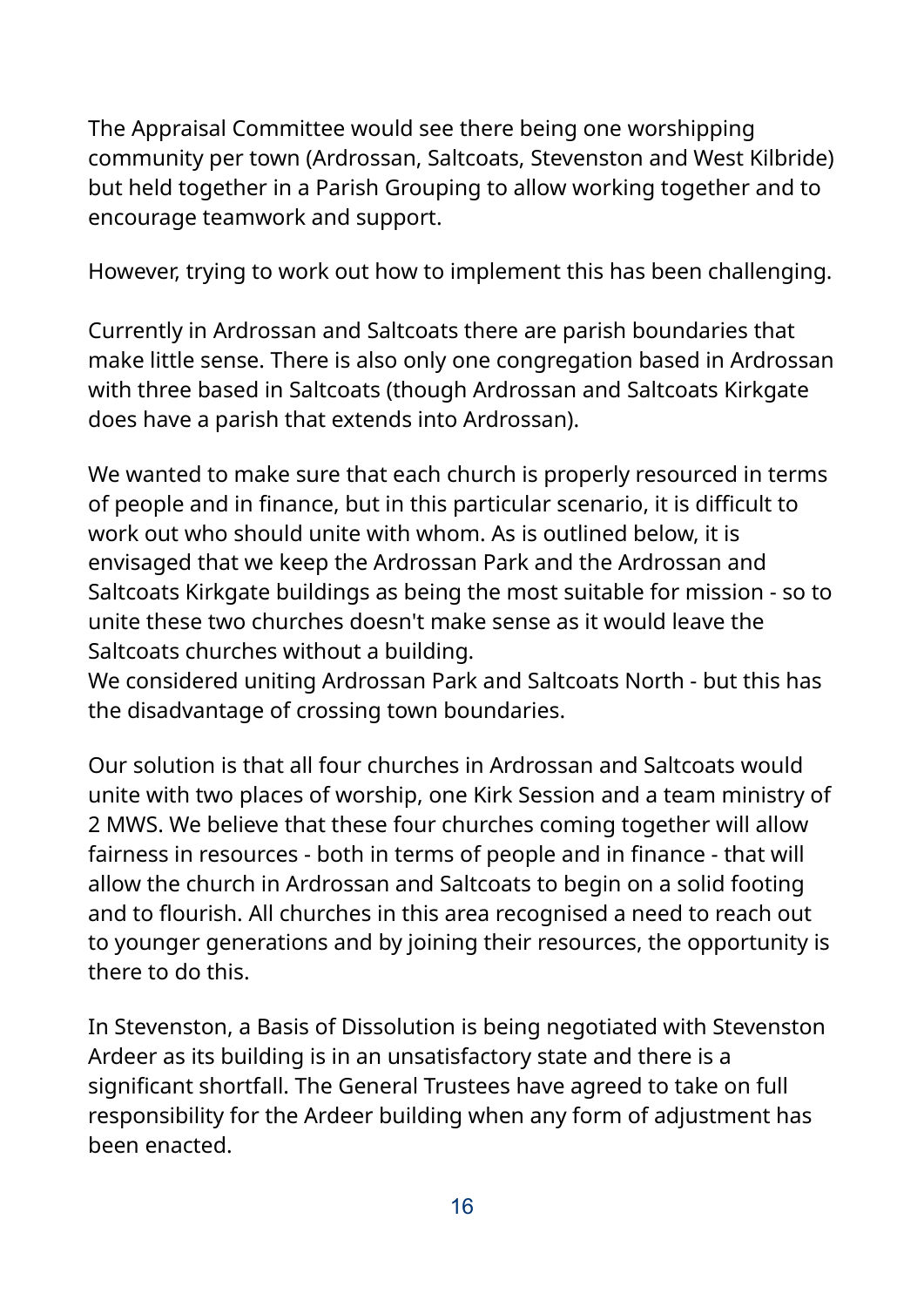However, this does not mean that ministry in Ardeer will cease. A union between Stevenston High Kirk and Stevenston Livingstone will incorporate the former parish of Ardeer to form one Stevenston church. The 0.5 MDS in this Mission Group acknowledges the fact that Ardeer and the parish of Ardrossan and Saltcoats Kirkgate are Priority Areas and we would see the MDS working mainly in this area.

It is clear that West Kilbride has more links with Mission Group 2 than other Mission Groups. One of the advantages in having West Kilbride as part of this Mission Group is that it allows an increased total of FTE posts in this area which would offer an enriched approach which would be of benefit to the whole grouping.

Though each parish would function with their own Kirk Session, the Parish Grouping will encourage working together between congregations. It is hoped that any Basis of Parish Grouping would include FTE working together to support one another in pastoral work and mission initiatives and encourage the congregations to work together. As in other areas, the use of non-stipendiary ministries would enhance this Parish Grouping (OLM and Readers).

There are good mission initiatives happening across the whole area including Messy Church, supporting the Foodbank, Care and Share for the homeless and more. There are also existing links between the churches and some ecumenical working (particularly in Ardrossan).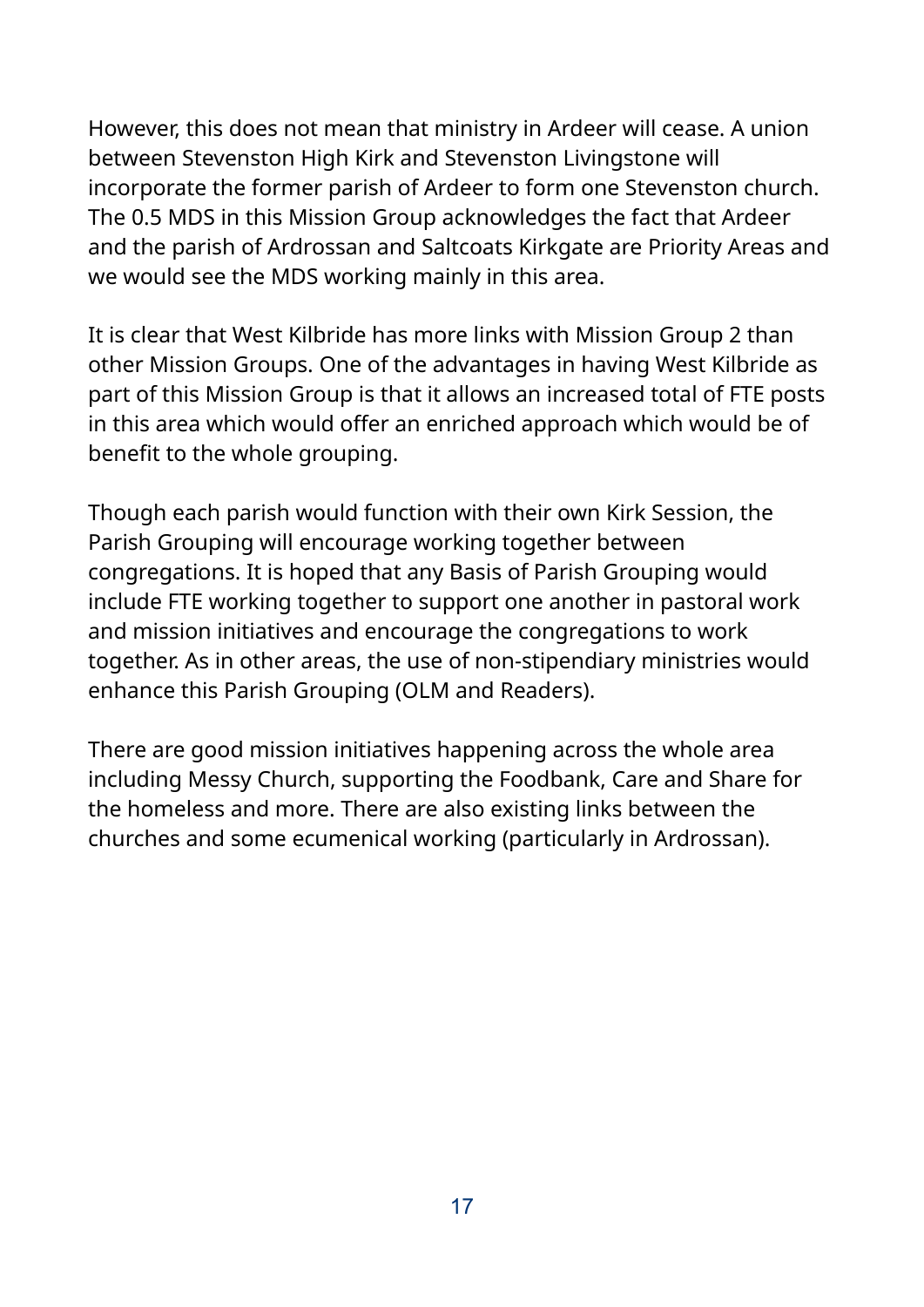## **Buildings**

<span id="page-17-0"></span>Category<sup>6</sup>

| Ardrossan and Saltcoats: Kirkgate | Α                    |
|-----------------------------------|----------------------|
| Ardrossan: Park                   | A                    |
| Saltcoats: North                  | B (by December 2023) |
| Saltcoats: St. Cuthbert's         | B (by December 2023) |
| Stevenston: Livingstone           | Α                    |
| Stevenston: High Kirk             | B (by December 2023) |
| West Kilbride Parish Church       | А                    |

#### Buildings Rationale

In considering the utilisation of buildings throughout the area we recognise that congregations have expressed the strong desire to have both a clearly identifiable minister and building for worship, mission and outreach suitable for the 21st Century.

Ardrossan Park church is now the only church building physically located in the town of Ardrossan. There has been significant new residential housing built to the northeast of the former A78 High Road that is likely to continue as the whole conurbation expands towards the new A78 bypass road. We consider that the Ardrossan Park church building is in the right place in an area of huge potential for missional development. The building scores well in the AMBA Audit and should be retained - Category A.

In Saltcoats, the North church has suffered gradual decline and lack of investment clearly contributing to its lower score in the AMBA audit and this building should sadly be Category B.

St. Cuthbert's scores well in the AMBA Audit, but it is clear that a large amount of money needs to be spent on the tower. We are firmly of the view that the potential for development of missional activity across the wider area needs to be prioritised over any large scale spending that

<span id="page-17-1"></span>[<sup>6</sup>](#page-17-0) Category  $A = Retained / Categorical$  B = Disposed of.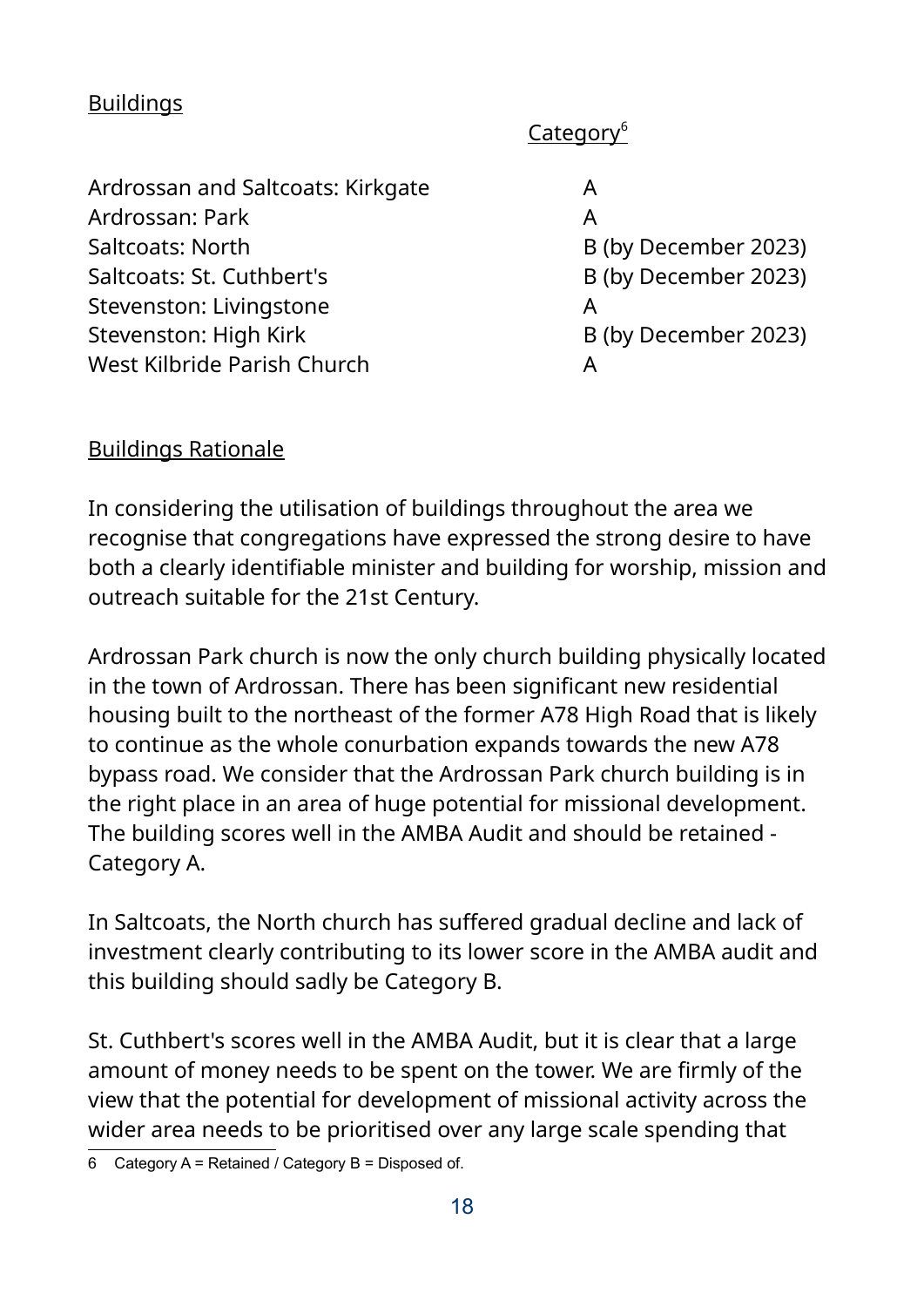might be likely to become necessary to maintain a building, however attractive. Sadly we believe that St. Cuthbert's should be category B.

Ardrossan and Saltcoats: Kirkgate scores well in the AMBA Audit and has recently completed a large scale restoration and refurbishment inside and outside which allows it to be used in multiple ways. It is located nearer to the town centre of Saltcoats than any other church building and is therefore very visible.

Whilst there is work needing to be done on the church halls, additional resources from the union in this area would help develop them to allow a building that is suitable for mission. It should be Category A.

In Stevenston, both remaining buildings are challenging in terms of maintenance and upkeep, but the AMBA audit shows up the greater difficulties that would be faced by basing the new church for Stevenston in the High Kirk.

A new build was expressed by those in the High Kirk as the preferred option, possibly by developing the land surrounding the High Kirk though there could possibly be planning constraints on what could be done in a largely green space and getting funding may be challenging. What might be more possible would be the development of a missional outreach station in the Hayocks area where considerable activity has already been undertaken by the High Kirk.

Whilst a new build may be an aspiration for the future, considering all the evidence from AMBA audits and trying to encourage mission and service to the community, it is proposed that the current Livingstone Church would be the best suited to achieving this aim and should be Category A.

West Kilbride has a building which is well suited to purpose being recently refurbished in 2014 and being the only church building in the town. It scores well in the AMBA audit and should be retained.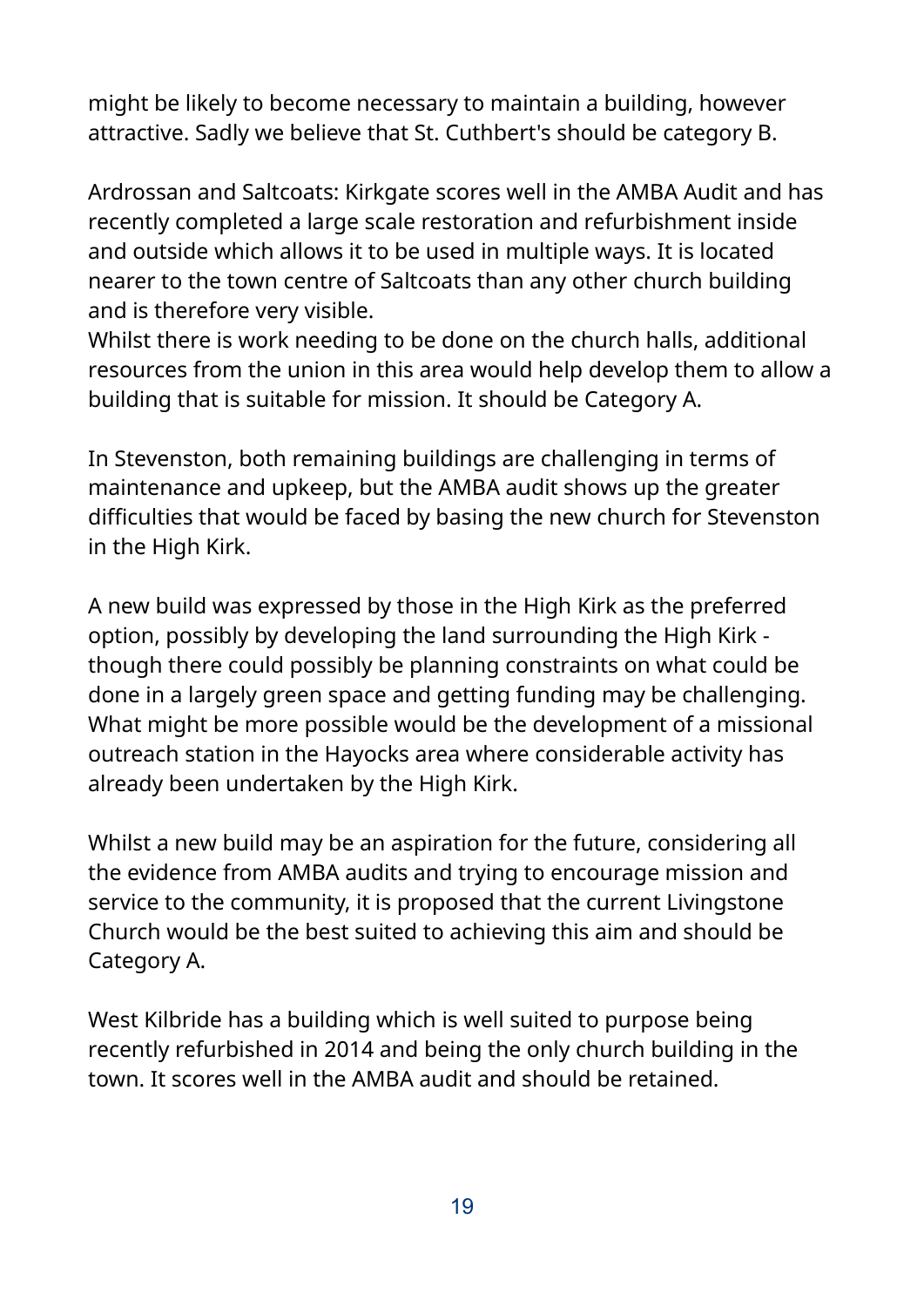## 3.3 Mission Group 3

## Current:

|                                | <b>FTE Posts</b> |
|--------------------------------|------------------|
| <b>Beith</b>                   | 2.0              |
| Dalry: St. Margaret's          | 1.0              |
| Dalry: Trinity                 | 1.0              |
| Kilbirnie: Auld Kirk           | 1.0              |
| Kilbirnie St. Columba's        | 1.0              |
| Kilwinning: Abbey              | 2.0              |
| Kilwinning: Mansefield Trinity | 2.0              |

Proposed:

|                                  |           |       | Posts          |
|----------------------------------|-----------|-------|----------------|
| Parish Grouping:                 | Beith     |       | <b>1.0 MWS</b> |
|                                  | Dalry     |       | 1.0 MWS        |
|                                  | Kilbirnie |       | 1.0 MWS        |
|                                  |           | $($ + | 1.0 OLM)       |
| One united charge in Kilwinning. |           |       | <b>1.0 MWS</b> |
|                                  |           |       | 1.0 MDS        |
|                                  |           | (+    | 1.0 OLM)       |
|                                  |           |       |                |

#### **Rationale**

In Mission Group 3, there are two main adjustments that we see in this area.

## **Beith, Dalry, Kilbirnie**

In the Garnock Valley area (Beith, Dalry, Kilbirnie) we would envisage unions in Dalry and Kilbirnie to create one charge in each town. Between Beith, Dalry and Kilbirnie, we envisage a Parish Grouping with the possibility of closer working in the future (perhaps a Team Ministry beyond 2025). However, there were two main reasons why it was felt that individual charges with 1 MWS each would be preferable at present.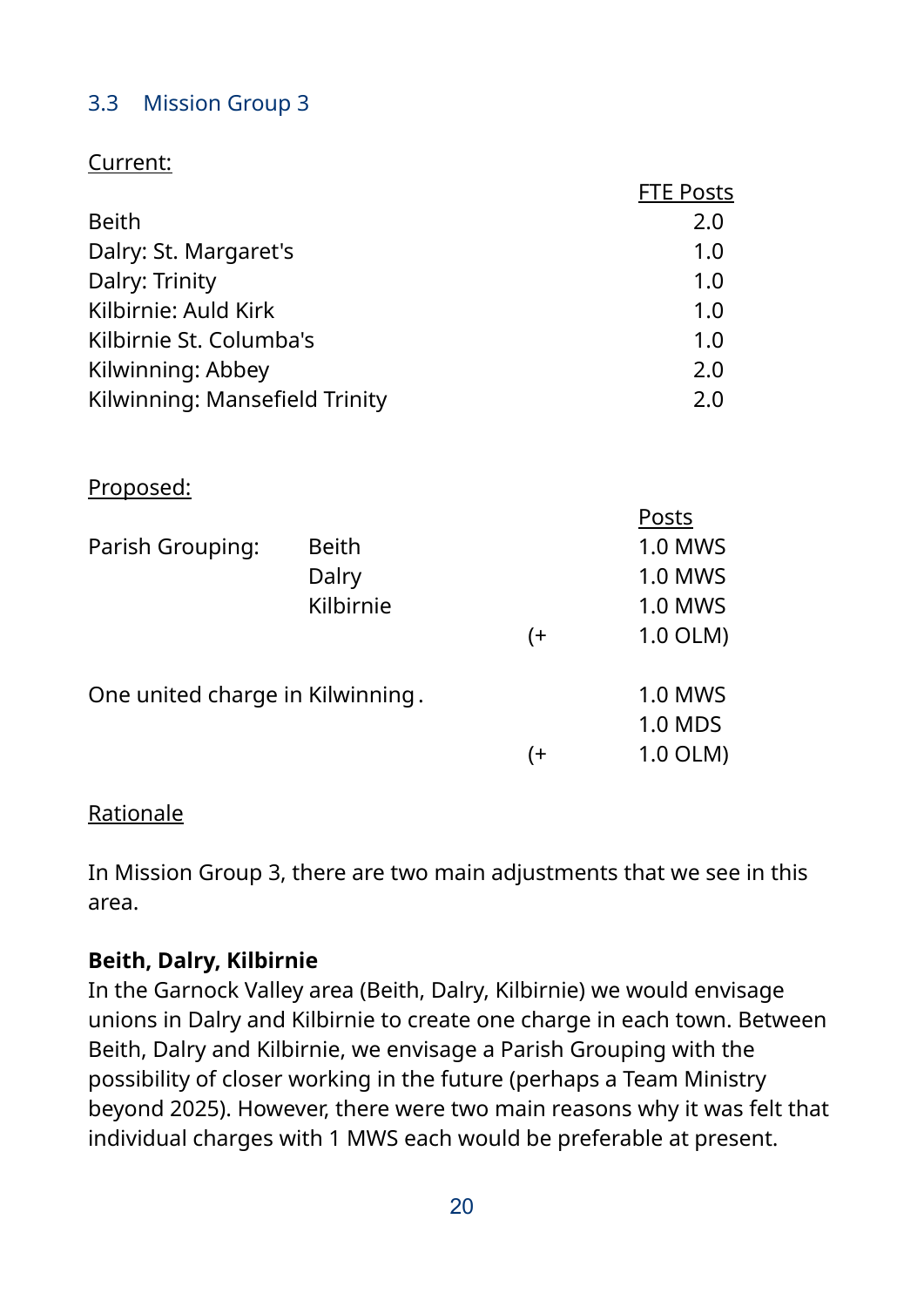Firstly, each town has its own distinct identity and the importance of having an identifiable minister was desirable.

Secondly, within two of the towns (Dalry and Kilbirnie) there are at present two churches which will need to be united into one. It was felt important that a united charge was consolidated first before any other adjustment was considered.

The amalgamation of charges (Dalry and Kilbirnie) alongside reduction of posts (from 2 FTE to 1 FTE in each area) was why a Parish Grouping was felt to be desirable to allow the three charges to support one another as appropriate and also to allow those in FTE posts to support one another. We would also envisage there being non-stipendiary support working across the Parish Grouping to give support including an OLM (if available) and Readers. An example of a Parish Grouping and how this might work is found in the Appendix.<sup>[7](#page-20-1)</sup>

<span id="page-20-0"></span>There were many good examples of mission currently happening across these churches - Messy Church, youth initiatives, Christianity Explored as well as an innovative partnership between one of the churches with a couple from Latin America via Latin Link.

By joining the churches in Dalry and Kilbirnie, these strengths could be enhanced as well as allowing a united Christian witness in the community. All churches expressed some anxiety about ageing membership and struggle to find officebearers and combining resources should alleviate this and allow each church to re-focus on mission in the community.

In Beith, where two congregations have already united into one, there are lots of mission activities and engagement with the community. The congregation has a wide range of skills that it was felt could be utilised further and the Kirk Session was clearly committed to this.

<span id="page-20-1"></span>[<sup>7</sup>](#page-20-0) See 5.8, p.43 for an example of a Basis of Parish Grouping from Aberdeen West.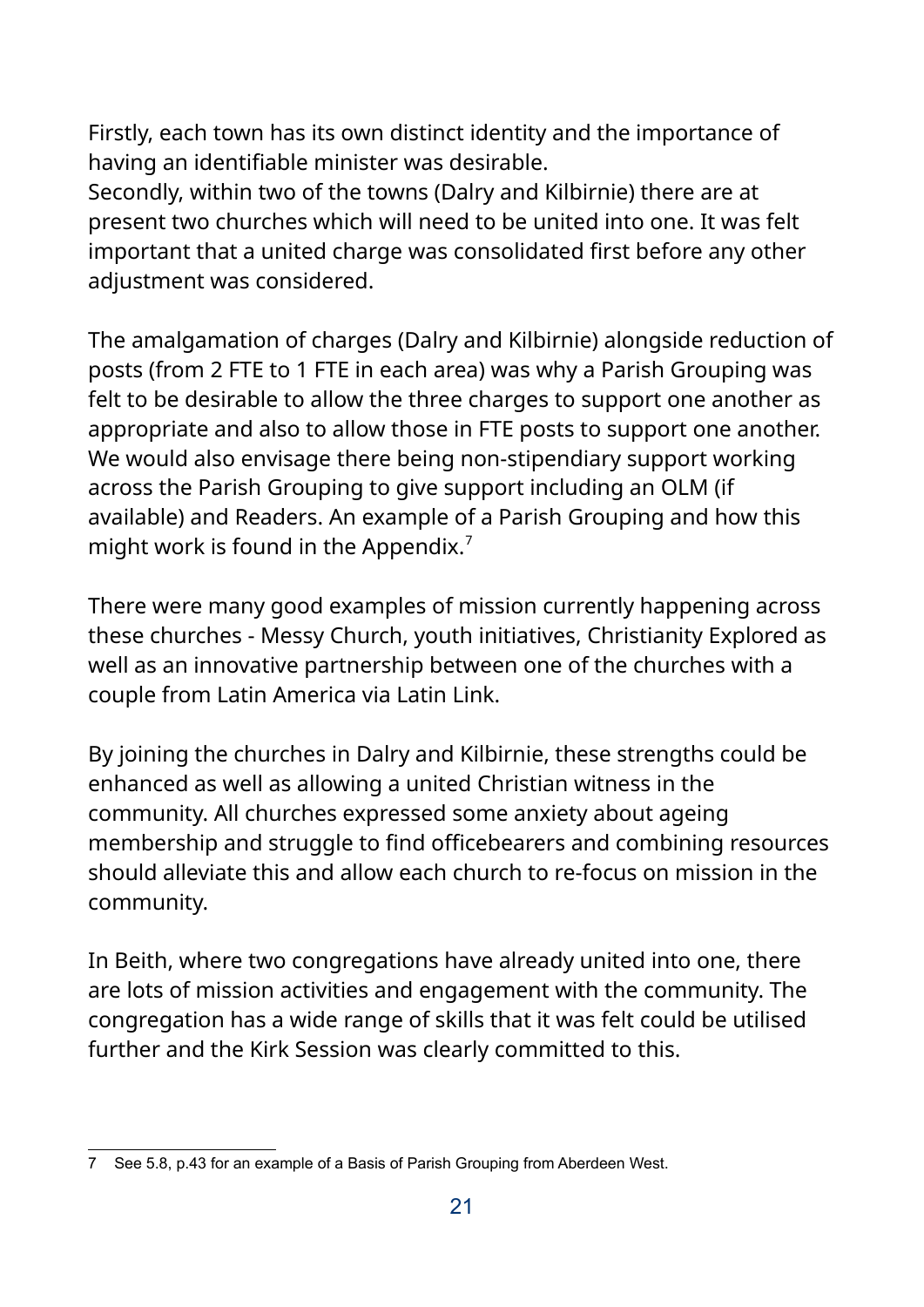## **Kilwinning**

Though Kilwinning is in the same Mission Group as Beith, Dalry and Kilbirnie, demographically it is quite different being a much larger town. Though we considered whether Kilwinning could join with a larger grouping, it has no natural connection and so it was felt that Kilwinning was demographically big enough to be viable on its own.

Currently Kilwinning has two churches (Kilwinning: Abbey and Kilwinning: Mansefield Trinity) which we would envisage becoming one united church with a team ministry of 2 FTE (1 MWS and 1 MDS) and two worship centres. The congregations in Kilwinning are quite different. The Abbey is a long established traditional church whilst Mansefield Trinity has developed from Kilwinning: Mansefield and a New Charge Development becoming a parish called Kilwinning: Mansefield Trinity in 2007. Both congregations have different strengths - and there is already a measure of working together and crossover between the two churches. A union between the two congregations would strengthen these links.

The size of the Kirk Sessions are quite different but both churches expressed their difficulties in filling key officebearer roles and moving to one Kirk Session could provide an amalgamation of skills and talents.

Both churches are reaching out to the community through church cafes, Messy Church and schools work and there is some excellent work being done by the existing ministry teams to engage with the community.

In recognition of the large population and specific demographics it would also be desirable to use non-stipendiary ministries (OLM if available; Readers) to support the proposed ministry team.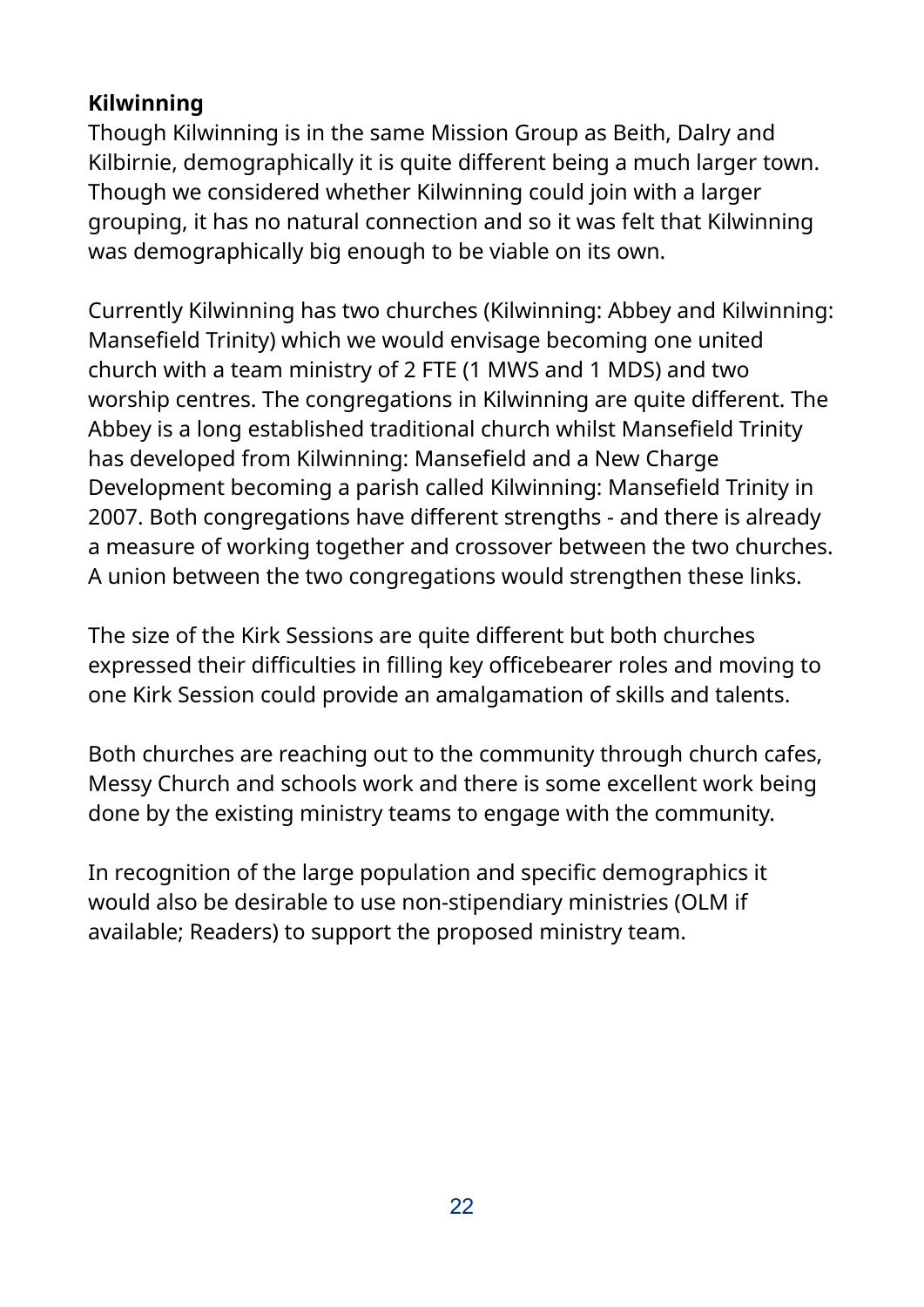## **Buildings**

## <span id="page-22-0"></span>Category<sup>8</sup>

| <b>Beith</b>                   |                      |
|--------------------------------|----------------------|
| Dalry: St. Margaret's          | B (by December 2025) |
| Dalry: Trinity                 | Α                    |
| Kilbirnie: Auld Kirk           | B (by December 2023) |
| Kilbirnie St. Columba's        | Α                    |
| Kilwinning: Abbey              | A                    |
| Kilwinning: Mansefield Trinity |                      |

#### Buildings Rationale

In Beith, Dalry and Kilbirnie, we felt there should be one church building in each community - and this was the expectation of the Kirk Sessions when we visited.

Beith has already gone through a union in 2013 and only has one building which we felt should be Category A.

In Dalry, it is clear that both buildings (St. Margaret's and Trinity) have been well maintained and they score well in the AMBA survey. However, the Trinity building scores higher in the AMBA Audit than St. Margaret's (85% v 80%) and as a building which has been recently refurbished, we felt that this was a sustainable building in terms of maintenance and running costs (heating, lighting etc.) in the longer term than the St. Margaret's building. The Trinity sanctuary is also a flexible and useable space suitable for mission.

The St. Margaret's sanctuary is more traditional with fixed pews and therefore doesn't have the same flexibility, though we acknowledge the separate hall space at St. Margaret's which also scores well in the AMBA survey (85%).

There were some concerns about the capacity of the Dalry Trinity building, particularly for large funerals and visits from the local school but from the AMBA Audit, we think that the capacity of 300 is more than

<span id="page-22-1"></span>[<sup>8</sup>](#page-22-0) Category A = Retained / Category B = Disposed of.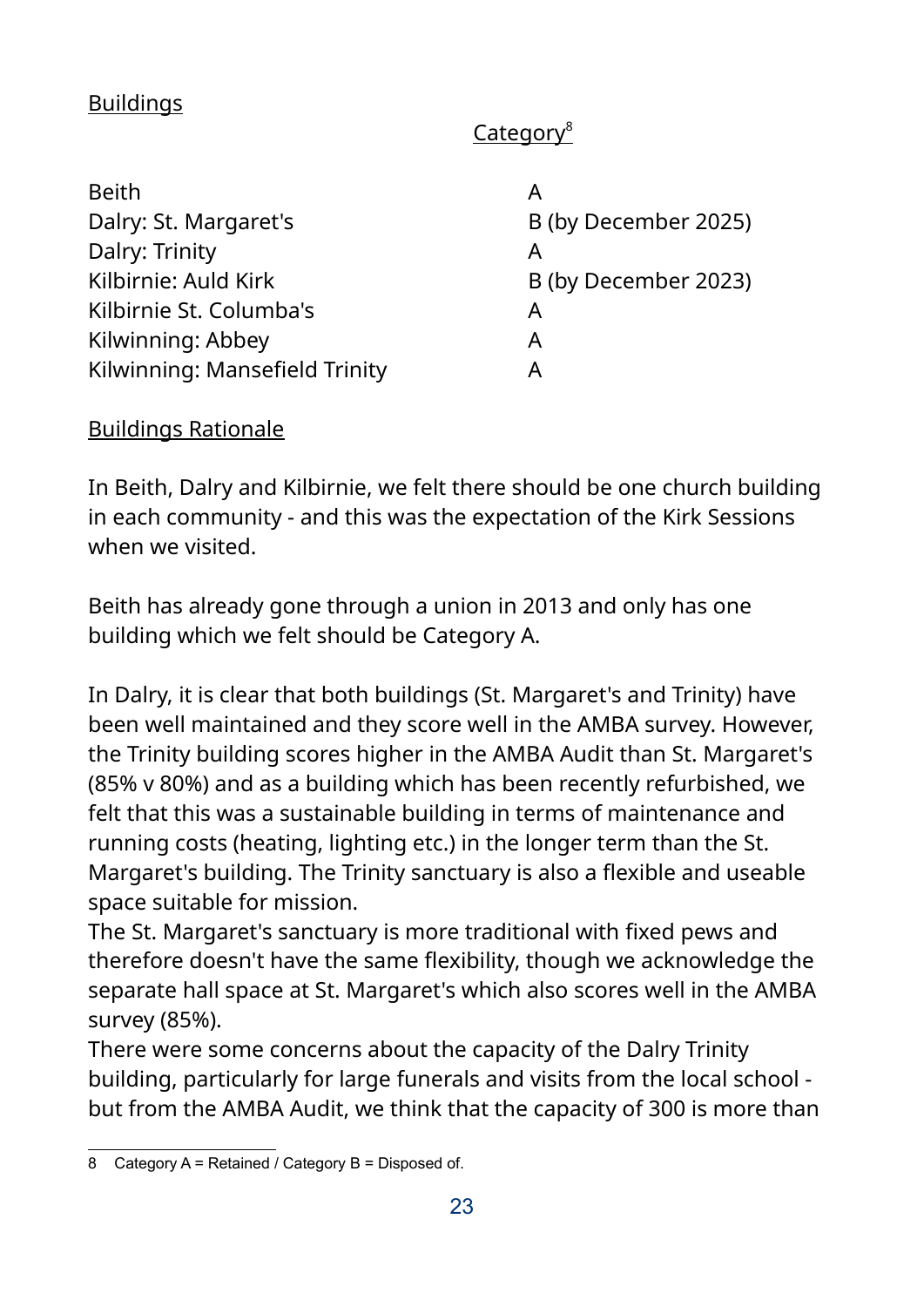adequate. Dalry Trinity have confirmed in their feedback to draft 2.3 of the PMP that the whole primary school and staff have been hosted in the building. We therefore recommend that the Dalry Trinity building should be retained and the Dalry St. Margaret's building should sadly be Category B.

The Dalry St. Margaret's building has had Heritage Lottery Funding - but the conditions on this funding end in 2025 - so before the plan has to be implemented.

In Kilbirnie, though the AMBA audit scores for both buildings were not great (below 70% for both buildings), the St. Columba's building scores markedly higher (69% to 62%). The Auld Kirk is a lovely, historic building, but it is difficult to see how it could be adapted sensitively to 21st Century worship. The Kirk Session at the Auld Kirk pointed out the merits of their hall space, but this also scored poorly (65%) in the AMBA Audit. The St. Columba's building, whilst not perfect, we feel has more options for development and has better facilities to allow mission. We therefore recommend that the St. Columba's building is Category A and the Auld Kirk buildings are Category B.

With Kilwinning being a large town of over 16,000 people and growing, we felt it was appropriate to keep both buildings in Kilwinning which serve different parts of the town and which could be used in different ways within a Team Ministry. The Mansefield Trinity building, being only 20 years old, scores well in the AMBA survey and is a flexible space. Kilwinning Abbey has two halls and it may be preferable for one of those halls to be sold as the Kirk Session was already discussing. Mansefield Trinity and Kilwinning Abbey should both be Category A.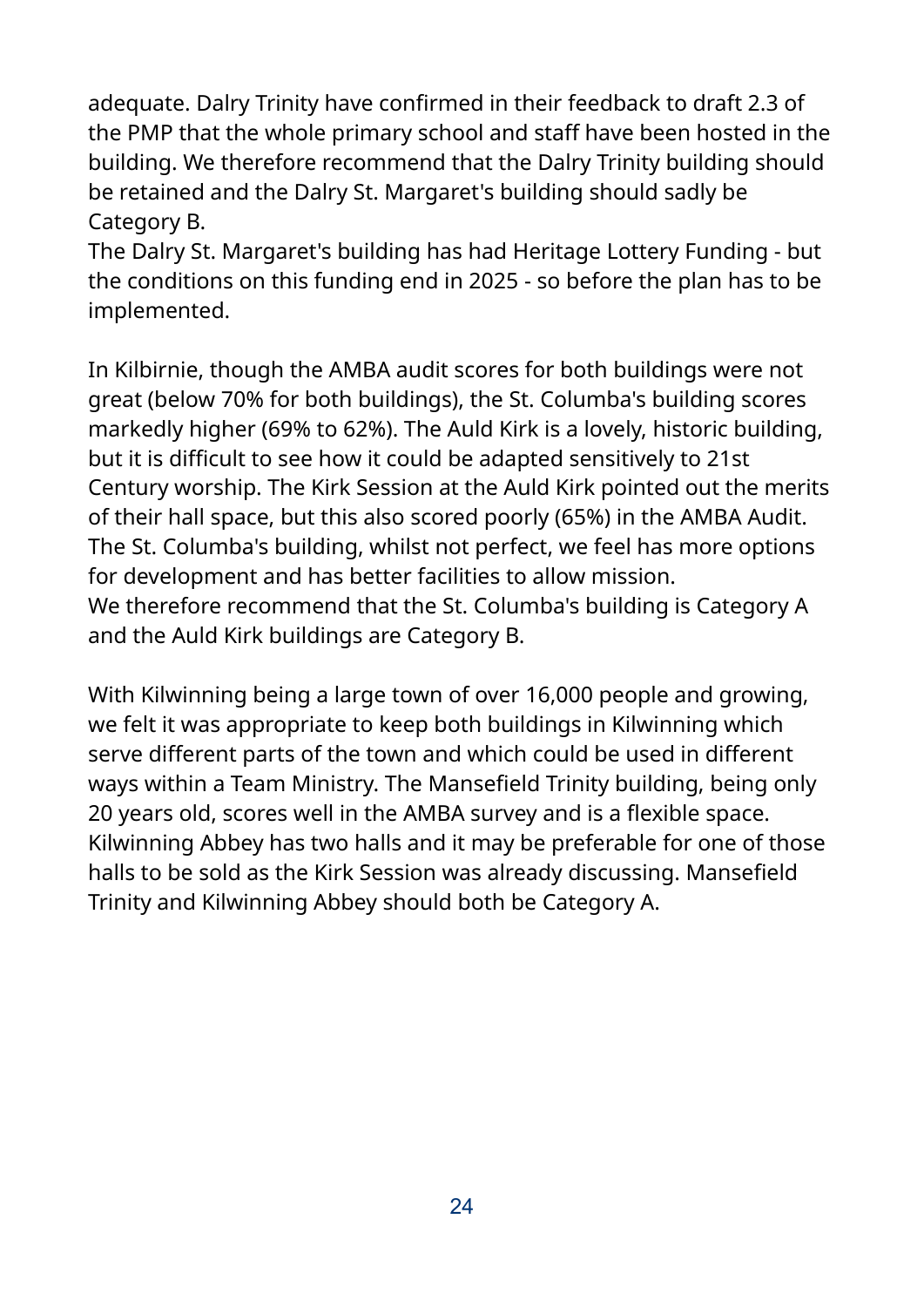## 3.4 Mission Group 4

## Current:

|                                             | <b>FTE Posts</b> |
|---------------------------------------------|------------------|
| Brodick linked with Corrie linked with      |                  |
| Lochranza and Pirnmill linked with Shiskine | 17               |
| Lamlash and Kilmory                         | 1 በ              |
| Whiting Bay and Kildonan                    | 1 Q              |

#### Proposed:

|                              | Posts   |
|------------------------------|---------|
| One united charge for Arran. | 1.0 MWS |
|                              | 1.0 MDS |

#### Rationale

There were two possibilities for Arran. In a previous Presbytery Plan, what was being worked towards was the possibility of a parish in the north of the island and a parish in the south. However, after discussion, the Appraisal Committee felt that there was no real advantage of this over having one united parish on Arran with a team ministry of 2FTE (1 MWS, 1 MDS). This would allow more flexibility in terms of ministry posts and what is needed on the island. For example, most Kirk Sessions reflected that there needed to be a greater emphasis on youth work and we would hope that as well as taking on preaching and pastoral responsibilities, that an MDS worker would encourage this. As well as paid posts, it is recognised that Arran is blessed with the availability of Readers who may be willing to become part of the team.

In an island community, presence is clearly important. A team ministry should allow good co-ordination between the team for holiday periods and when a member has to be off the island (for a funeral or hospital visits for example).

There is already some collaboration between the churches through Arran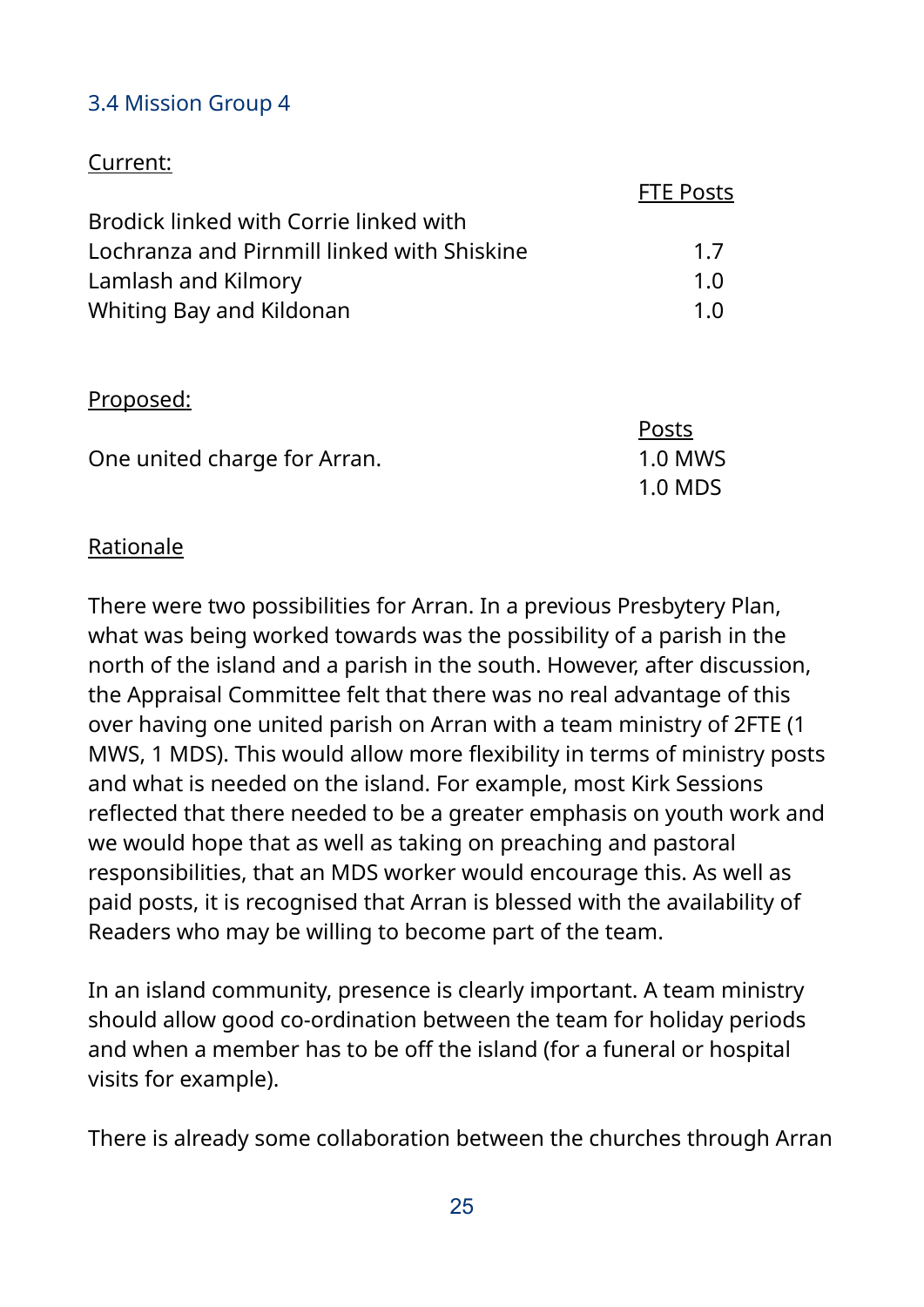Churches Together and the churches (particularly in the north) are already used to some kind of team working together.

There are pockets of mission happening currently - links with Scripture Union in Whiting Bay, the Guild in Shiskine, the Foodbank in Brodick, coffee mornings and more. There is a desire to reach islanders young and old and engage with holidaymakers.

One parish will allow a united voice on Arran and allow the church to combine resources - financially and in terms of skills. All Kirk Sessions spoke about increased use of technology for example - and combining their resources and having a united leadership could allow them to do this in a co-ordinated way.

At present, there are 7 Kirk Sessions on Arran. Clearly this is a big ask for one minister, and so the proposal to have one Kirk Session should alleviate this.

Concern was raised about people having to travel to worship. Clearly there are a surplus of buildings on Arran that will need to be addressed. Though Arran is perhaps unique in the Presbytery of Ardrossan, it is not unique in the wider Church of Scotland context in rural areas where people may have to travel a considerable distance to worship. Again, the use of technology may help in this regard.

#### Buildings

## <span id="page-25-0"></span>Category<sup>9</sup>

| <b>Brodick St. Bride's</b>    |                      |
|-------------------------------|----------------------|
| Corrie Church                 | B (by December 2023) |
| Kilmory Parish Church         | B (by December 2023) |
| Lamlash Parish Church         | B (by December 2023) |
| St. Bride's Church, Lochranza | A                    |
| St. Molio's Church, Shiskine  | A                    |
| Whiting Bay and Kildonan      |                      |

<span id="page-25-1"></span>[9](#page-25-0) Category A = Retained / Category B = Disposed of.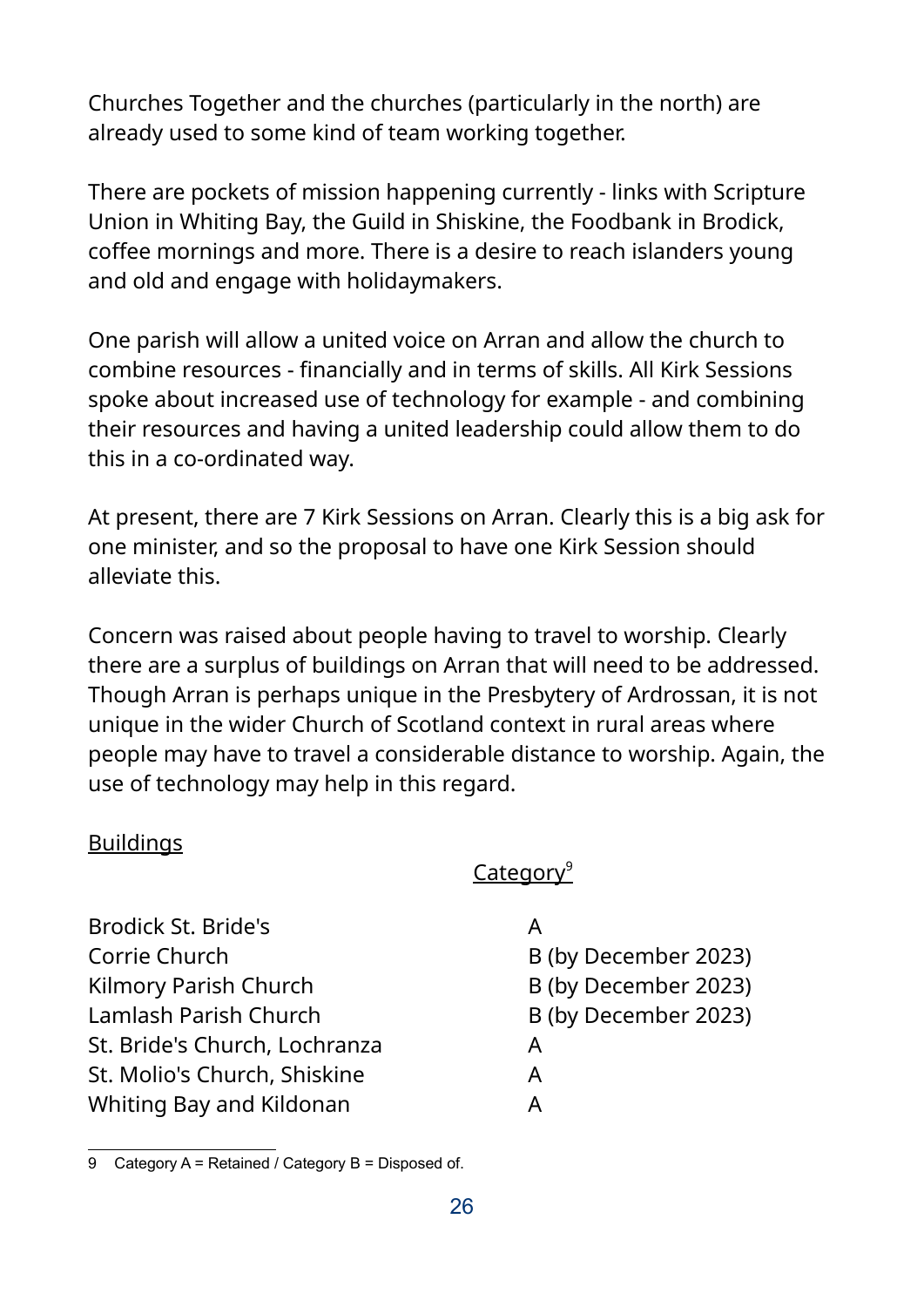## Buildings Rationale

Brodick St. Bride's church is in the main town on the Island of Arran and the place where there is the main port for the ferries. It also houses the Food Bank and so this building should be Category A.

Corrie Church has a very small congregation and is struggling to support itself and it scored relatively poorly in the AMBA audit. This building should sadly be Category B.

Kilmory Parish Church is at the end of a single track road about 1.5 miles outside the village with few people attending on a Sunday. The building is in poor condition as highlighted in the AMBA audit and this building should be Category B.

Lamlash Parish Church is a very large building (probably the largest on the island). With a decreasing congregation, it was felt that in time, the congregation would struggle to maintain the building. The hall, while well-used, has a very high ceiling. These buildings should be Category B.

St. Bride's Church in Lochranza would serve the people in the North of the Island. Lochranza is also the port for the small ferry sailing to the Mull of Kintyre and so it was felt important that this building was retained as Category A.

Shiskine St. Molio's Church should be retained as it is the only church on the west of Arran and serves the villages of Shiskine and Blackwaterfoot.

Whiting Bay and Kildonan church building is a more compact building than Lamlash and much easier to maintain alongside the attached hall. Scripture Union, the Seaside Mission and Eaglesham BB's have for over 50 years used this church as a base during the summer months.

In Arran we have tried to provide a geographical spread to make sure that each part of the island is served.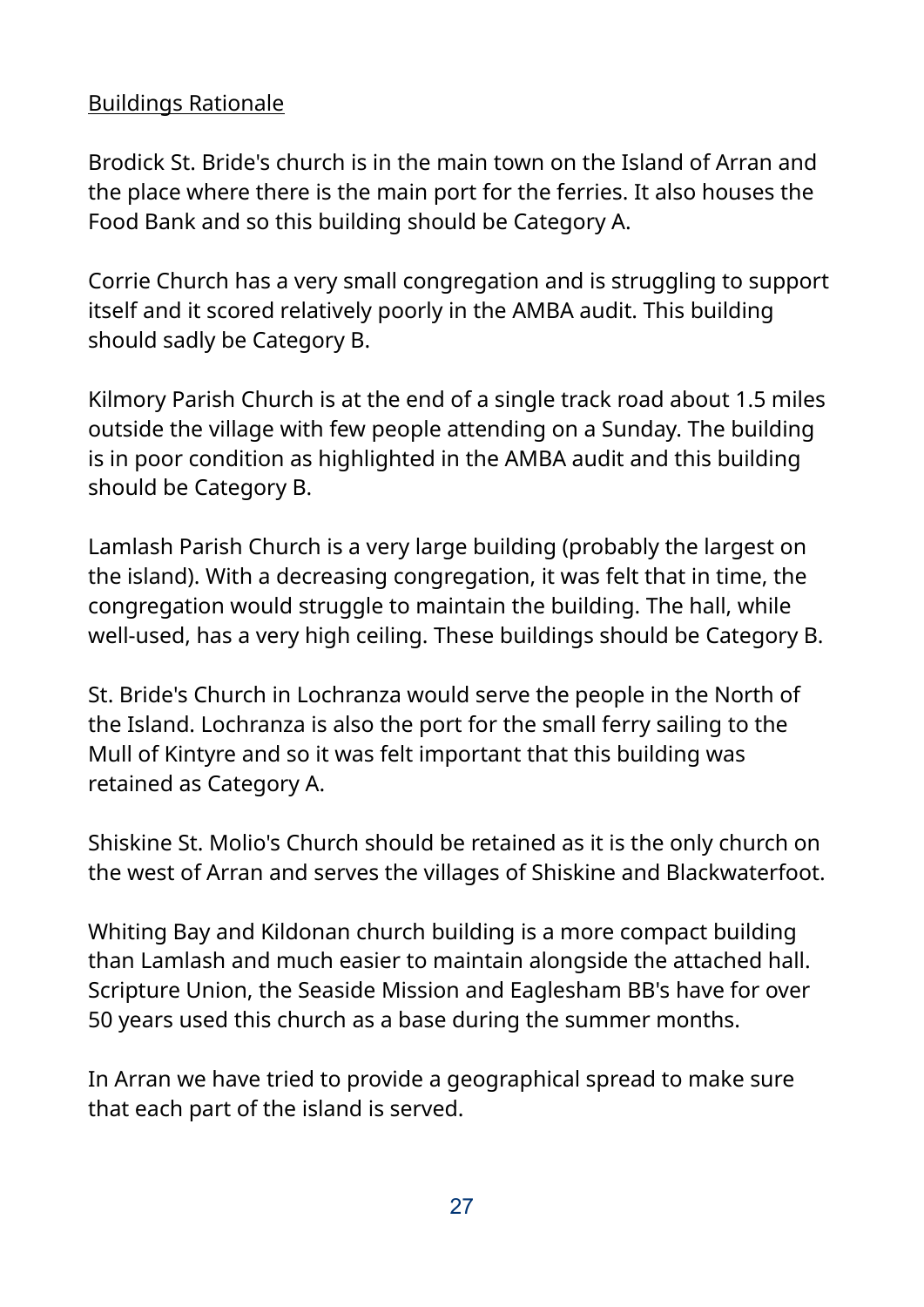## <span id="page-27-2"></span><span id="page-27-0"></span>Presbytery Mission Plan

## 4.1 Mission Group 1

Cumbrae linked with Largs: St. John's Largs: Clark Memorial

Fairlie linked with Largs: St. Columba's → One United Charge covering Cumbrae, Fairlie and Largs.

| Name of Congregation     | 2020 Membership | Population (2011) | Income( $E$ ) <sup>10</sup> | $M\&M(E)^{11}$ | <b>Staffing Structure</b> | <b>Building Classification</b> |
|--------------------------|-----------------|-------------------|-----------------------------|----------------|---------------------------|--------------------------------|
| Cumbrae                  | 207             | 1376              | 57378                       | 38207          |                           | A                              |
| Fairlie                  | 171             | 1564              | 71579                       | 49034          | 2 MWS                     | A                              |
| Largs: Clark Memorial    | 571             | 3353              | 138323                      | 84798          | (+ 0.5 locally funded)    | A                              |
| Largs: St. Columba's     | 289             | 5116              | 74389                       | 56612          |                           | B                              |
| Largs: St. John's Church | 600             | 2958              | 125694                      | 79627          |                           | B                              |
| Total                    | 1838            | 14367             | 467363                      | 308278         |                           |                                |

<span id="page-27-3"></span><span id="page-27-1"></span>[10](#page-27-0) 2019 figures. [11](#page-27-2) 2019 figures.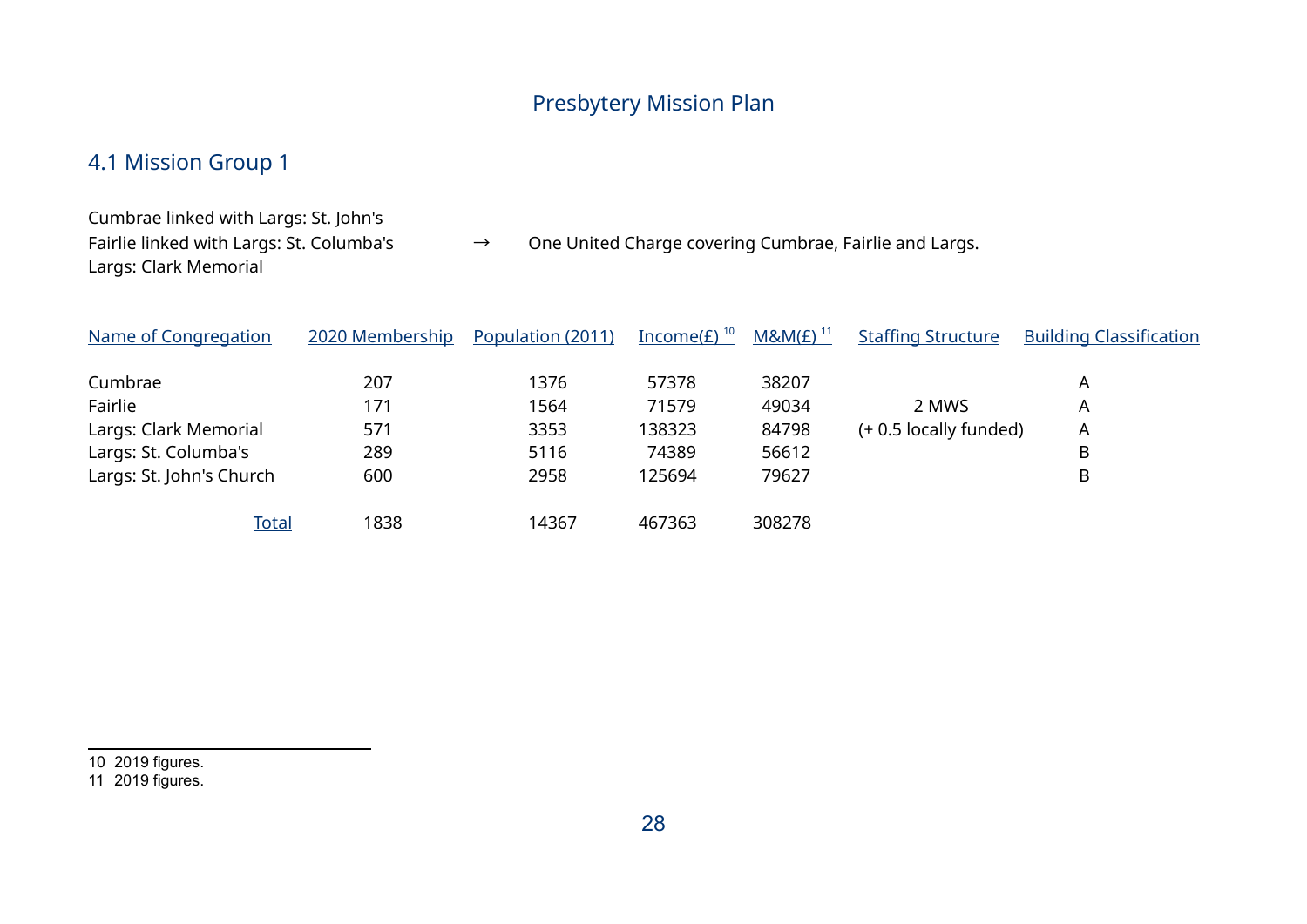## 4.2 Mission Group 2

<span id="page-28-2"></span><span id="page-28-0"></span>

| Ardrossan and Saltcoats: Kirkgate<br>Ardrossan: Park<br>Saltcoats: North<br>Saltcoats: St. Cuthbert's<br>Stevenston: Ardeer<br>Stevenston: High Kirk<br>Stevenston: Livingstone<br>West Kilbride |                                                      | $\rightarrow$                                                | Ardrossan and<br>Saltcoats Church<br><b>Stevenston Church</b><br>West Kilbride Parish Church | Parish Grouping                                                      |                           |                                        |  |  |  |
|--------------------------------------------------------------------------------------------------------------------------------------------------------------------------------------------------|------------------------------------------------------|--------------------------------------------------------------|----------------------------------------------------------------------------------------------|----------------------------------------------------------------------|---------------------------|----------------------------------------|--|--|--|
| <b>Name of Congregation</b>                                                                                                                                                                      | 2020 Membership                                      | Population (2011)                                            | Income( $E$ ) <sup>12</sup>                                                                  | $M8M(E)^{13}$                                                        | <b>Staffing Structure</b> | <b>Building Classification</b>         |  |  |  |
| Ardrossan & Saltcoats: Kirkgate<br>Ardrossan Park<br>Saltcoats North<br>Saltcoats: St Cuthbert's<br>Stevenston: Ardeer<br>Stevenston: High<br>Stevenston: Livingstone<br>West Kilbride           | 176<br>358<br>215<br>223<br>118<br>198<br>200<br>368 | 5461<br>6768<br>4935<br>6674<br>1821<br>4403<br>3194<br>5233 | 73287<br>74508<br>6259414<br>84853<br>35546<br>75468<br>55362<br>115327                      | 53791<br>47087<br>30960<br>54333<br>27619<br>59829<br>34458<br>74331 | 2 MWS<br>1 MWS<br>1 MWS   | A<br>A<br>B<br>B<br>N/A<br>Β<br>A<br>A |  |  |  |
| <b>Total</b>                                                                                                                                                                                     | 1856                                                 | 38489                                                        | 576945                                                                                       | 382408                                                               | $\pm$                     | 0.5 MDS for Priority Areas.            |  |  |  |

<span id="page-28-4"></span><span id="page-28-1"></span>[12](#page-28-0) 2019 figures.

<span id="page-28-3"></span>[13](#page-28-2) 2019 figures.

<span id="page-28-5"></span>[14](#page-28-4) 2018 figure.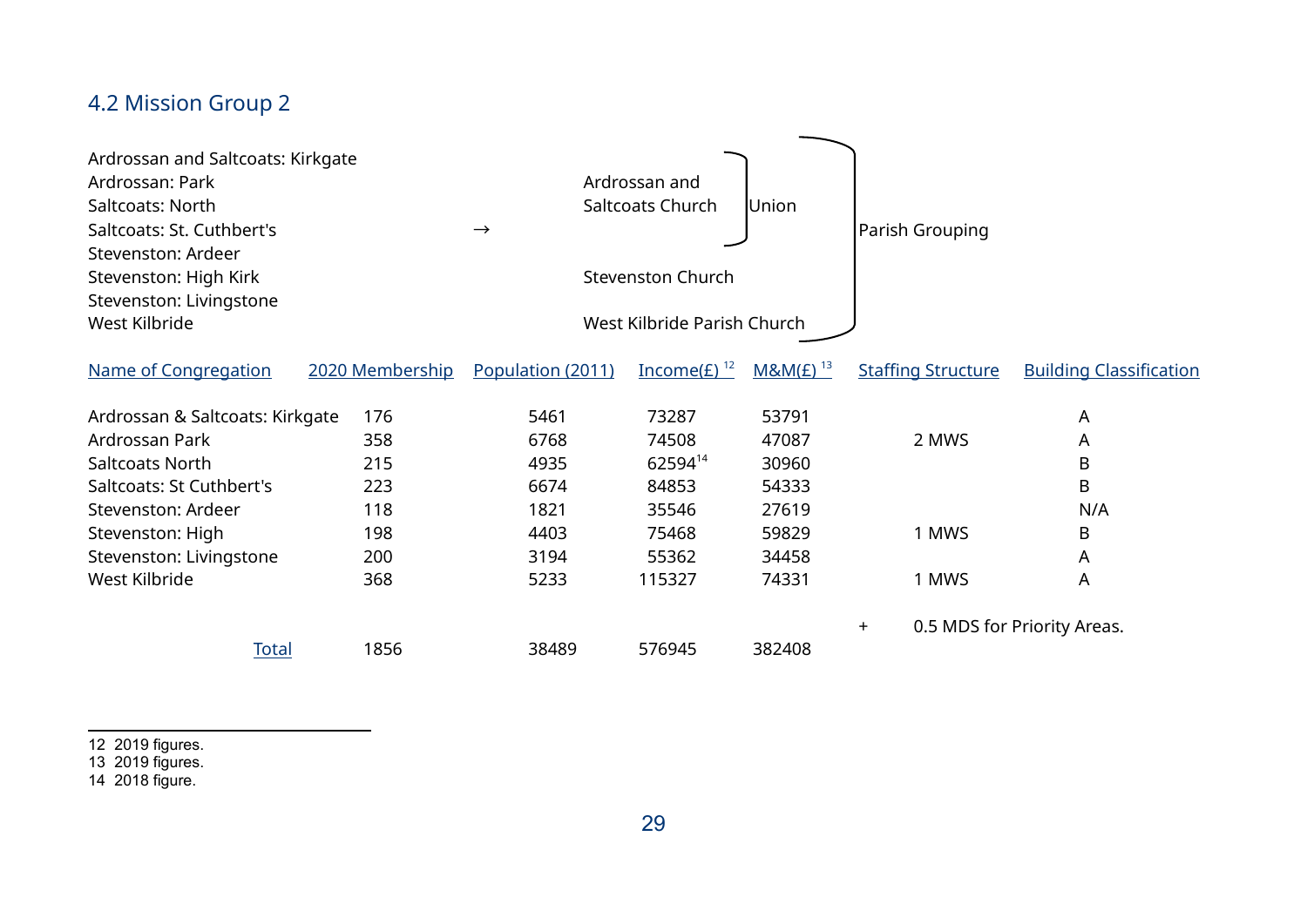## 4.3 Mission Group 3

<span id="page-29-2"></span><span id="page-29-0"></span>

| <b>Beith</b>                                        |                 |                                                               |                                     |                |                           |                                |  |  |  |  |  |  |  |
|-----------------------------------------------------|-----------------|---------------------------------------------------------------|-------------------------------------|----------------|---------------------------|--------------------------------|--|--|--|--|--|--|--|
| Dalry: St. Margaret's<br>Dalry: Trinity             | $\rightarrow$   | Union to form one Dalry Church.                               |                                     |                | Parish Grouping           |                                |  |  |  |  |  |  |  |
| Kilbirnie: Auld Kirk<br>Kilbirnie St. Columba's     | $\rightarrow$   |                                                               | Union to form one Kilbirnie Church. |                |                           |                                |  |  |  |  |  |  |  |
| Kilwinning: Abbey<br>Kilwinning: Mansefield Trinity | $\rightarrow$   | Union to form one Kilwinning Church with two worship centres. |                                     |                |                           |                                |  |  |  |  |  |  |  |
| <b>Name of Congregation</b>                         | 2020 Membership | Population (2011)                                             | $Income(E)15$                       | $M\&M(E)^{16}$ | <b>Staffing Structure</b> | <b>Building Classification</b> |  |  |  |  |  |  |  |
| <b>Beith</b>                                        | 610             | 7369                                                          | 96343                               | 69102          | 1 MWS                     | A                              |  |  |  |  |  |  |  |
| Dalry: St. Margaret's                               | 463             | 3757                                                          |                                     | 90201          |                           | B                              |  |  |  |  |  |  |  |
| Dalry: Trinity                                      | 135             | 2495                                                          | 96618                               | 53597          | 1 MWS                     | A                              |  |  |  |  |  |  |  |
| Kilbirnie: Auld Kirk                                | 255             | 4324                                                          | 49564                               | 37930          |                           | B                              |  |  |  |  |  |  |  |
| Kilbirnie: St. Columba's                            | 460             | 3406                                                          | 64806                               | 39761          | 1 MWS                     | A                              |  |  |  |  |  |  |  |
| (Total                                              | 1923            | 21351                                                         | $307331^{17}$                       | 290591)        |                           |                                |  |  |  |  |  |  |  |
| Kilwinning: Abbey                                   | 466             | 10377                                                         | 102833                              | 70655          |                           | A                              |  |  |  |  |  |  |  |
| Kilwinning: Mansefield Trinity                      | 175             | 6831                                                          | 54957                               | 36436          | $1$ MWS + 1 MDS           | A                              |  |  |  |  |  |  |  |
| <u> Total</u>                                       | 641             | 17208                                                         | 157790 107091)                      |                |                           |                                |  |  |  |  |  |  |  |
| <b>Total for Mission Group</b>                      | 2564            | 38559                                                         | 465121 <sup>18</sup>                | 397682         |                           |                                |  |  |  |  |  |  |  |

<span id="page-29-4"></span><span id="page-29-1"></span>[15](#page-29-0) 2019 figures.

<span id="page-29-6"></span><span id="page-29-3"></span>[16](#page-29-2) 2019 figures.

<span id="page-29-5"></span>[17](#page-29-4) This figure is minus any figure from Dalry: St.Margaret's. This figure was not available in the Yearbook 2020/21.

<span id="page-29-7"></span>[18](#page-29-6) This figure is minus any figure from Dalry: St.Margaret's. This figure was not available in the Yearbook 2020/21.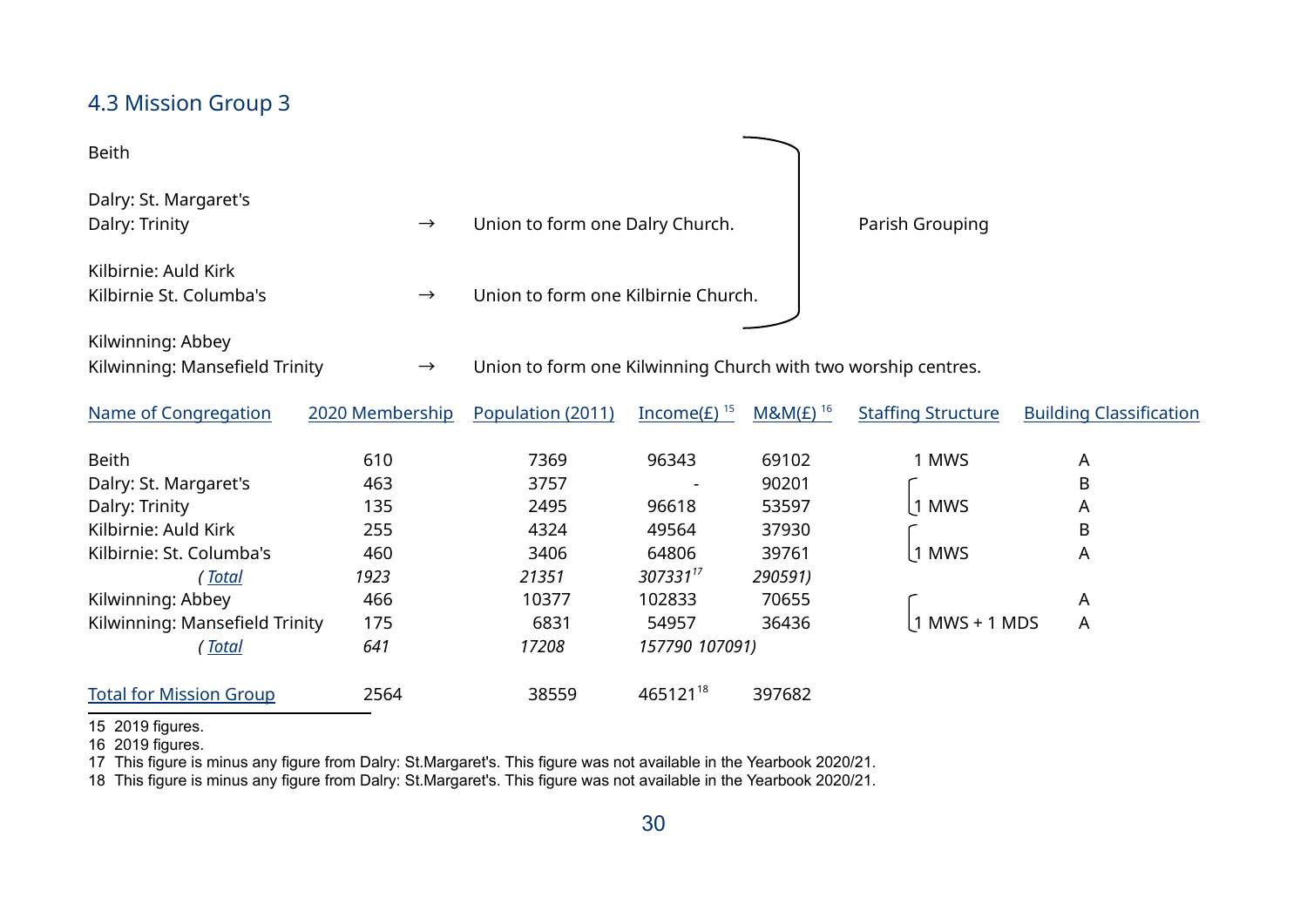#### 4.4 Mission Group 4

Brodick l/w Corrie l/w Lochranza and Pirnmill l/w Shiskine

Whiting Bay and Kildonan

Kilmory I/w Lamlash  $\rightarrow$  One United Charge for Arran.

<span id="page-30-4"></span><span id="page-30-2"></span><span id="page-30-0"></span>Name of Congregation 2020 Membership Population (2011) Income(£)<sup>19</sup>M&M(£)<sup>20</sup> **StaffingStructure** Building Classification Brodick 115 1196 48087 34864 A Corrie 24 249 23718 11490 B Lochranza and Pirnmill 57 303 35073 14209 A Shiskine 59 602 27029 24701 1 MWS + 1 MDS A Kilmory 26 297 - 8702 B Lamlash 75 1116 - 26038 B Whiting Bay and Kildonan 65 65 897 40280 26869 889 A Total 4[21](#page-30-5) 4660 174187<sup>21</sup> 146873

<span id="page-30-1"></span>[19](#page-30-0) 2019 figures.

<span id="page-30-3"></span>[20](#page-30-2) 2019 figures.

<span id="page-30-5"></span>[21](#page-30-4) This figure is minus any income from Kilmory and Lamlash. Figures for income were not available in the Yearbook 2020/21.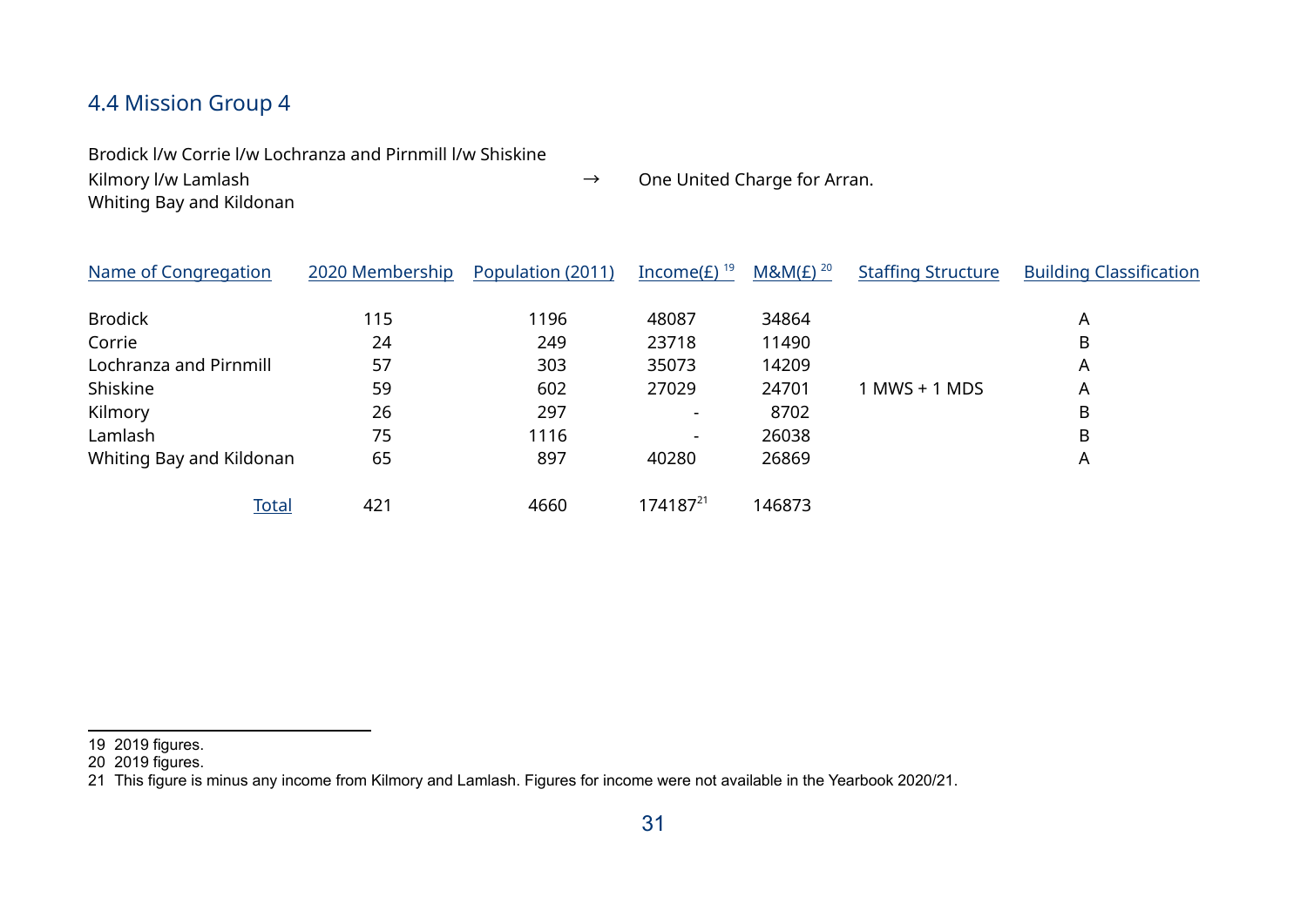| <b>Mission Group 1</b><br>Population:<br>Membership:<br><b>FTE Posts:</b><br>Posts per population:<br>Posts per membership: | 14367<br>1838<br>2.0<br>7183.5<br>919   |
|-----------------------------------------------------------------------------------------------------------------------------|-----------------------------------------|
| <b>Mission Group 2</b><br>Population:<br>Membership:<br>Posts:<br>Posts per population:<br>Posts per membership:            | 38489<br>1856<br>4.5<br>8553.1<br>412.4 |
| <b>Mission Group 3</b><br>Population:<br>Membership:<br>Posts:<br>Posts per population:<br>Posts per membership:            | 38559<br>2564<br>5.0<br>7711.8<br>512.8 |
| <b>Mission Group 4</b><br>Population:<br>Membership:<br>Posts:<br>Posts per population:<br>Posts per membership:            | 4660<br>421<br>2.0<br>2330<br>210.5     |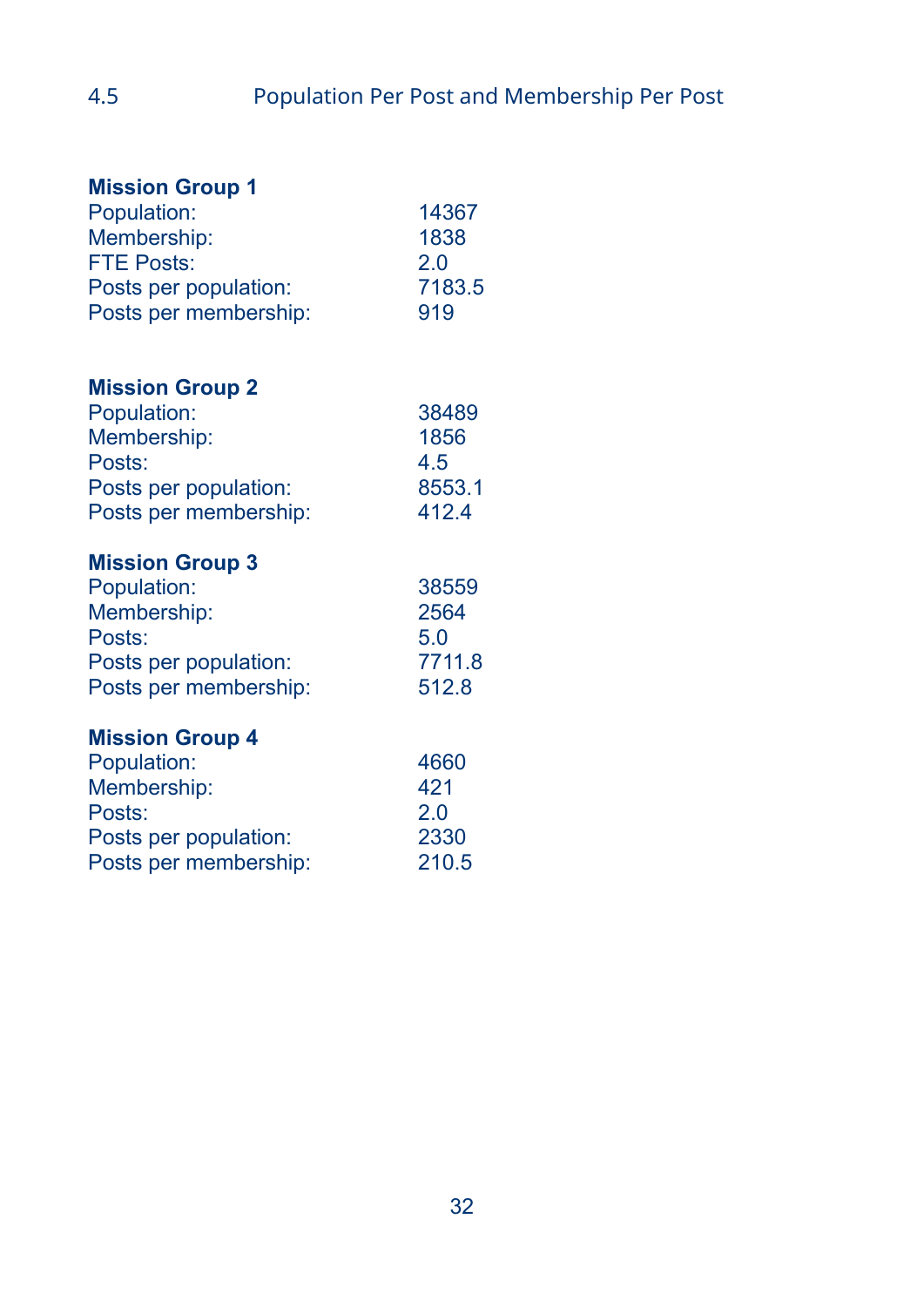## Summary

## Ardrossan Presbytery

| Congregation                                    | <b>FTE Posts</b> |
|-------------------------------------------------|------------------|
| Cumbrae, Fairlie, Largs                         | $2.0*$           |
| Ardrossan, Saltcoats, Stevenston, West Kilbride | 4.5              |
| <b>Beith</b>                                    | 1.0              |
| <b>Dalry</b>                                    | 1.0              |
| <b>Kilbirnie</b>                                | 1.0              |
| Kilwinning                                      | 2.0              |
| Arran                                           | 2.0              |
| <b>Total</b>                                    | 13.5             |
|                                                 |                  |

*\*Recommendation of a 0.5 locally funded post to acknowledge the island community.*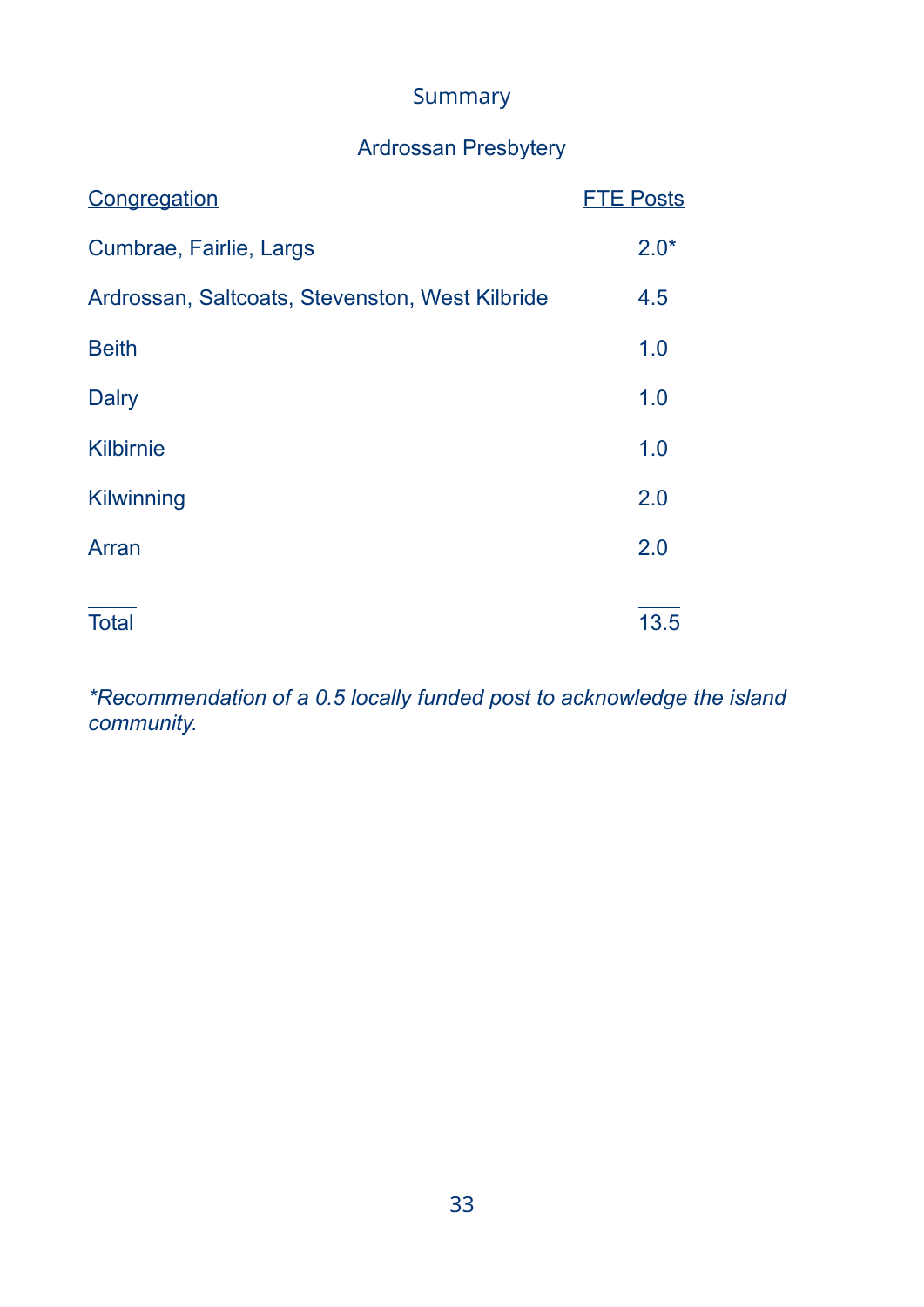## Appendix



The Church of Scotland

#### Presbytery of Ardrossan

#### **Mission Plan Kirk Session Consultation – Discussion Questions**

*Ardrossan Presbytery intends for our Presbytery Mission Plan to be developed collaboratively and progressed from the grassroots. You are invited to complete the below questions, provided as part of early consultation with Kirk Sessions, to inform and influence our Mission Plan. This is a first opportunity for Kirk Sessions to inform and influence the process. We are grateful for your time and contribution. Please complete these questions, as you feel appropriate, and return to [Ardrossan@churchofscotland.org.uk](mailto:Ardrossan@churchofscotland.org.uk) by 7th November 2021.*

#### **Mission:**

As a Kirk Session, What do we think of the Five Marks of Mission? (see: Presbytery Mission Plan Handout for Kirk Sessions)

What would we like to achieve in mission in 5 years' time?

Which of the Mission Plan principles should Presbytery prioritise?

How can we develop new ways of being church, ie. Pioneering initiatives/Fresh Expressions?

#### **Future Sustainability + Adjustment:**

In what ways are you sustainable or otherwise beyond 31<sup>st</sup> December 2025? *(We are aware that Covid-19 has disrupted plans, but we are looking for an honest assessment).*

- *-* Mission? *(Please note what you are currently doing and have recently done (last 4 years).*
- Kirk Session?
- Congregation?
- Property?
- Finances?
- Other?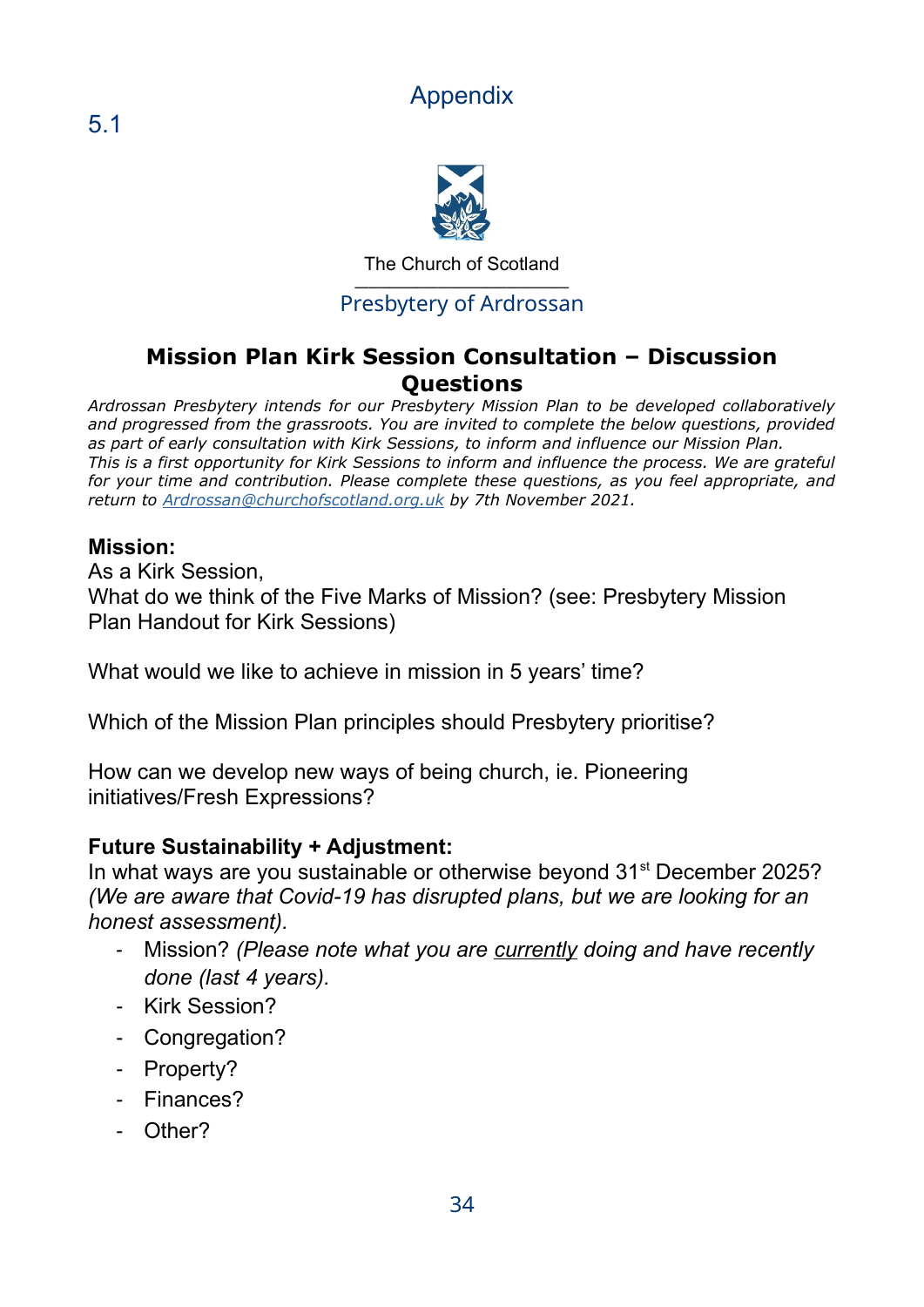What can we share and who can we share with?

Why would we wish not to embrace change?

What adjustments do we propose? (*See: Presbytery Mission Plan Act Section 7*)

Which churches are nearby to us and who are our ecumenical partners?

What is the extent of these relationships?

#### **Open Consultation**

*Please provide any feedback, comment or information that could help influence and inform the Mission Plan process, as you feel appropriate.*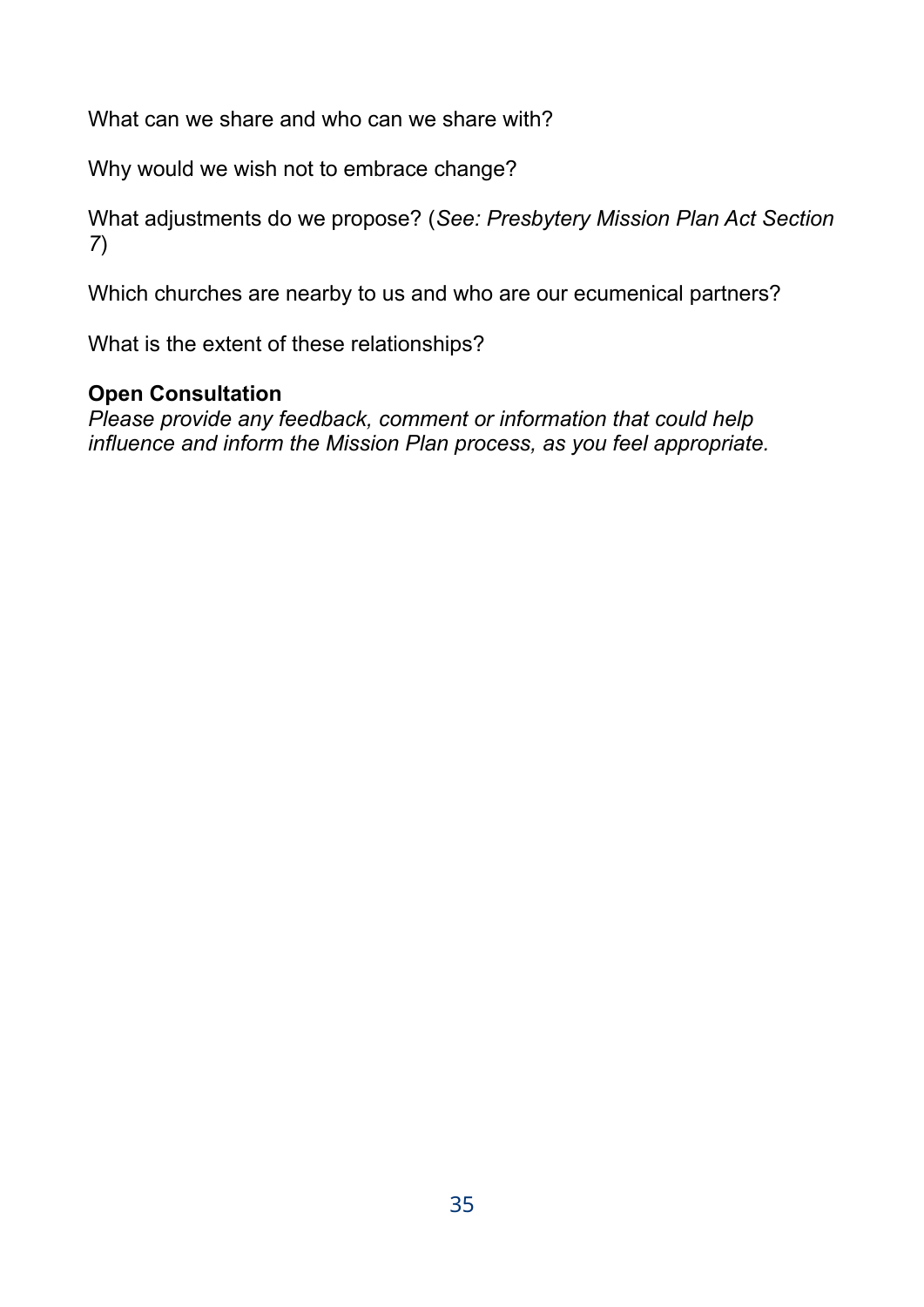## Handout for Kirk Sessions (October 2021)

#### **Presbytery Mission Plan Ardrossan Presbytery**

#### **Why are we doing what we are doing?**

The Church of Scotland faces many challenges - falling membership, lack of ministers, lack of finance and too many buildings and too many buildings which are not fit for purpose.

Because of these issues, the General Assembly of 2018 called for a 'Radical Action Plan' which was presented at the General Assembly of 2019.

The Presbytery Mission Plan is a direct result of the Radical Action Plan to try to enable the Church to carry out its core purpose: to follow Jesus and to encourage others to follow Jesus.

The General Assembly of 2021 requires all Presbyteries in the Church of Scotland to produce a Presbytery Mission Plan, to be approved by the end of December 2022. The number of ministry posts within the plan are to be within mandatory limits by the end of December 2025.

With Ardrossan Presbytery joining with five other Presbyteries to form the Presbytery of South West Scotland by September 2022, we need to have our plan in place before then.

Our Presbytery Mission Plan has to be shaped by Mission and be in line with the Five Marks of Mission.

The Marks are as follows:

*The mission of the Church is the Mission of Christ*

- *1. To proclaim the Good News of the Kingdom*
- *2. To teach, baptise and nurture new believers*
- *3. To respond to human need by loving service*
- *4. To transform unjust structures of society, to challenge violence of every kind and pursue peace and reconciliation*
- *5. To strive to safeguard the integrity of creation, and sustain and renew the life of the earth*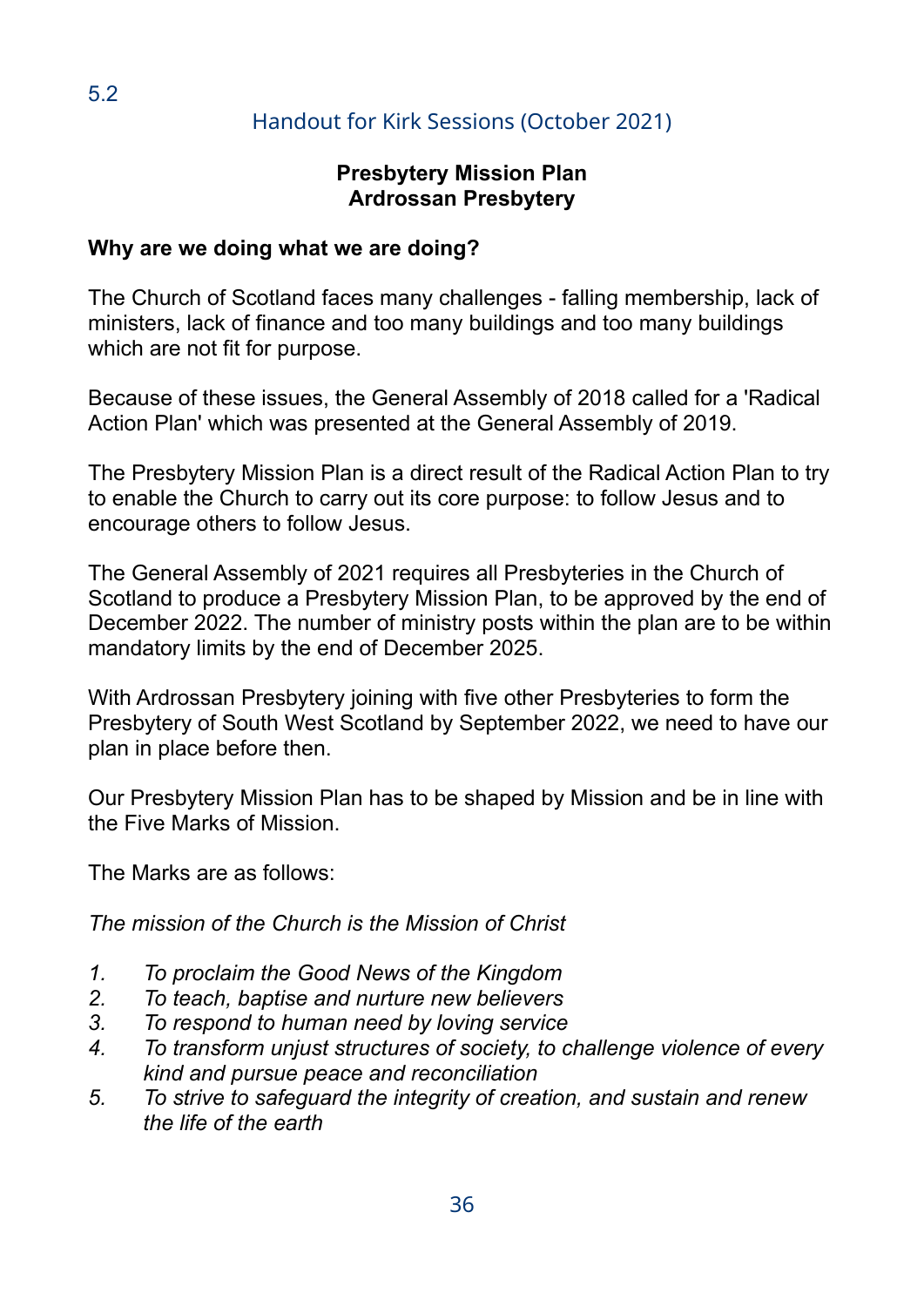#### **What does this mean for Ardrossan Presbytery?**

The Presbytery of Ardrossan presently comprises 27 congregations, currently organised into 20 charges.

In September 2021, there are 8 vacant charges. We have 12 stipendiary parish ministers in post. There are 2 Deacons in post and a further 3 Mission Development Staff (MDS).

In our existing Presbytery Plan, we have been allocated 23.1 Full Time Equivalent (FTE) posts.

In our new Presbytery Mission Plan, this must reduce to 13.5 FTE posts.

We also must reduce our number of buildings.

#### **How do we do this?**

The Presbytery Mission Plan Act Guidance is clear: Mission must be the priority, followed by people and congregational structures with buildings last.

#### **Timeline**

| September 2021 -                 |        | Meeting with Ministers / Deacons / MDS / Interim<br>Moderators.<br><b>Meetings with Representatives from Kirk Sessions.</b> |
|----------------------------------|--------|-----------------------------------------------------------------------------------------------------------------------------|
| October 2021                     |        | Survey sent to Kirk Sessions for completion.                                                                                |
| November 2021 to<br>January 2022 |        | <b>Visits to Kirk Sessions.</b>                                                                                             |
| February 2022                    | $\sim$ | Begin the process of approval of Presbytery Mission<br>Plan.                                                                |
| <b>June 2022</b>                 |        | <b>Fully Completed and approved Presbytery Mission</b><br>Plan.                                                             |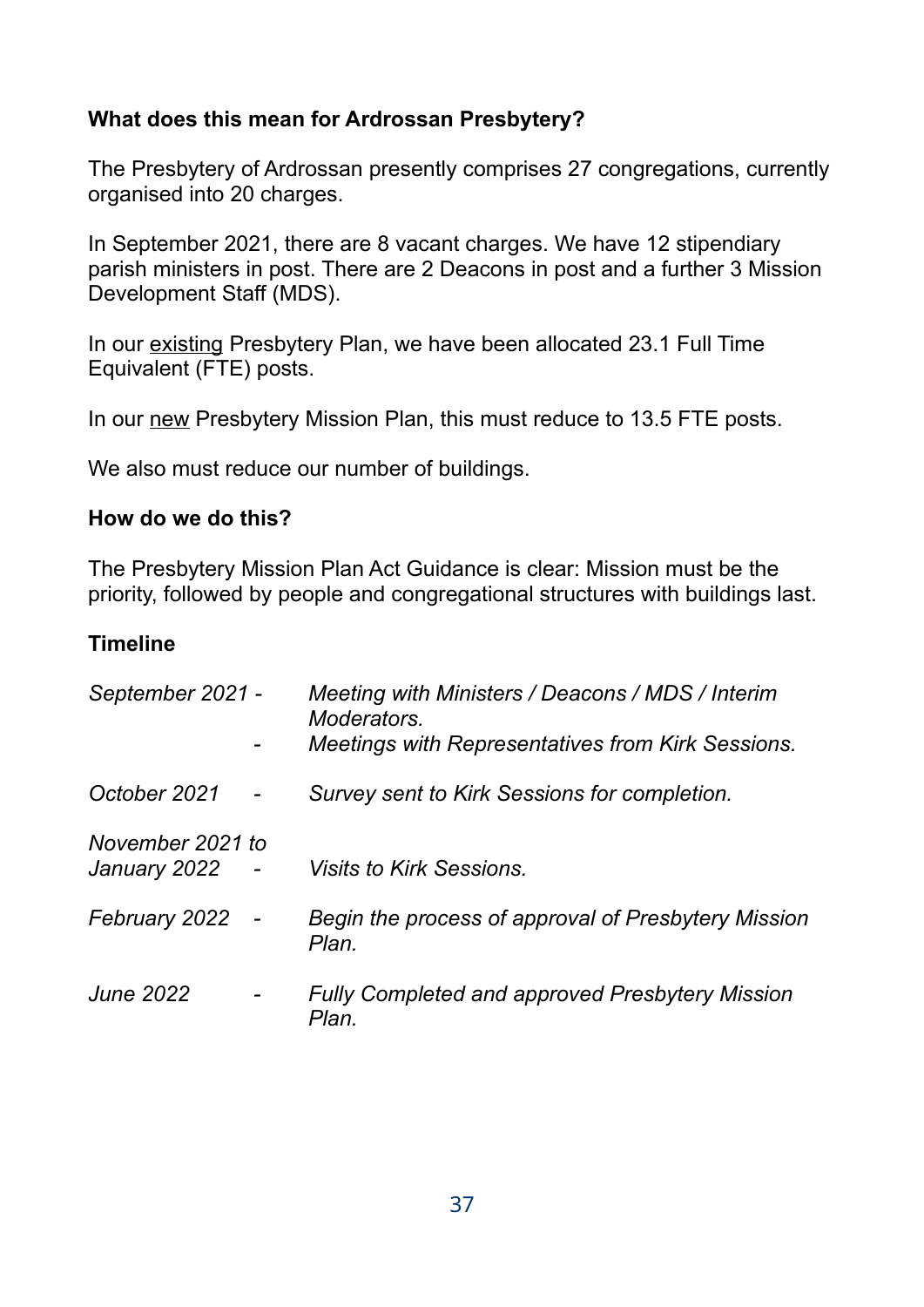#### **Buildings**

Alongside this timeline, Presbytery will be working closely with the General Trustees to help determine which buildings should be retained in line with our Mission Plan.

In each Mission Plan, a determination must be made on each building:

Category A - to be retained for the lifespan of the Plan. Category B - to be disposed of in the lifespan of the Plan.

With the Presbytery Mission Plan needing to be completed in a relatively short period of time, this is going to be a challenge.

Please be assured that Ardrossan Presbytery intends for our Presbytery Mission Plan to be developed collaboratively and progressed from the grassroots within the parameters that have been given to us.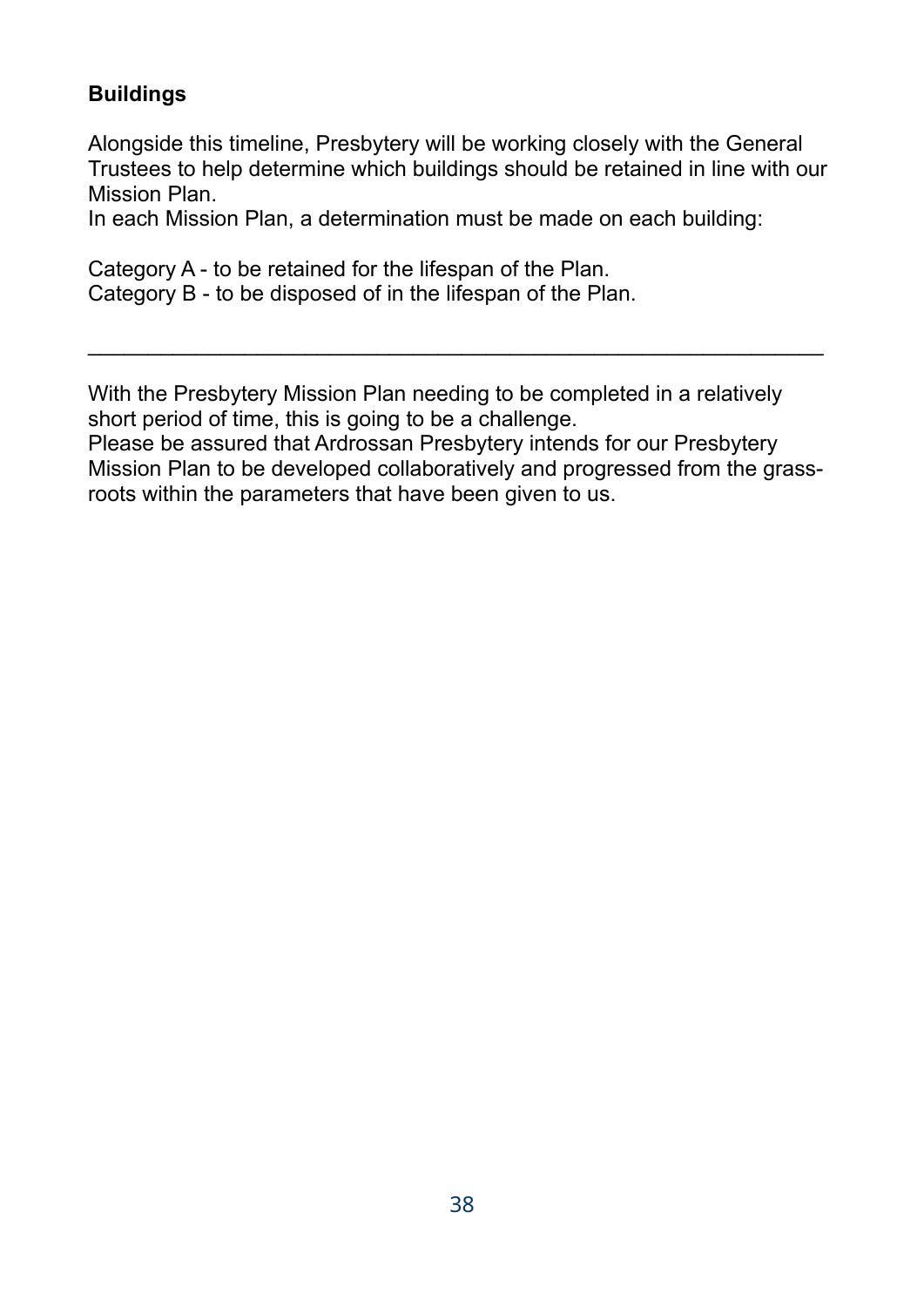# 5.3 AMBA Review Template

| <b>Building</b> ;<br>Church only or Church With<br><b>Adjoining Hall</b>    | Minimum<br><b>Standards</b><br>Church<br>Score | As a<br>ercentage<br>of Total<br><b>Available</b><br>Score | <b>Wind and</b> | Watertight $ $ Safe to Use $ $ |                                                                                                                                                                                                                                                | Security Accessibility                                                                | <b>Facilities</b> | Location<br>Assessment<br>Score | As a<br>Percentage<br>of Total<br><b>Available</b><br>Score | Streetscape                                                                                                                                                                                                                                                                                                                       | Viability | Adjacencies and Identity | <b>Belonging</b>                                       | Travel | <b>Clusters</b>                  | Partnership<br><b>Opportunities</b>                                                                                                                                                                                                                                                                 | <b>TOTAL</b> | As a<br>ercentage <sup></sup><br>of Total<br><b>Available</b><br>Score |
|-----------------------------------------------------------------------------|------------------------------------------------|------------------------------------------------------------|-----------------|--------------------------------|------------------------------------------------------------------------------------------------------------------------------------------------------------------------------------------------------------------------------------------------|---------------------------------------------------------------------------------------|-------------------|---------------------------------|-------------------------------------------------------------|-----------------------------------------------------------------------------------------------------------------------------------------------------------------------------------------------------------------------------------------------------------------------------------------------------------------------------------|-----------|--------------------------|--------------------------------------------------------|--------|----------------------------------|-----------------------------------------------------------------------------------------------------------------------------------------------------------------------------------------------------------------------------------------------------------------------------------------------------|--------------|------------------------------------------------------------------------|
|                                                                             |                                                | <b>Total</b><br><b>Available</b><br>within                 |                 |                                |                                                                                                                                                                                                                                                |                                                                                       |                   |                                 |                                                             |                                                                                                                                                                                                                                                                                                                                   |           |                          |                                                        |        |                                  |                                                                                                                                                                                                                                                                                                     |              |                                                                        |
| <b>Section</b>                                                              | Score                                          | <b>Section</b>                                             | % of Total      |                                |                                                                                                                                                                                                                                                |                                                                                       |                   | <b>Source of the Scores</b>     |                                                             |                                                                                                                                                                                                                                                                                                                                   |           |                          |                                                        |        | <b>How Can Score be Improved</b> |                                                                                                                                                                                                                                                                                                     |              |                                                                        |
|                                                                             | U                                              |                                                            |                 |                                |                                                                                                                                                                                                                                                |                                                                                       |                   |                                 |                                                             | the section. Based on QQ report where available. Can be subjective to some extent but quidance                                                                                                                                                                                                                                    |           |                          |                                                        |        |                                  | 4 questions on the condition of building elements and 1 on maintainability contribute to the score within Can be expensive and difficult to improve a poor score however not impossible if funds are<br>available to improve the building fabric. Difficulty / expense depends on the nature of the |              |                                                                        |
| <b>Wind and Watertight</b>                                                  |                                                | 15                                                         |                 | 0% should limit this.          |                                                                                                                                                                                                                                                |                                                                                       |                   |                                 |                                                             | 10 Questions on compliance in relation to the testing and servicing of H&S mechanical and electrical                                                                                                                                                                                                                              |           | building defects.        |                                                        |        |                                  |                                                                                                                                                                                                                                                                                                     |              |                                                                        |
|                                                                             |                                                |                                                            |                 |                                |                                                                                                                                                                                                                                                |                                                                                       |                   |                                 |                                                             | (M&E) systems (e.g. PAT testing), plus 1 generic H&S question and 1 on asbestos contribute towards                                                                                                                                                                                                                                |           |                          |                                                        |        |                                  | the scores within the section. The scoring is based on the principal that a building with M&E equipment This can be a relatively easy section to improve if the building can be managed differently. For                                                                                            |              |                                                                        |
|                                                                             |                                                |                                                            |                 |                                |                                                                                                                                                                                                                                                |                                                                                       |                   |                                 |                                                             | (such as emergency lighting) is safer but only if it is serviced properly. There is little room for                                                                                                                                                                                                                               |           |                          |                                                        |        |                                  | example instructing an EICR / PAT test / emergency lighting test / asbestos survey can be                                                                                                                                                                                                           |              |                                                                        |
| Safe to Use                                                                 | O                                              | 15                                                         |                 | 0% subjectivity.               | inexpensive and improve the score significantly.                                                                                                                                                                                               |                                                                                       |                   |                                 |                                                             |                                                                                                                                                                                                                                                                                                                                   |           |                          |                                                        |        |                                  |                                                                                                                                                                                                                                                                                                     |              |                                                                        |
| Security                                                                    | O                                              | З                                                          |                 |                                | Can be improved with modifications such as restricting access to certain areas or installing<br>0% One question that looks at a variety of possible security issues. Some room for subjectivity.<br>alarms. Also dependent on location however |                                                                                       |                   |                                 |                                                             |                                                                                                                                                                                                                                                                                                                                   |           |                          |                                                        |        |                                  |                                                                                                                                                                                                                                                                                                     |              |                                                                        |
| Accessibility                                                               | O                                              | 10                                                         |                 |                                |                                                                                                                                                                                                                                                |                                                                                       |                   |                                 |                                                             | 3 questions looking at the accessibility of the entrance, the internals and the access to the building<br>0% contribute to the score in the section. If guidance is followed then there is little room for subjectivity.                                                                                                          |           |                          | parking or access ramps).                              |        |                                  | Improvements can be made to the building to improve this score (e.g. introducing of disabled                                                                                                                                                                                                        |              |                                                                        |
| <b>Facilities</b>                                                           | 0                                              | 22                                                         |                 |                                |                                                                                                                                                                                                                                                |                                                                                       |                   |                                 |                                                             | 3 questions on the heating system (coverage, age, system type), 2 on toilets (number, condition), 1 on<br>accessible toilet, 2 on kitchen facilities (facilities present, hygiene safety), 3 on lighting (LED, access,<br>0% sufficiency) and one on AV contribute to the score in this section. Not much space for subjectivity. |           |                          | example the addition of toilets or a kitchen facility. |        |                                  | Section score could be improved with investment depending on space within the building. For                                                                                                                                                                                                         |              |                                                                        |
|                                                                             |                                                |                                                            |                 |                                |                                                                                                                                                                                                                                                |                                                                                       |                   |                                 |                                                             |                                                                                                                                                                                                                                                                                                                                   |           |                          |                                                        |        |                                  |                                                                                                                                                                                                                                                                                                     |              |                                                                        |
| <b>Minimum Standards Church Score</b><br>As a Percentage of Total Available | $\Omega$                                       | 65                                                         | 0%              |                                |                                                                                                                                                                                                                                                |                                                                                       |                   |                                 |                                                             |                                                                                                                                                                                                                                                                                                                                   |           |                          |                                                        |        |                                  |                                                                                                                                                                                                                                                                                                     |              |                                                                        |
| Score                                                                       | 0%                                             |                                                            |                 |                                |                                                                                                                                                                                                                                                |                                                                                       |                   |                                 |                                                             |                                                                                                                                                                                                                                                                                                                                   |           |                          |                                                        |        |                                  |                                                                                                                                                                                                                                                                                                     |              |                                                                        |
| Streetscape                                                                 | O                                              | 2                                                          |                 |                                |                                                                                                                                                                                                                                                |                                                                                       |                   |                                 |                                                             | 0% 1 question on prominence and 1 on setting in a graveyard contribute to the score in the section.                                                                                                                                                                                                                               |           |                          | Impossible to improve score.                           |        |                                  |                                                                                                                                                                                                                                                                                                     |              |                                                                        |
| Viability                                                                   | O                                              | 6                                                          |                 | 0% for subjectivity.           |                                                                                                                                                                                                                                                |                                                                                       |                   |                                 |                                                             | question on room for growth and 1 on flexibility of buildings on site contribute to score. Some room                                                                                                                                                                                                                              |           |                          |                                                        |        |                                  | Very hard to improve score without extensive internal refurbishment or reordering.                                                                                                                                                                                                                  |              |                                                                        |
| Adjacencies                                                                 | C                                              | 2                                                          |                 |                                |                                                                                                                                                                                                                                                |                                                                                       |                   |                                 |                                                             | 0% 1 question on proximity to a population and 1 on proximity to public services contribute to score.                                                                                                                                                                                                                             |           |                          | Impossible to improve score.                           |        |                                  |                                                                                                                                                                                                                                                                                                     |              |                                                                        |
| <b>Belonging and Identity</b>                                               | O                                              | 17                                                         |                 |                                |                                                                                                                                                                                                                                                |                                                                                       |                   |                                 |                                                             | 4 questions on how the building is used (ceremonies, social and fundraising, worship, other church<br>activities), 1 question on volunteers, 1 question on website / social media and 1 on ministry provision<br>0% contribute to the score. Little room for subjectivity but requires honesty from congregation.                 |           |                          | energy / vision for the congregation.                  |        |                                  | This section can be improved should a congregation grow (union) or with an injection of                                                                                                                                                                                                             |              |                                                                        |
| <b>Travel</b>                                                               | O                                              | 11                                                         |                 |                                |                                                                                                                                                                                                                                                | <b>0%</b> this section. There is little scope for subjectivity.                       |                   |                                 |                                                             | I question on congregation travel habits, 1 question on parking, 1 question on bike / pram storage, 1<br>question on availability of public transport and 1 question on impact to locals contribute to the scores                                                                                                                 |           |                          |                                                        |        |                                  | Section score could be improved by encouraging / educating the congregation to change<br>habits or the creation of dedicated pram / bike storage. Other factors would be difficult to<br>change however may be possible depending on the building's situation.                                      |              |                                                                        |
| <b>Clusters</b>                                                             |                                                | 5                                                          |                 |                                |                                                                                                                                                                                                                                                | 0% remote buildings to ensure it has been answered consistently.                      |                   |                                 |                                                             | Only one question on travel distance to other churches. This is to identify church buildings which are<br>very remote and need special consideration. Care should be taken with this section when comparing                                                                                                                       |           |                          | Impossible to improve score.                           |        |                                  |                                                                                                                                                                                                                                                                                                     |              |                                                                        |
| <b>Partnership Opportunities</b>                                            | O                                              | q                                                          |                 |                                |                                                                                                                                                                                                                                                | <b>0%</b> services and 1 question on congregation size contribute towards the answer. |                   |                                 |                                                             | question on availability of other public buildings, 1 question on opportunities to accommodate other                                                                                                                                                                                                                              |           |                          | congregations control of improving section score.      |        |                                  | Successful mission resulting in congregation increase is the only means within the                                                                                                                                                                                                                  |              |                                                                        |
| <b>Location Assessment Score</b>                                            | 0                                              |                                                            |                 |                                |                                                                                                                                                                                                                                                |                                                                                       |                   |                                 |                                                             |                                                                                                                                                                                                                                                                                                                                   |           |                          |                                                        |        |                                  |                                                                                                                                                                                                                                                                                                     |              |                                                                        |
| As a Percentage of Total Available<br>Score                                 | 0%                                             |                                                            |                 |                                |                                                                                                                                                                                                                                                |                                                                                       |                   |                                 |                                                             |                                                                                                                                                                                                                                                                                                                                   |           |                          |                                                        |        |                                  |                                                                                                                                                                                                                                                                                                     |              |                                                                        |
| <b>TOTAL</b><br>As a Percentage of Total Available                          | $\Omega$                                       |                                                            |                 |                                |                                                                                                                                                                                                                                                |                                                                                       |                   |                                 |                                                             |                                                                                                                                                                                                                                                                                                                                   |           |                          |                                                        |        |                                  |                                                                                                                                                                                                                                                                                                     |              |                                                                        |
| Score                                                                       | 0%                                             |                                                            |                 |                                |                                                                                                                                                                                                                                                |                                                                                       |                   |                                 |                                                             |                                                                                                                                                                                                                                                                                                                                   |           |                          |                                                        |        |                                  |                                                                                                                                                                                                                                                                                                     |              |                                                                        |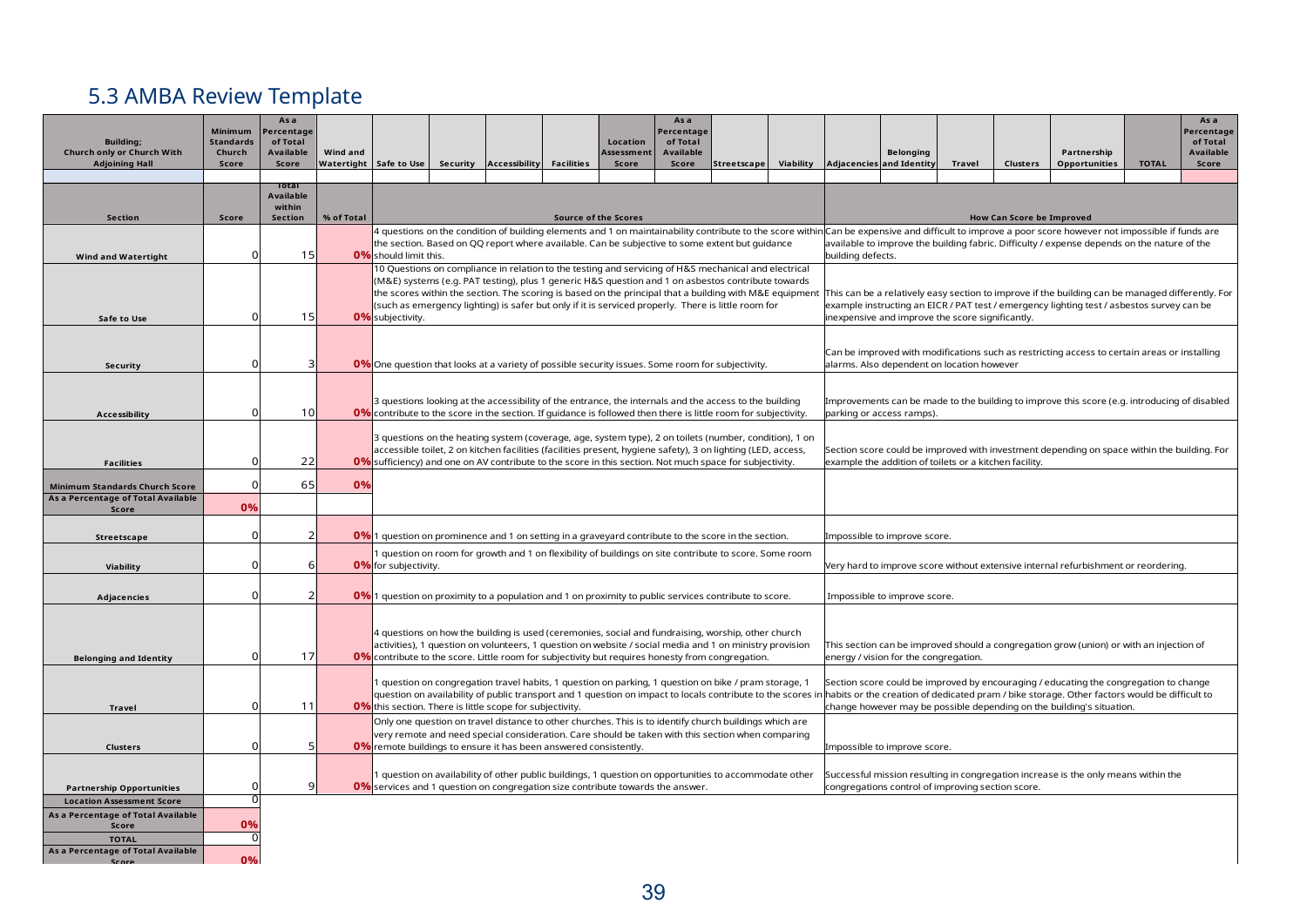# 5.4 Mission Group 1 - AMBA Summary

| Building;<br>Church only or Church<br>With Adjoining Hall | Minimum<br><b>Standards</b> | As a Percentage<br>of Total<br>Church Score   Available Score | Wind and<br>Watertight | Safe to Use | Security | Accessibility | <b>Facilities</b> | Location<br>Assessment<br>Score | As a Percentage<br>of Total<br>Available Score Streetscape |             | Viability | Adjacencies | <b>Belonging and</b><br>Identity | <b>Travel</b> | <b>Clusters</b> | Partnership<br><b>Opportunities</b> | <b>TOTAL</b> | As a Percentage<br>of Total<br><b>Available Score</b> |
|-----------------------------------------------------------|-----------------------------|---------------------------------------------------------------|------------------------|-------------|----------|---------------|-------------------|---------------------------------|------------------------------------------------------------|-------------|-----------|-------------|----------------------------------|---------------|-----------------|-------------------------------------|--------------|-------------------------------------------------------|
| St John's Church Largs                                    |                             | 88%                                                           |                        |             |          |               |                   |                                 | 88%                                                        |             |           |             |                                  |               |                 |                                     | 103          | 88%                                                   |
| <b>Cumbrae Parish Church</b>                              | 56                          | 86%                                                           | $\overline{15}$        |             |          |               | 21                |                                 | 79%                                                        |             |           |             |                                  |               |                 |                                     | 97           | 83%                                                   |
| St. Columba's Parish Chur                                 | $\overline{54}$             | 83%                                                           | 15                     |             |          |               | 19                |                                 | 81%                                                        |             |           |             | 17                               |               |                 |                                     | 96           | 82%                                                   |
| <b>Clark Memorial Church</b>                              | $\overline{51}$             | 78%                                                           | $\overline{15}$        |             |          |               | $\overline{15}$   | 43                              | 83%                                                        |             |           |             | 17                               |               |                 |                                     | 94           | 80%                                                   |
| <b>Fairlie Parish Church</b>                              | 51                          | 78%                                                           | 15                     |             |          |               | 19                | 43                              | 83%                                                        |             |           |             | 15                               |               |                 |                                     | 0A           | 80%                                                   |
|                                                           |                             |                                                               |                        |             |          |               |                   |                                 |                                                            |             |           |             |                                  |               |                 |                                     |              |                                                       |
|                                                           |                             |                                                               |                        |             |          |               |                   |                                 |                                                            |             |           |             |                                  |               |                 |                                     |              |                                                       |
|                                                           |                             |                                                               |                        |             |          |               |                   |                                 |                                                            |             |           |             |                                  |               |                 |                                     |              |                                                       |
|                                                           |                             |                                                               |                        |             |          |               |                   |                                 |                                                            |             |           |             |                                  |               |                 |                                     |              |                                                       |
|                                                           | Minimum                     |                                                               |                        |             |          |               |                   |                                 |                                                            |             |           |             |                                  |               |                 |                                     |              |                                                       |
| <b>Building;</b>                                          |                             | Standards Hall As a Percentage                                |                        |             |          |               |                   | Location                        | As a Percentage                                            |             |           |             |                                  |               |                 |                                     |              | As a Percentage                                       |
| Separate Hall on Same                                     | Score (Same                 | of Total                                                      | <b>Wind and</b>        |             |          |               |                   | Assessment                      | of Total                                                   |             |           |             | <b>Belonging and</b>             |               |                 | Partnership                         |              | of Total                                              |
| Site as Church                                            | Site)                       | Available Score                                               | Watertight             | Safe to Use | Security | Accessibility | <b>Facilities</b> |                                 | Hall (Same Site) Available Score                           | Streetscape | Viability | Adjacencies | Identity                         | <b>Travel</b> | Clusters        | Opportunities                       | <b>TOTAL</b> | <b>Available Score</b>                                |
| <b>Clark Memorial Church Ha</b>                           | 57                          | 88%                                                           |                        |             |          |               |                   |                                 | 83%                                                        |             |           |             |                                  |               |                 |                                     | 100          | 85%                                                   |
|                                                           |                             |                                                               |                        |             |          |               |                   |                                 |                                                            |             |           |             |                                  |               |                 |                                     |              |                                                       |
|                                                           |                             |                                                               |                        |             |          |               |                   |                                 |                                                            |             |           |             |                                  |               |                 |                                     |              |                                                       |
|                                                           |                             |                                                               |                        |             |          |               |                   |                                 |                                                            |             |           |             |                                  |               |                 |                                     |              |                                                       |
|                                                           |                             |                                                               |                        |             |          |               |                   |                                 |                                                            |             |           |             |                                  |               |                 |                                     |              |                                                       |
|                                                           |                             |                                                               |                        |             |          |               |                   |                                 |                                                            |             |           |             |                                  |               |                 |                                     |              |                                                       |
|                                                           |                             |                                                               |                        |             |          |               |                   |                                 |                                                            |             |           |             |                                  |               |                 |                                     |              |                                                       |
|                                                           | <b>Minimum</b>              |                                                               |                        |             |          |               |                   | Location                        |                                                            |             |           |             |                                  |               |                 |                                     |              |                                                       |
| <b>Building;</b>                                          |                             | Standards Hall As a Percentage                                |                        |             |          |               |                   | Assessment                      | As a Percentage                                            |             |           |             |                                  |               |                 |                                     |              | As a Percentage                                       |
| Separate Hall on                                          | Score (Separate             | of Total                                                      | Wind and               |             |          |               |                   | Hall (Separate                  | of Total                                                   |             |           |             | <b>Belonging and</b>             |               |                 | Partnership                         |              | of Total                                              |
| <b>Separate Site</b>                                      | Site)                       | Available Score                                               | Watertight             | Safe to Use | Security | Accessibility | <b>Facilities</b> | Site)                           | Available Score Streetscape                                |             | Viability | Adjacencies | Identity                         | <b>Travel</b> | Clusters        | Opportunities                       | <b>TOTAL</b> | <b>Available Score</b>                                |
| Toc H Hall - Largs St John's                              |                             | 73%                                                           | 15                     |             |          |               | 1 <sub>A</sub>    |                                 | 65%                                                        |             |           |             |                                  |               |                 |                                     |              | 70%                                                   |
|                                                           |                             |                                                               |                        |             |          |               |                   |                                 |                                                            |             |           |             |                                  |               |                 |                                     |              |                                                       |
|                                                           |                             |                                                               |                        |             |          |               |                   |                                 |                                                            |             |           |             |                                  |               |                 |                                     |              |                                                       |
|                                                           |                             |                                                               |                        |             |          |               |                   |                                 |                                                            |             |           |             |                                  |               |                 |                                     |              |                                                       |
|                                                           |                             |                                                               |                        |             |          |               |                   |                                 |                                                            |             |           |             |                                  |               |                 |                                     |              |                                                       |
|                                                           |                             |                                                               |                        |             |          |               |                   |                                 |                                                            |             |           |             |                                  |               |                 |                                     |              |                                                       |
|                                                           |                             |                                                               |                        |             |          |               |                   |                                 |                                                            |             |           |             |                                  |               |                 |                                     |              |                                                       |
|                                                           |                             |                                                               |                        |             |          |               |                   |                                 |                                                            |             |           |             |                                  |               |                 |                                     |              |                                                       |
|                                                           |                             |                                                               |                        |             |          |               |                   |                                 |                                                            |             |           |             |                                  |               |                 |                                     |              |                                                       |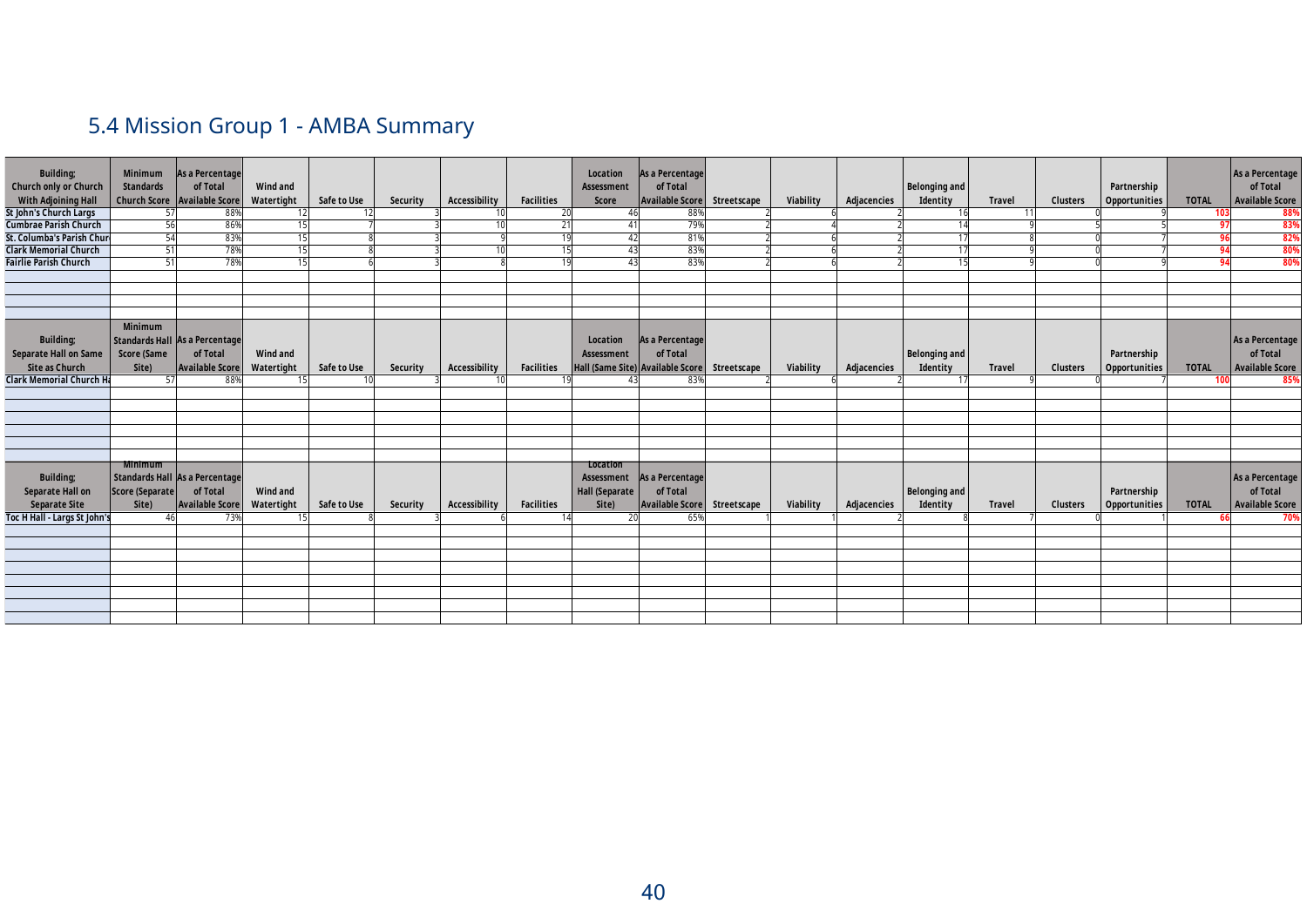# 5.5 Mission Group 2 - AMBA Summary

| Building;<br>Church only or Church<br>With Adjoining Hall          | Minimum<br><b>Standards</b>            | As a Percentage<br>of Total<br>Church Score Available Score   | Wind and<br>Watertight | Safe to Use | Security | Accessibility | <b>Facilities</b> | Location<br><b>Assessment</b><br>Score | As a Percentage<br>of Total<br>Available Score Streetscape      |             | Viability | Adjacencies | <b>Belonging and</b><br>Identity | Travel        | Clusters        | Partnership<br>Opportunities | <b>TOTAL</b> | As a Percentage<br>of Total<br><b>Available Score</b> |
|--------------------------------------------------------------------|----------------------------------------|---------------------------------------------------------------|------------------------|-------------|----------|---------------|-------------------|----------------------------------------|-----------------------------------------------------------------|-------------|-----------|-------------|----------------------------------|---------------|-----------------|------------------------------|--------------|-------------------------------------------------------|
| Ardrossan & Saltcoats Kir                                          |                                        | 88%                                                           |                        |             |          |               |                   | 40                                     | 779                                                             |             |           |             |                                  |               |                 |                              |              | 83%                                                   |
| <b>Ardrossan Park Church an</b>                                    | 56                                     | 86%                                                           | 15                     |             |          |               | 18                | 41                                     | 79%                                                             |             |           |             | 15                               |               |                 |                              |              | 83%<br>97                                             |
| <b>Saltcoats St Cuthbert's Ch</b>                                  | 54                                     | 83%                                                           | 11                     |             |          |               | 191               | 43                                     | 83%                                                             |             |           |             |                                  |               |                 |                              |              | 83%<br>97                                             |
| West Kilbride Parish Chur                                          | 56                                     | 86%                                                           | 15                     |             |          |               | 18                | 41                                     | 79%                                                             |             |           |             |                                  |               |                 |                              |              | 83%<br>97                                             |
| <b>Stevenston Livingstone</b>                                      | 56                                     | 86%                                                           | 15                     |             |          |               | $\overline{20}$   | $\overline{37}$                        | 71%                                                             |             |           |             | 1 <sub>1</sub>                   |               |                 |                              |              | 79%<br>93                                             |
| <b>Saltcoats North Parish Ch</b>                                   |                                        | 77%                                                           | $\overline{11}$        |             |          |               | $\overline{19}$   | $\overline{34}$                        | 65%                                                             |             |           |             | 11                               |               |                 |                              |              | 72%<br>84                                             |
| <b>Stevenston High Kirk</b>                                        | 42                                     | 65%                                                           | 13                     |             |          |               | 11                | 39                                     | 75%                                                             |             |           |             | 16                               | 10            |                 |                              | 81           | 69%                                                   |
|                                                                    |                                        |                                                               |                        |             |          |               |                   |                                        |                                                                 |             |           |             |                                  |               |                 |                              |              |                                                       |
|                                                                    |                                        |                                                               |                        |             |          |               |                   |                                        |                                                                 |             |           |             |                                  |               |                 |                              |              |                                                       |
|                                                                    |                                        |                                                               |                        |             |          |               |                   |                                        |                                                                 |             |           |             |                                  |               |                 |                              |              |                                                       |
| <b>Building;</b><br>Separate Hall on Same<br><b>Site as Church</b> | Minimum<br><b>Score (Same</b><br>Site) | Standards Hall As a Percentage<br>of Total<br>Available Score | Wind and<br>Watertight | Safe to Use | Security | Accessibility | <b>Facilities</b> | Location<br><b>Assessment</b>          | As a Percentage<br>of Total<br>Hall (Same Site) Available Score | Streetscape | Viability | Adjacencies | <b>Belonging and</b><br>Identity | <b>Travel</b> | <b>Clusters</b> | Partnership<br>Opportunities | <b>TOTAL</b> | As a Percentage<br>of Total<br><b>Available Score</b> |
|                                                                    |                                        |                                                               |                        |             |          |               |                   |                                        |                                                                 |             |           |             |                                  |               |                 |                              |              | 0%                                                    |
|                                                                    |                                        |                                                               |                        |             |          |               |                   |                                        |                                                                 |             |           |             |                                  |               |                 |                              |              |                                                       |
|                                                                    |                                        |                                                               |                        |             |          |               |                   |                                        |                                                                 |             |           |             |                                  |               |                 |                              |              |                                                       |
|                                                                    |                                        |                                                               |                        |             |          |               |                   |                                        |                                                                 |             |           |             |                                  |               |                 |                              |              |                                                       |
|                                                                    |                                        |                                                               |                        |             |          |               |                   |                                        |                                                                 |             |           |             |                                  |               |                 |                              |              |                                                       |
|                                                                    |                                        |                                                               |                        |             |          |               |                   |                                        |                                                                 |             |           |             |                                  |               |                 |                              |              |                                                       |
|                                                                    | <b>Minimum</b>                         |                                                               |                        |             |          |               |                   | Location                               |                                                                 |             |           |             |                                  |               |                 |                              |              |                                                       |
| <b>Building:</b>                                                   |                                        | Standards Hall As a Percentage                                |                        |             |          |               |                   |                                        | As a Percentage                                                 |             |           |             |                                  |               |                 |                              |              | As a Percentage                                       |
|                                                                    | Score (Separate                        |                                                               | Wind and               |             |          |               |                   | Assessment                             | of Total                                                        |             |           |             |                                  |               |                 |                              |              | of Total                                              |
| Separate Hall on                                                   |                                        | of Total                                                      |                        |             |          |               |                   | <b>Hall (Separate</b>                  |                                                                 |             |           |             | <b>Belonging and</b>             |               |                 | Partnership                  |              |                                                       |
| <b>Separate Site</b><br><b>Stevenston High Church F</b>            | Site)<br>52                            | <b>Available Score</b><br>83%                                 | Watertight             | Safe to Use | Security | Accessibility | Facilities<br>17  | Site)<br>22                            | Available Score Streetscape<br>71%                              |             | Viability | Adjacencies | Identity                         | Travel        | Clusters        | Opportunities                | <b>TOTAL</b> | <b>Available Score</b><br>79%                         |
|                                                                    |                                        |                                                               |                        |             |          |               |                   |                                        |                                                                 |             |           |             |                                  |               |                 |                              |              |                                                       |
|                                                                    |                                        |                                                               |                        |             |          |               |                   |                                        |                                                                 |             |           |             |                                  |               |                 |                              |              |                                                       |
|                                                                    |                                        |                                                               |                        |             |          |               |                   |                                        |                                                                 |             |           |             |                                  |               |                 |                              |              |                                                       |
|                                                                    |                                        |                                                               |                        |             |          |               |                   |                                        |                                                                 |             |           |             |                                  |               |                 |                              |              |                                                       |
|                                                                    |                                        |                                                               |                        |             |          |               |                   |                                        |                                                                 |             |           |             |                                  |               |                 |                              |              |                                                       |
|                                                                    |                                        |                                                               |                        |             |          |               |                   |                                        |                                                                 |             |           |             |                                  |               |                 |                              |              |                                                       |
|                                                                    |                                        |                                                               |                        |             |          |               |                   |                                        |                                                                 |             |           |             |                                  |               |                 |                              |              |                                                       |
|                                                                    |                                        |                                                               |                        |             |          |               |                   |                                        |                                                                 |             |           |             |                                  |               |                 |                              |              |                                                       |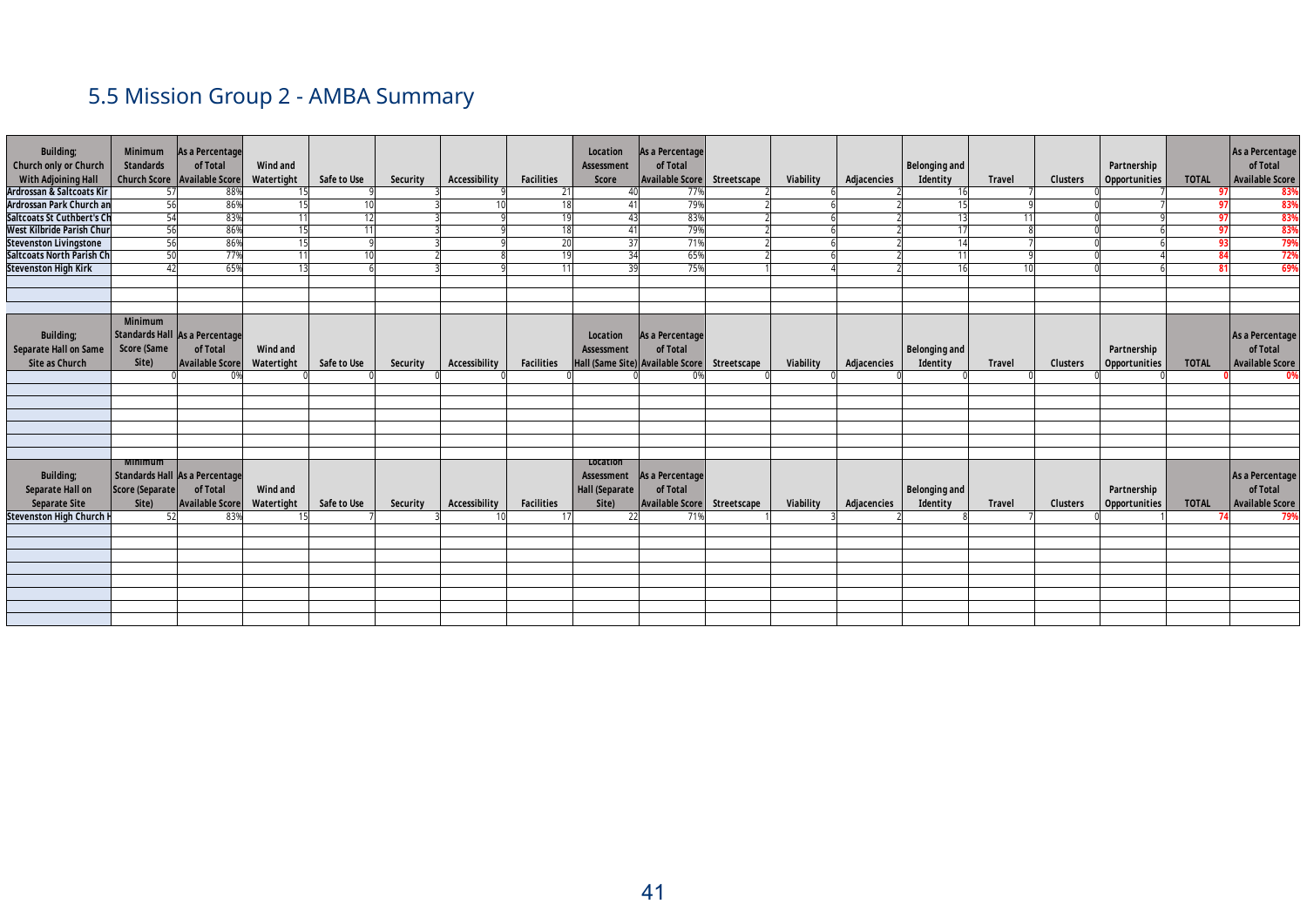# 5.6 Mission Group 3 - AMBA Summary

| <b>Building</b><br><b>Church only or Church</b><br><b>With Adjoining Hall</b> | <b>Minimum</b><br><b>Standards</b> | As a Percentage<br>of Total<br>Church Score   Available Score | Wind and<br>Watertight | Safe to Use     | Security | Accessibility | <b>Facilities</b> | Location<br>Assessment<br>Score | As a Percentage<br>of Total<br>Available Score Streetscape | Viability | Adjacencies | Belonging and<br>Identity | <b>Travel</b> | Clusters        | Partnership<br>Opportunities | <b>TOTAL</b> | As a Percentage<br>of Total<br><b>Available Score</b> |
|-------------------------------------------------------------------------------|------------------------------------|---------------------------------------------------------------|------------------------|-----------------|----------|---------------|-------------------|---------------------------------|------------------------------------------------------------|-----------|-------------|---------------------------|---------------|-----------------|------------------------------|--------------|-------------------------------------------------------|
| <b>Kilwinning Mansefield Tri</b>                                              |                                    | 89%                                                           |                        |                 |          |               |                   |                                 | 83%                                                        |           |             |                           |               |                 |                              |              | 86%                                                   |
| <b>Dalry Trinity Church of Sc</b>                                             | 56                                 | 86%                                                           | 15                     |                 |          |               | $\overline{20}$   |                                 | 83%                                                        |           |             | 16                        |               |                 |                              | 99           | 85%                                                   |
| <b>Dalry: St Margaret's Paris</b>                                             | 54                                 | 83%                                                           | 15                     |                 |          |               |                   |                                 | 77%                                                        |           |             |                           |               |                 |                              | 94           | 80%                                                   |
| <b>Kilwinning Abbey Church</b>                                                | $\overline{51}$                    | 78%                                                           | 14                     | 10 <sup>1</sup> |          |               | 15                | $\overline{35}$                 | 67%                                                        |           |             | 13                        |               |                 |                              | 86           | 74%                                                   |
| Kilbirnie: St Columba's Pa                                                    | 48                                 | 74%                                                           | 12 <sup>1</sup>        |                 |          |               | 16                | 33                              | 63%                                                        |           |             | 15                        |               |                 |                              | 81           | 69%                                                   |
| <b>Kilbirnie Auld Parish Chur</b>                                             | 45                                 | 69%                                                           | 14                     |                 |          |               | 13                | 27                              | 52%                                                        |           |             | 10 <sup>1</sup>           |               |                 |                              | 72           | 62%                                                   |
|                                                                               |                                    |                                                               |                        |                 |          |               |                   |                                 |                                                            |           |             |                           |               |                 |                              |              |                                                       |
|                                                                               |                                    |                                                               |                        |                 |          |               |                   |                                 |                                                            |           |             |                           |               |                 |                              |              |                                                       |
|                                                                               |                                    |                                                               |                        |                 |          |               |                   |                                 |                                                            |           |             |                           |               |                 |                              |              |                                                       |
|                                                                               |                                    |                                                               |                        |                 |          |               |                   |                                 |                                                            |           |             |                           |               |                 |                              |              |                                                       |
| <b>Building</b><br><b>Separate Hall on Same</b>                               | Minimum<br><b>Score (Same</b>      | Standards Hall As a Percentage<br>of Total                    | Wind and               |                 |          |               |                   | Location<br>Assessment          | As a Percentage<br>of Total                                |           |             | Belonging and             |               |                 | Partnership                  |              | As a Percentage<br>of Total                           |
| Site as Church                                                                | Site)                              | Available Score                                               | Watertight             | Safe to Use     | Security | Accessibility | <b>Facilities</b> |                                 | Hall (Same Site) Available Score Streetscape               | Viability | Adjacencies | Identity                  | Travel        | Clusters        | Opportunities                | <b>TOTAL</b> | <b>Available Score</b>                                |
| <b>Dalry: St Margaret's Paris</b>                                             | 57                                 | 889                                                           |                        |                 |          |               |                   |                                 |                                                            |           |             |                           |               |                 |                              |              | 83%                                                   |
| <b>Kilbirnie Auld Kirk Hall</b>                                               |                                    | 75%                                                           | 12 <sup>1</sup>        |                 |          |               |                   |                                 | 52%                                                        |           |             |                           |               |                 |                              |              | 65%                                                   |
|                                                                               |                                    |                                                               |                        |                 |          |               |                   |                                 |                                                            |           |             |                           |               |                 |                              |              |                                                       |
|                                                                               |                                    |                                                               |                        |                 |          |               |                   |                                 |                                                            |           |             |                           |               |                 |                              |              |                                                       |
|                                                                               |                                    |                                                               |                        |                 |          |               |                   |                                 |                                                            |           |             |                           |               |                 |                              |              |                                                       |
|                                                                               |                                    |                                                               |                        |                 |          |               |                   |                                 |                                                            |           |             |                           |               |                 |                              |              |                                                       |
|                                                                               |                                    |                                                               |                        |                 |          |               |                   |                                 |                                                            |           |             |                           |               |                 |                              |              |                                                       |
|                                                                               | <b>Minimum</b>                     |                                                               |                        |                 |          |               |                   | Location                        |                                                            |           |             |                           |               |                 |                              |              |                                                       |
| <b>Building</b>                                                               |                                    | Standards Hall As a Percentage                                |                        |                 |          |               |                   | Assessment                      | As a Percentage                                            |           |             |                           |               |                 |                              |              | As a Percentage                                       |
| Separate Hall on                                                              | Score (Separate                    | of Total                                                      | Wind and               |                 |          |               |                   | <b>Hall (Separate</b>           | of Total                                                   |           |             | <b>Belonging and</b>      |               |                 | Partnership                  |              | of Total                                              |
| <b>Separate Site</b>                                                          | Site)                              | Available Score                                               | Watertight             | Safe to Use     | Security | Accessibility | <b>Facilities</b> | Site)                           | Available Score Streetscape                                | Viability | Adjacencies | Identity                  | <b>Travel</b> | <b>Clusters</b> | Opportunities                | <b>TOTAL</b> | <b>Available Score</b>                                |
| <b>Kilwinning Abbey Vaults L</b>                                              | 54                                 | 86%                                                           |                        |                 |          |               | 17 <sup>1</sup>   |                                 | 81%                                                        |           |             |                           |               |                 |                              |              | 84%                                                   |
| <b>Kilwinning Abbey Erskine</b>                                               | 54                                 | 86%                                                           | 13                     |                 |          |               | 19                |                                 | 65%                                                        |           |             |                           |               |                 |                              |              | 79%                                                   |
|                                                                               |                                    |                                                               |                        |                 |          |               |                   |                                 |                                                            |           |             |                           |               |                 |                              |              |                                                       |
|                                                                               |                                    |                                                               |                        |                 |          |               |                   |                                 |                                                            |           |             |                           |               |                 |                              |              |                                                       |
|                                                                               |                                    |                                                               |                        |                 |          |               |                   |                                 |                                                            |           |             |                           |               |                 |                              |              |                                                       |
|                                                                               |                                    |                                                               |                        |                 |          |               |                   |                                 |                                                            |           |             |                           |               |                 |                              |              |                                                       |
|                                                                               |                                    |                                                               |                        |                 |          |               |                   |                                 |                                                            |           |             |                           |               |                 |                              |              |                                                       |
|                                                                               |                                    |                                                               |                        |                 |          |               |                   |                                 |                                                            |           |             |                           |               |                 |                              |              |                                                       |
|                                                                               |                                    |                                                               |                        |                 |          |               |                   |                                 |                                                            |           |             |                           |               |                 |                              |              |                                                       |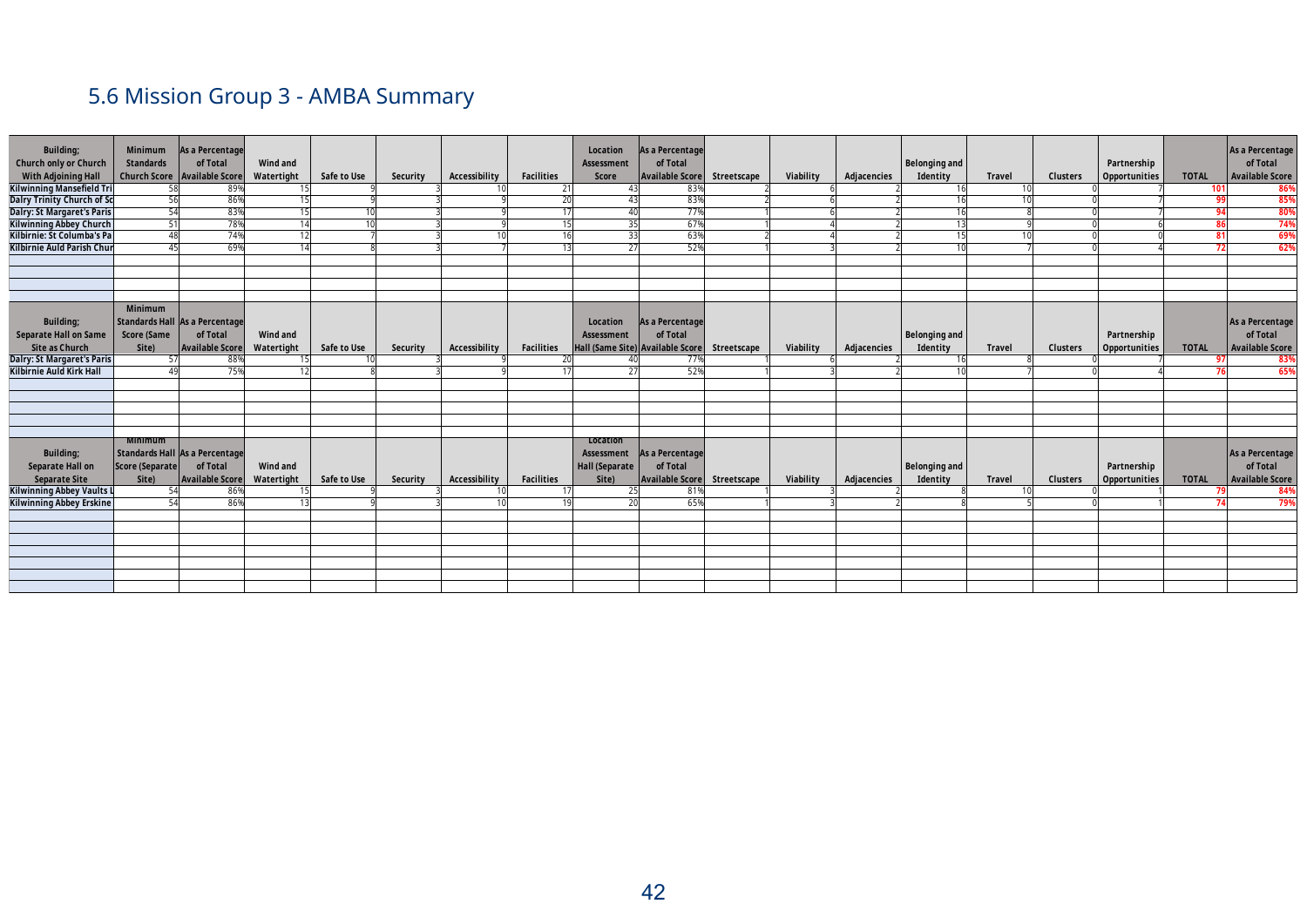# 5.7 Mission Group 4 - AMBA Summary

| <b>Building;</b><br>Church only or Church<br><b>With Adjoining Hall</b> | Minimum<br><b>Standards</b> | As a Percentage<br>of Total<br>Church Score   Available Score | Wind and<br>Watertight | Safe to Use | Security | Accessibility | <b>Facilities</b> | Location<br>Assessment<br>Score  | As a Percentage<br>of Total<br>Available Score Streetscape |             | Viability | Adjacencies | Belonging and<br>Identity | Travel | Clusters | Partnership<br>Opportunities | <b>TOTAL</b> | As a Percentage<br>of Total<br><b>Available Score</b> |
|-------------------------------------------------------------------------|-----------------------------|---------------------------------------------------------------|------------------------|-------------|----------|---------------|-------------------|----------------------------------|------------------------------------------------------------|-------------|-----------|-------------|---------------------------|--------|----------|------------------------------|--------------|-------------------------------------------------------|
| Lamlash Parish Church                                                   |                             | 66%                                                           |                        |             |          |               |                   |                                  | 71%                                                        |             |           |             |                           |        |          |                              |              | 68%                                                   |
| St Molio's Church, Shiskin                                              |                             | 65%                                                           | 14                     |             |          |               |                   | 36                               | 69%                                                        |             |           |             |                           |        |          |                              |              | 67%                                                   |
| St Bride's Church, Lochran                                              |                             | 66%                                                           |                        |             |          |               |                   | 34                               | 65%                                                        |             |           |             |                           |        |          |                              |              | 66%                                                   |
| <b>Brodick St Bride's Church</b>                                        | 39                          | 60%                                                           | 12                     |             |          |               |                   | 34                               | 65%                                                        |             |           |             |                           |        |          |                              |              | 62%                                                   |
| <b>Whiting Bay and Kildonan</b>                                         | $\overline{38}$             | 58%                                                           |                        |             |          |               |                   | 34                               | 65%                                                        |             |           |             |                           |        |          |                              |              | 62%                                                   |
| <b>Corrie Church</b>                                                    | 39                          | 60%                                                           | 12 <sup>1</sup>        |             |          |               |                   | 32                               | 62%                                                        |             |           |             |                           |        |          |                              |              | 61%                                                   |
| <b>Kilmory Parish Church</b>                                            |                             | 49%                                                           | 14                     |             |          |               |                   | $\overline{22}$                  | 42%                                                        |             |           |             |                           |        |          |                              |              | 46%                                                   |
|                                                                         |                             |                                                               |                        |             |          |               |                   |                                  |                                                            |             |           |             |                           |        |          |                              |              |                                                       |
|                                                                         |                             |                                                               |                        |             |          |               |                   |                                  |                                                            |             |           |             |                           |        |          |                              |              |                                                       |
|                                                                         |                             |                                                               |                        |             |          |               |                   |                                  |                                                            |             |           |             |                           |        |          |                              |              |                                                       |
|                                                                         | <b>Minimum</b>              |                                                               |                        |             |          |               |                   |                                  |                                                            |             |           |             |                           |        |          |                              |              |                                                       |
| <b>Building;</b>                                                        |                             | Standards Hall As a Percentage                                |                        |             |          |               |                   | Location                         | As a Percentage                                            |             |           |             |                           |        |          |                              |              | As a Percentage !                                     |
| Separate Hall on Same                                                   | <b>Score (Same</b>          | of Total                                                      | Wind and               |             |          |               |                   | Assessment                       | of Total                                                   |             |           |             | Belonging and             |        |          | Partnership                  |              | of Total                                              |
| Site as Church                                                          | Site)                       | Available Score                                               | Watertight             | Safe to Use | Security | Accessibility | <b>Facilities</b> | Hall (Same Site) Available Score |                                                            | Streetscape | Viability | Adjacencies | Identity                  | Travel | Clusters | Opportunities                | <b>TOTAL</b> | <b>Available Score</b>                                |
| Lamlash Parish Church Ha                                                |                             | 68%                                                           |                        |             |          |               |                   |                                  | 71%                                                        |             |           |             |                           |        |          |                              |              | 69%                                                   |
| <b>Brodick War Memorial Chi</b>                                         |                             | 68%                                                           | 14                     |             |          |               |                   | $\overline{34}$                  | 65%                                                        |             |           |             |                           |        |          |                              |              | 67%                                                   |
| St Molio's Church Hall, Shi                                             | 30I                         | 60%                                                           |                        |             |          |               |                   | 36                               | 69%                                                        |             |           |             |                           |        |          |                              |              | 64%                                                   |
|                                                                         |                             |                                                               |                        |             |          |               |                   |                                  |                                                            |             |           |             |                           |        |          |                              |              |                                                       |
|                                                                         |                             |                                                               |                        |             |          |               |                   |                                  |                                                            |             |           |             |                           |        |          |                              |              |                                                       |
|                                                                         |                             |                                                               |                        |             |          |               |                   |                                  |                                                            |             |           |             |                           |        |          |                              |              |                                                       |
|                                                                         |                             |                                                               |                        |             |          |               |                   |                                  |                                                            |             |           |             |                           |        |          |                              |              |                                                       |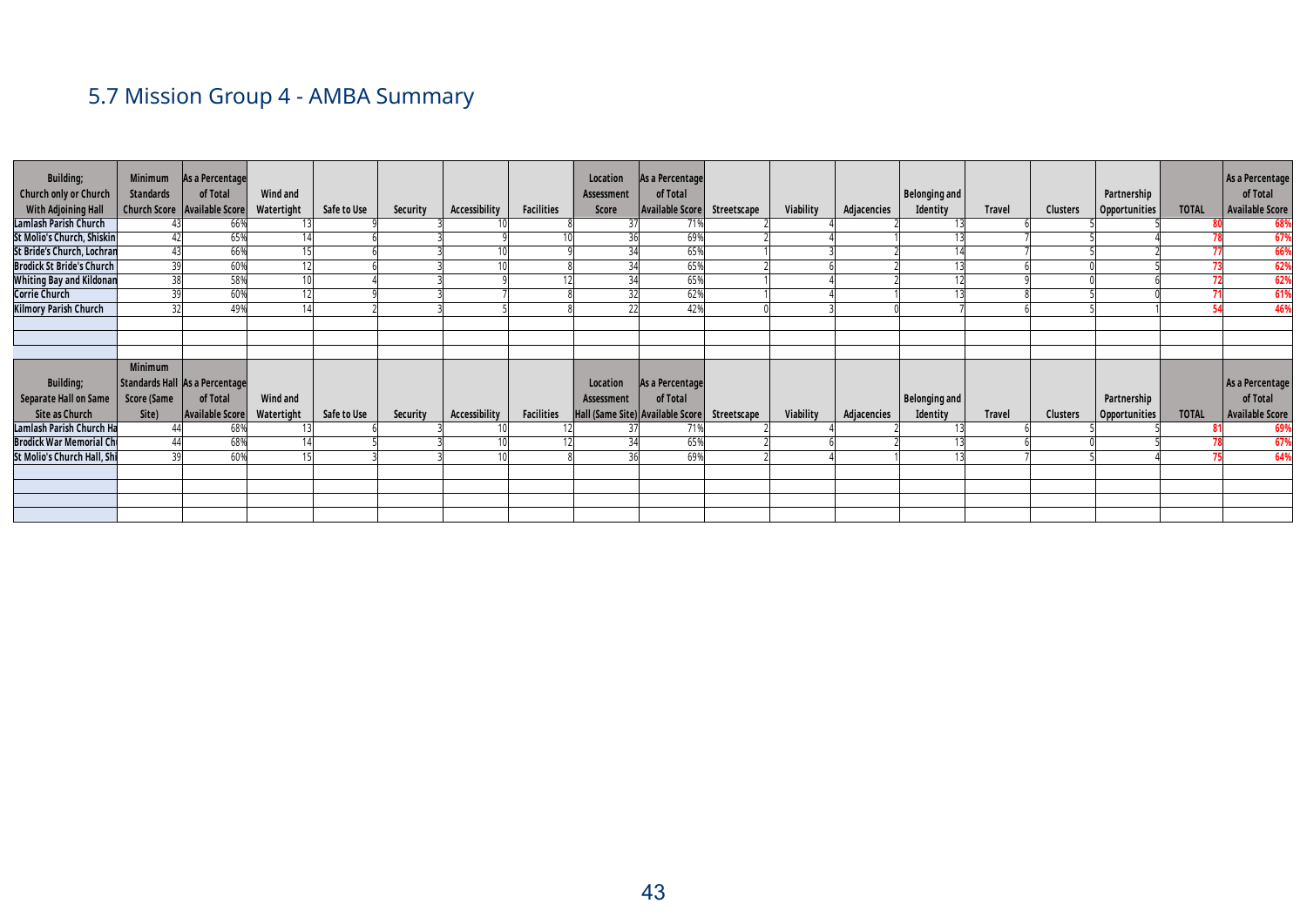#### 5.8 Example of Parish Grouping

#### **BASIS OF PARISH GROUPING: ABERDEEN WEST**

The congregations of Craigiebuckler (SC017158), Cults (SC017517), Kingswells (SC006865), Mannofield (SC001680) and Peterculter

(SC001452) shall form a Parish Grouping from Sunday June 20th 2021 and that on the following terms and conditions:

1. Name: The name of the Parish Grouping shall be Aberdeen West Parish Grouping.

2. Values: The Parish Grouping shall seek to be:

- Christlike
- Welcoming inclusive
- Caring respectful
- Forward looking continually evaluating and developing who we are as the Church of Scotland in Aberdeen West
- Outward looking opportunities for service, partnership, discipleship and outreach.

3. Territorial Responsibility: The bounds to be served by the Parish Grouping shall be the area served by the combined parishes of the five charges or as the Presbytery may determine.

4. Property and Funds: The property and funds belonging to or held on behalf of each congregation shall remain the property and funds of each congregation as at present.

5. Kirk Sessions: Each minister remains Moderator of his/her own Kirk Session. The Kirk Sessions shall retain their present status and authority. They shall each appoint one of their number, with the Minister and Session Clerk, to form a Development Group. The Development Group shall have the task of promoting and co-ordinating the common work of the Grouping, subject to the approval of each Kirk Session. The Kirk Sessions shall meet together at least once in each calendar year.

6. Congregational Management: The temporal affairs of each congregation shall be administered as at present.

7. Ministry: The ministers of the congregations within the Parish Grouping shall be ministers of their respective charges on the tenure to which they were inducted and the stipend of the ministers shall be payable in terms of the National Stipend Scheme.

8. Manses: The manses of the respective congregations shall continue to be the manses of the congregations during the course of the Grouping.

9. Dissolution of the Grouping: When the Parish Grouping has been in place for three years or in the event of one of the five congregations becoming vacant on the departure of a minister prior to that, it is the intention of the congregations that they shall immediately take steps to form either a Linkage of all five congregations or some other configuration and upon the approval of the Basis of Linkage or Bases of Linkages, the Parish Grouping shall be dissolved. For the avoidance of doubt, in the event that agreement on a linkage or linkages cannot be achieved within the intended timescales, the Parish Grouping shall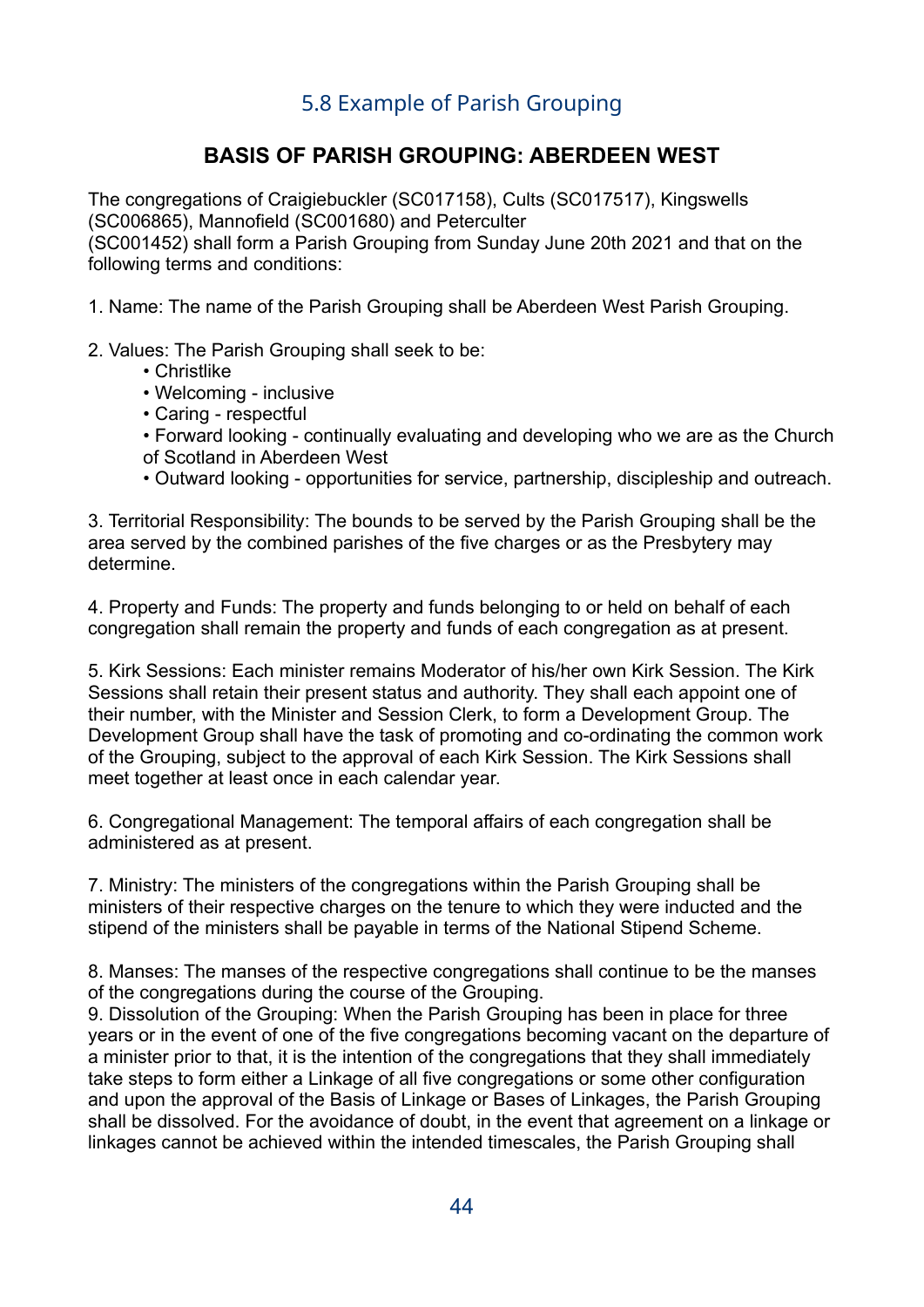remain in place until such time as the situation is resolved. This is subject to compliance with the terms of the Appraisal and Adjustment Act (Act VII 2003, as amended) or any legislation which may be enacted in place of that Act.

10. Areas of Co-operation Workstreams which it has been agreed be prioritised are as follows:

- Create effective communication practices

- Cultivate a team approach for our work together:

- Minister in teams (developing ministry skills in congregations)

- Cooperate in working together

- Develop leadership at all levels

- Identify available skills and gifts

- Develop an identity as Aberdeen West Churches in moving towards further readjustment

- Create a system of care for all generations

- Develop an engaging presence in our local areas with people who are not currently involved with the church, including children, young people, and the under 40's

- Work together in outreach to Countesswells and other new communities and support Kingswells in their community audit.

11. Power to Adjust: While the articles and terms shall form the Basis of Parish Grouping for the congregations now agreeing, the congregations shall be free, like any other congregation, to adjust arrangements under the authority of the Presbytery as need may arise.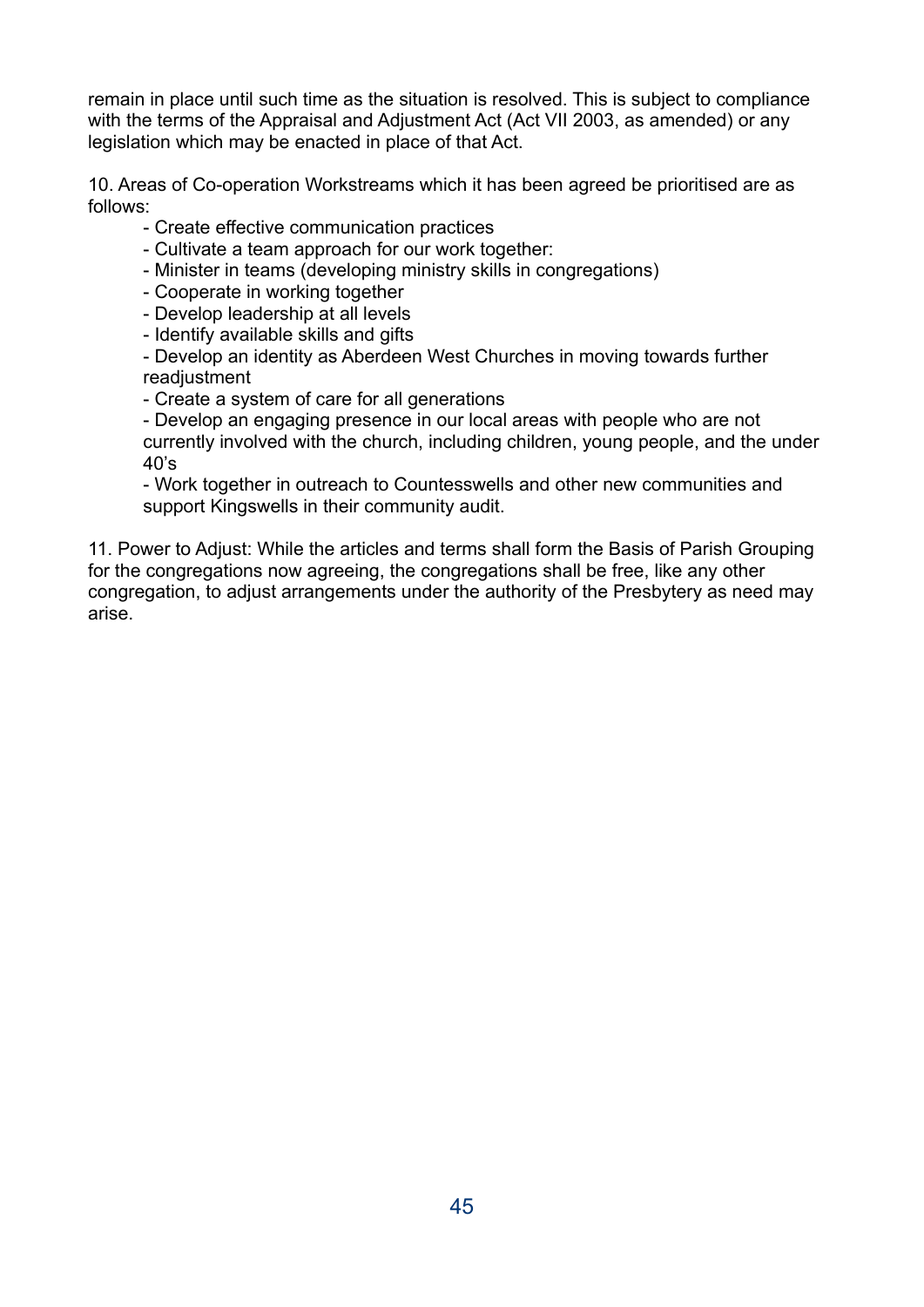### **Shetland Church of Scotland: Constitution of the Single Parish**

#### **1. VISION**

Shetland Church of Scotland is a loving Christian community which is open and welcoming to all.

## **2. LOCAL CHURCHES**

#### 2.1 Definition

2.1.1 Local Churches are congregations centred around 11 Church of Scotland church buildings and 1 Methodist church building.

2.1.2 The ordinances of religion are available to the whole Parish of Shetland through the ministry of Local Churches.

2.1.3 Local Churches are subject to the jurisdiction of the Kirk Session and are in receipt of its care and support.

2.1.4 Local Churches are required to work closely with the Ministry Team, and to defer to the authority of Ministers or Interim Moderators in matters pertaining to worship and use of the building(s).

#### 2.2 Local Leadership Teams

2.2.1 Local Churches are run by a Local Leadership Team.

2.2.2 At an annual congregational meeting, moderated by a Minister or Interim Moderator and held before 30th June, each Local Church shall appoint its own Leadership Team. This Local Leadership Team shall run the Local Church in a way that is appropriate to the Local Church's own circumstances. There should be a majority of Church of Scotland members or adherents on the Local Leadership Team.

2.2.3 Short periods of leadership are acceptable, and no-one should be expected to remain on the team indefinitely.

2.2.4 Each Local Leadership Team should include a Local Contact Person, and a Local Treasurer.

2.2.5 The Local Contact Person is the main point of contact between the Parish (Ministry Team, Kirk Session, Administration) and the Local Church. 2.2.6 The Local Treasurer liaises with the Parish Administrator/Treasurer to keep track of offerings, receipts, and all such money matters. They shall maintain basic accounts, and supply them to the Parish Treasurer or the Kirk Session upon request.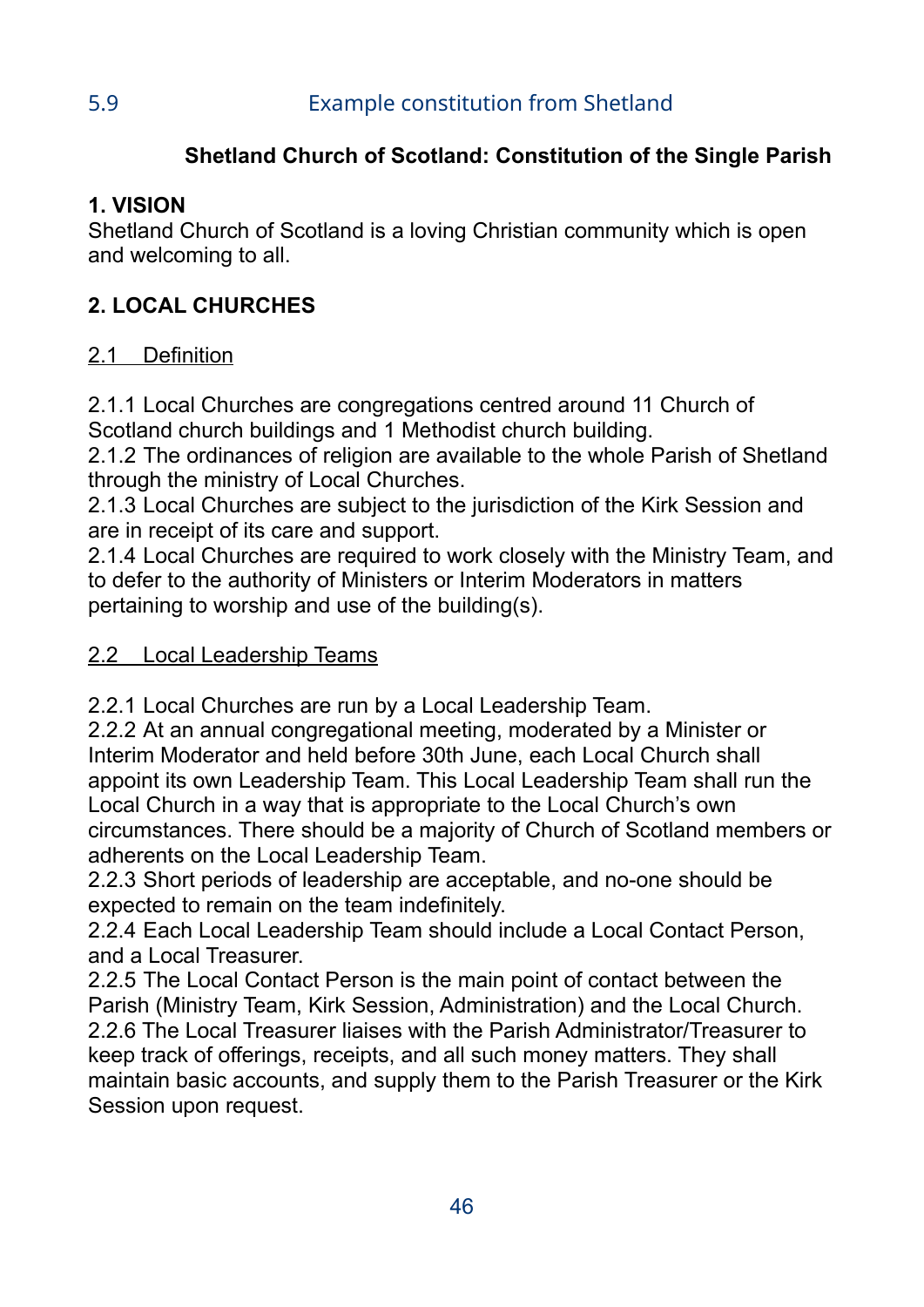2.2.7 The Local Leadership Team shall not be required to produce agendas or keep detailed minutes of meetings, but should keep brief minutes of Key Decisions and Tasks, to be signed by two people.

2.2.8 The Local Leadership Team shall meet informally as and when required, and the ministry team should be informed in advance where possible. All such meetings are open meetings.

2.2.9 The Local Leadership Team shall be supported by a member of the Ministry Team, and will operate within their authority. This member of the Ministry Team may call a Team meeting or a congregational meeting whenever required. All such meetings are open meetings unless the Minister or Interim Moderator designates the meeting to be in camera.

2.2.10 The Local Leadership Team shall be supported by the United Kirk Session, and will operate within its authority.

2.2.11 The Minister or Interim Moderator of the Charge retains the final say on the use of buildings.

#### 2.3 Local Church Entitlements

Every Local Church Congregation can expect:

2.3.1 a service of worship every Sunday, except when united services are taking place

2.3.2 the freedom to devise patterns of mission and ministry which suit their local context

2.3.3 help and support from the Ministry Team

2.3.4 help and support from the Kirk Session and its teams

2.3.5 everyday expenses paid centrally, e.g., heating, lighting, insurance, supply preaching

2.3.6 a sum of money every year for local Mission (75%) and Congregation (25%)

#### 2.4 Local Church Responsibilities

Every Local Church is expected to:

- 2.4.1a engage in mission to their local area.
- 2.4.1b prioritise work with children and youth
- 2.4.1c work with stakeholders in the local community alongside ecumenical partners
- 2.4.2 ensure that worship is carried our regularly and in good order
- 2.4.3 provide local, informal, and loving pastoral care to church-goers and community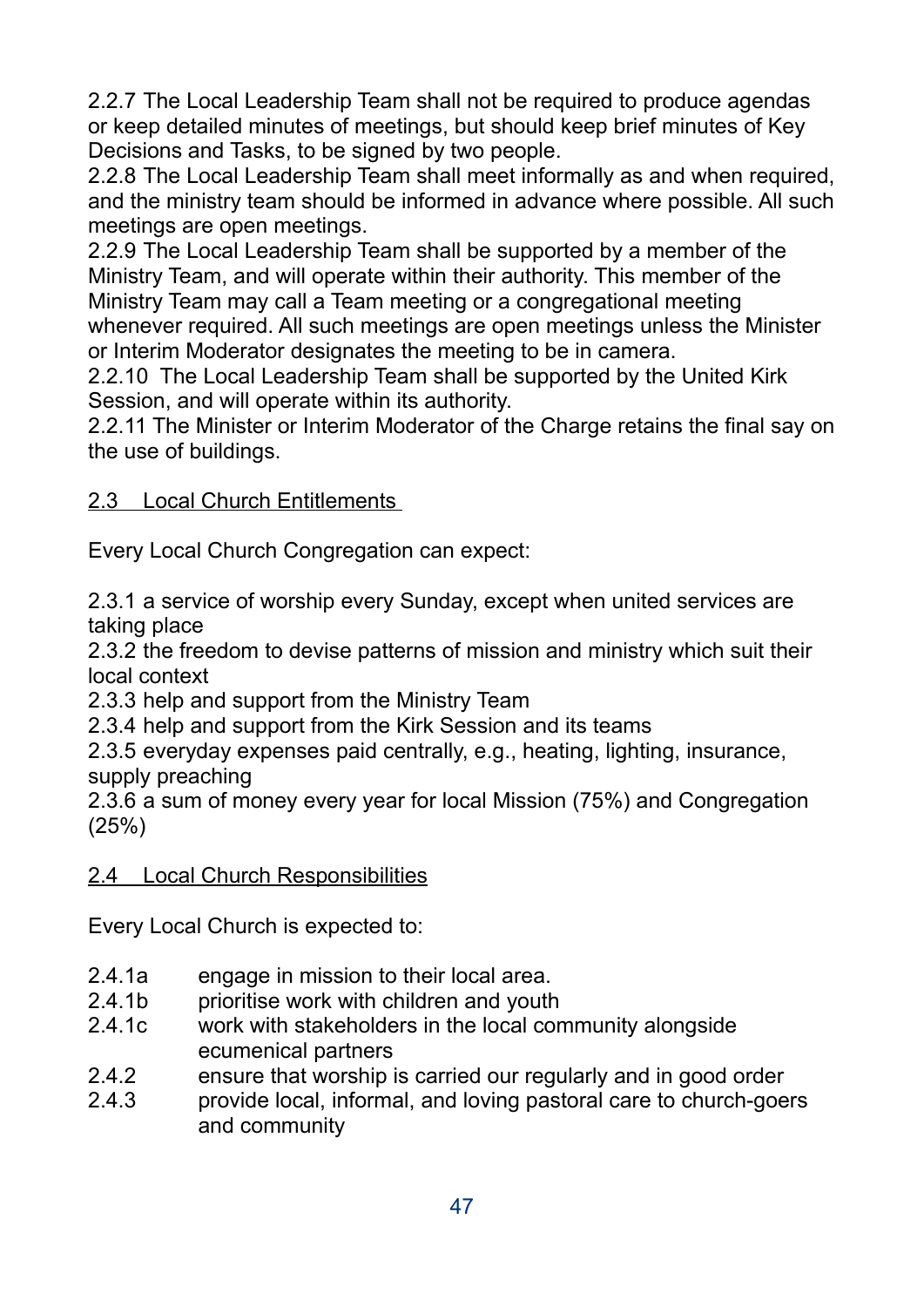- 2.4.4a attend to the Christian education, spiritual nourishment and growth of their congregation
- 2.4.4b identify and develop the skills and gifts of individuals.
- 2.4.4c encourage and develop the gifts of local people in leading worship.
- 2.4.5a identify potential new elders
- 2.4.5b send at least one elder to be part of the Kirk Session
- 2.4.5c any Session Elder will also be a member of the Local Leadership Team.
- 2.4.6a pay in and keep account of the weekly offering
- 2.4.6b liaise with the Parish Treasurer re. spending and receipts
- 2.4.6c engage in fundraising
- 2.4.6d work with the Kirk Session on initiatives such as Stewardship **Campaigns**
- 2.4.7a engage in basic maintenance and upkeep of their building (where applicable), and to keep the Kirk Session informed as to the condition of the fabric
- 2.4.7b ensure the health and safety of all users of the building
- 2.4.8 ensure safeguarding procedures are fully implemented
- 2.4.9 take part in united Shetland Parish services and events
- 2.4.9b work collaboratively with other local denominations of the Christian Church.
- 2.4.10 give a yearly report to the Kirk Session, or as requested

#### 2.6 Local Finances

- 2.6.1a Every year each Local Church shall be allocated a sum of money as decided by the Kirk Session to spend directly on Mission and Congregation. This sum, called the Mission and Congregation Fund, shall initially be the same for all congregations regardless of size, and thereafter may be increased according to the Local Church's need and vision.
- 2.6.2 The Mission and Congregation Fund for each church shall be held centrally, and claims against it processed by the Treasurer.
- 2.6.3 Of this sum, 75% is for Mission. Mission is defined as any activity which helps connect non-church-goers with the good news of Jesus Christ, whether in terms of welcoming them into the family of the church, or getting alongside people in the community.
- 2.6.4 Of this sum, 25% is for the Congregation. This is to be spent on any materials or activities which enhance the worship, spiritual life, and fellowship of the congregation. Invoices and receipts should be submitted regularly to the Parish Treasurer.